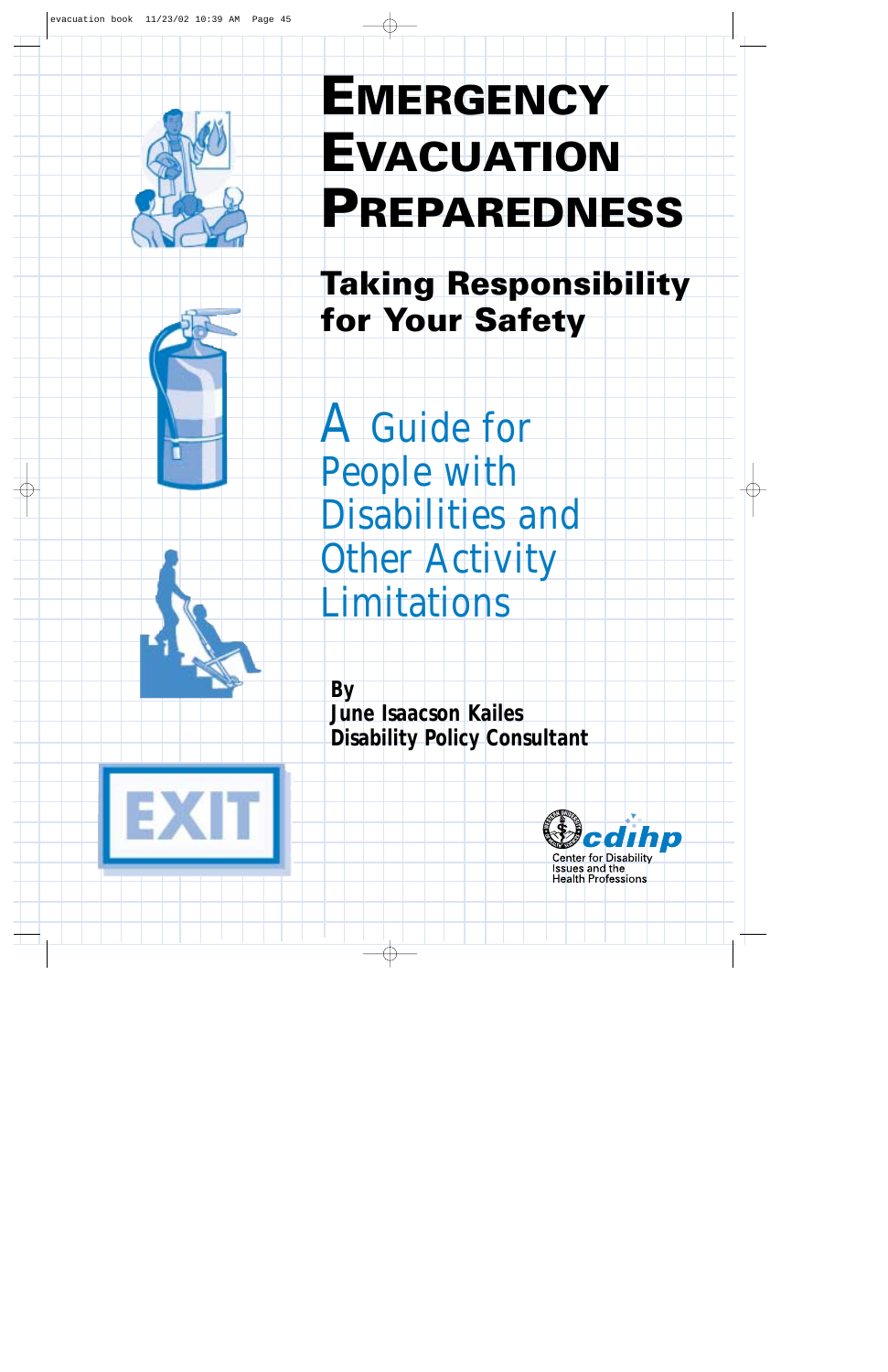### **Emergency Evacuation Preparedness: Taking Responsibility For Your Safety**

**A Guide For People with Disabilities and Other Activity Limitations**

By June Isaacson Kailes, Disability Policy Consultant

©2002: June Isaacson Kailes, Disability Policy Consultant, Playa del Rey, California http://www.jik.com and The Center for Disability Issues and the Health Professions, Western University of Health Sciences, Pomona, California, http://www.cdihp.org.

### **Permission is granted to copy and distribute this material provided that:**

- (1) Proper copyright notice and citation is attached to each copy;
- (2) No alterations are made to the contents of the document;
- (3) The document is not sold for profit; and
- (4) The Center for Disability Issues and the Health Professions is notified of such use. Please contact the center using the fax or e-mail listed below.

### **Required citation:**

Kailes, June Isaacson. Evacuation Preparedness: Taking Responsibility For Your Safety: A Guide For People With Disabilities and Other Activity Limitations, 2002. Published and distributed by Center for Disability Issues and the Health Professions, Western University of Health Sciences, 309 E. Second Street, Pomona, CA 91766-1854, Voice: (909) 469-5380, TTY: (909) 469-5520, Fax: (909) 469-5407, Email: evac@westernu.edu.

**This material is also available at http://www.cdihp.org, or for a hard copy, send a check payable to "CDIHP" for \$24.00 (includes shipping, handling and applicable tax) to the address above. Call CDIHP for pricing on bulk or international orders.**

ISBN #0-9726450-0-4

This guide was made possible through the generous support of the Bank of America Foundation.

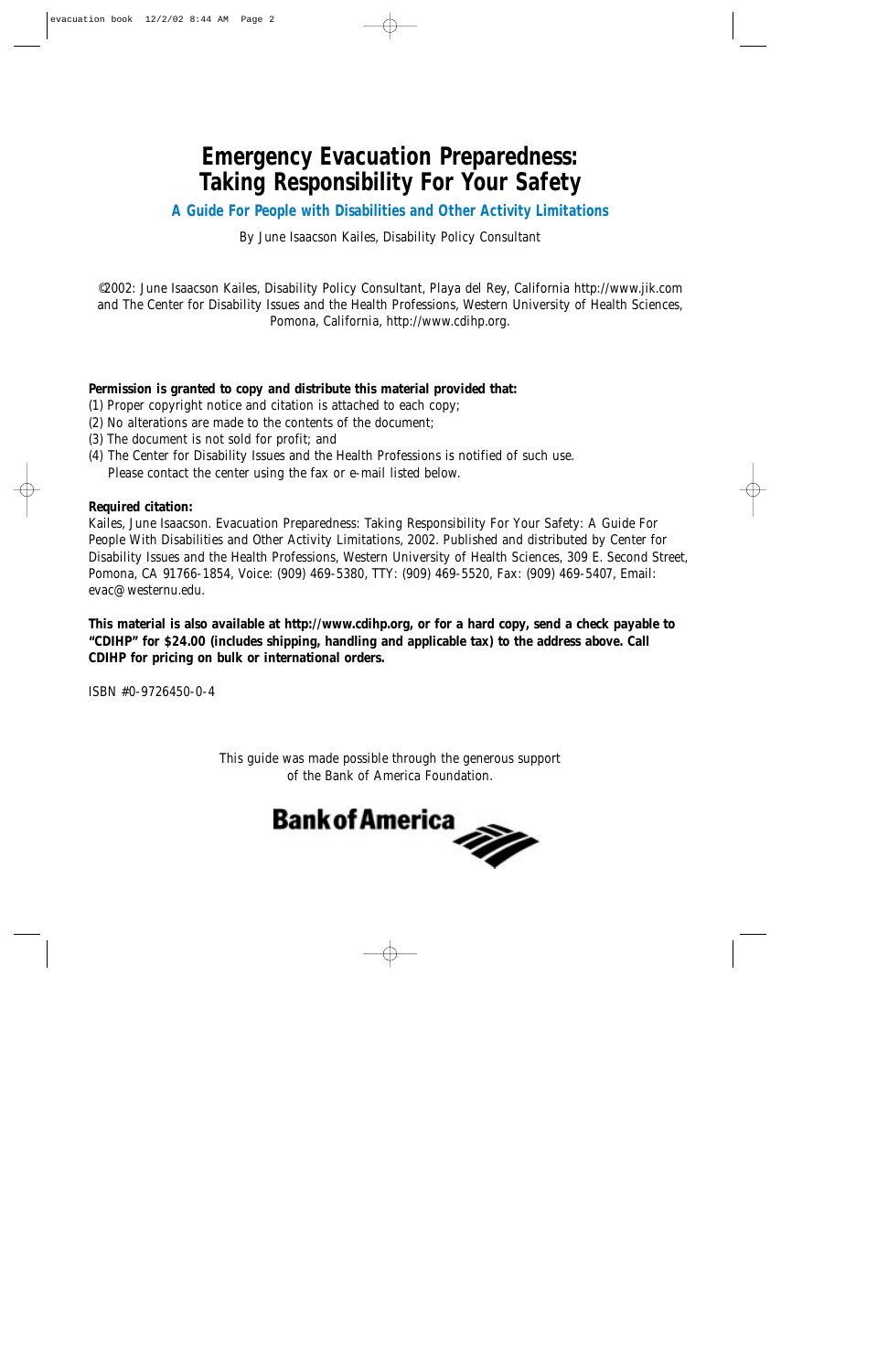## **GUIDE AT A GLANCE**

| Section                                                                                      | Learn:                                                                                                                                                                                                                                                                                                                                                                                                                                                                                                               |
|----------------------------------------------------------------------------------------------|----------------------------------------------------------------------------------------------------------------------------------------------------------------------------------------------------------------------------------------------------------------------------------------------------------------------------------------------------------------------------------------------------------------------------------------------------------------------------------------------------------------------|
| Introduction                                                                                 | ◆ Who should read this quide.<br>◆ How to determine if you may need assistance in an emergency evacuation.<br>◆ How to use this guide.<br>◆ Why it is important to focus on evacuation issues for people with disabilities<br>and activity limitations.<br>◆ About the universal human tendency to avoid thinking about possible emergencies.                                                                                                                                                                        |
| <b>Evacuation Preparedness</b>                                                               | ◆ How to take responsibility for your safety.<br>◆ About the time and effort involved.<br>◆ What the law says.<br>◆ How to get involved in the planning process.<br>◆ How to create, review and practice plans.<br>◆ Why it is important to practice plans through regular drills including walk through<br>procedures, announced drills and surprise drills.<br>◆ Why it is important to carry with you emergency health information.                                                                               |
| Evaluate Your Need to Identify<br>as Someone Who Requires<br>Assistance During an Evacuation | ◆ How to realistically evaluate your needs.                                                                                                                                                                                                                                                                                                                                                                                                                                                                          |
| Master the Skill of Giving<br>Quick Information on How<br>Best to Assist You                 | ◆ How to give first responders quick crucial information on how they can assist you<br>without causing injury.<br>◆ How to practice explaining how people can best assist you.<br>◆ How to be clear, specific and concise.                                                                                                                                                                                                                                                                                           |
| Establish a Personal<br>Support Network                                                      | How to put together a network of individuals who will check with you in an<br>emergency and give assistance if needed.                                                                                                                                                                                                                                                                                                                                                                                               |
| <b>Ability Self-Assessment</b>                                                               | How to evaluate your abilities, preparedness, limitations, needs, and your<br>surroundings, to determine what type of help you will need.<br>About specific issues to evaluate if you have any of these limitations:<br>$\bullet$ sight,<br>hearing,<br>deaf-blind,<br>$\bullet$ speech,<br>memory, judgment, learning, information processing,<br>physical / mobility,<br>allergies, multiple chemical sensitivities (mcs), or<br>• use an assistive device.<br>About evacuating a site after usual business hours. |

Guide At A Glance continued on next page…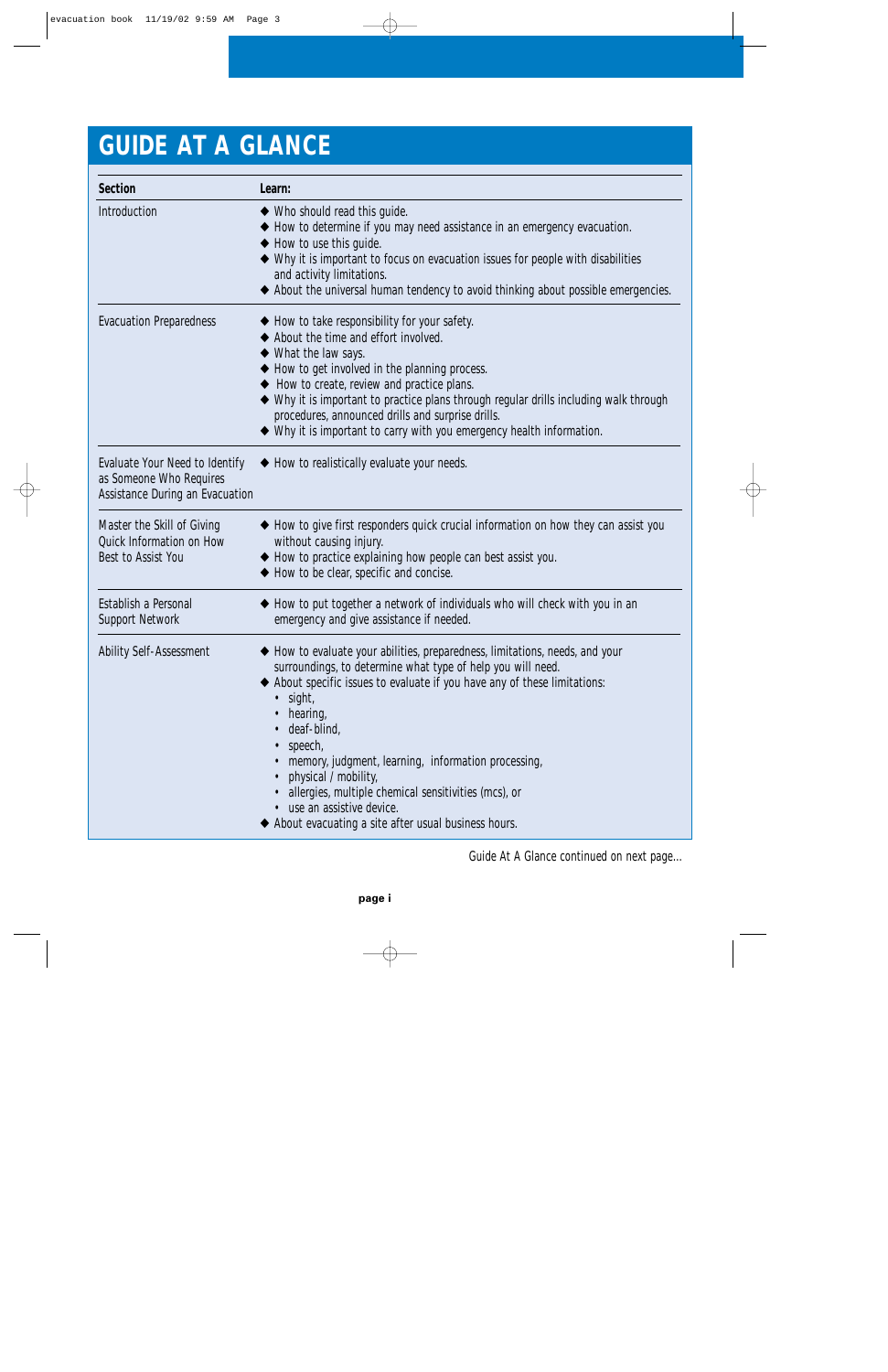## **GUIDE AT A GLANCE (continued)**

| Section                                                                               | Learn:                                                                                                                                                                                                                                                                                         |
|---------------------------------------------------------------------------------------|------------------------------------------------------------------------------------------------------------------------------------------------------------------------------------------------------------------------------------------------------------------------------------------------|
| <b>Evacuation Options</b>                                                             | ◆ How to determine all your evacuation options and prioritize them:<br>• Being carried,<br>• Using evacuation chairs,<br>• Using area of refuge/rescue assistance,<br>• Using elevators.<br>◆ Determining options when traveling.<br>Creating an emergency plan for your home.                 |
| References and Resources                                                              | ◆ About references used in writing this guide.<br>About recommended readings and resources:<br>Emergency evacuation devices,<br>• Controlled descent devices (cables and chutes),<br>• Permanently installed systems,<br>• Evacuation assistance devices,<br>Disability-related organizations. |
| Acknowledgments                                                                       | ◆ About the sponsor and the author.<br>Who reviewed and commented on sections of this guide.                                                                                                                                                                                                   |
| Attachment A: Disability-<br>related Issues for Emergency<br><b>Plan Coordinators</b> | ◆ About some of the disability-related issues you should share with emergency plan<br>coordinators who are responsible for creating, reviewing, maintaining, practicing<br>and revising emergency plans.                                                                                       |
| Attachment B: Emergency<br><b>Health Information</b>                                  | ◆ How to compile and complete your emergency health information.                                                                                                                                                                                                                               |
| Feedback                                                                              | $\blacklozenge$ How to tell us what you think about this guide.                                                                                                                                                                                                                                |

### **Your Feedback**

The Center for Disability Issues and the Health Professions is always trying to improve its resource materials. The best way do this is to get your reactions. At the end of this guide you will find a postage paid response form asking several questions. We would appreciate your taking the time to return it to us. We welcome your comments.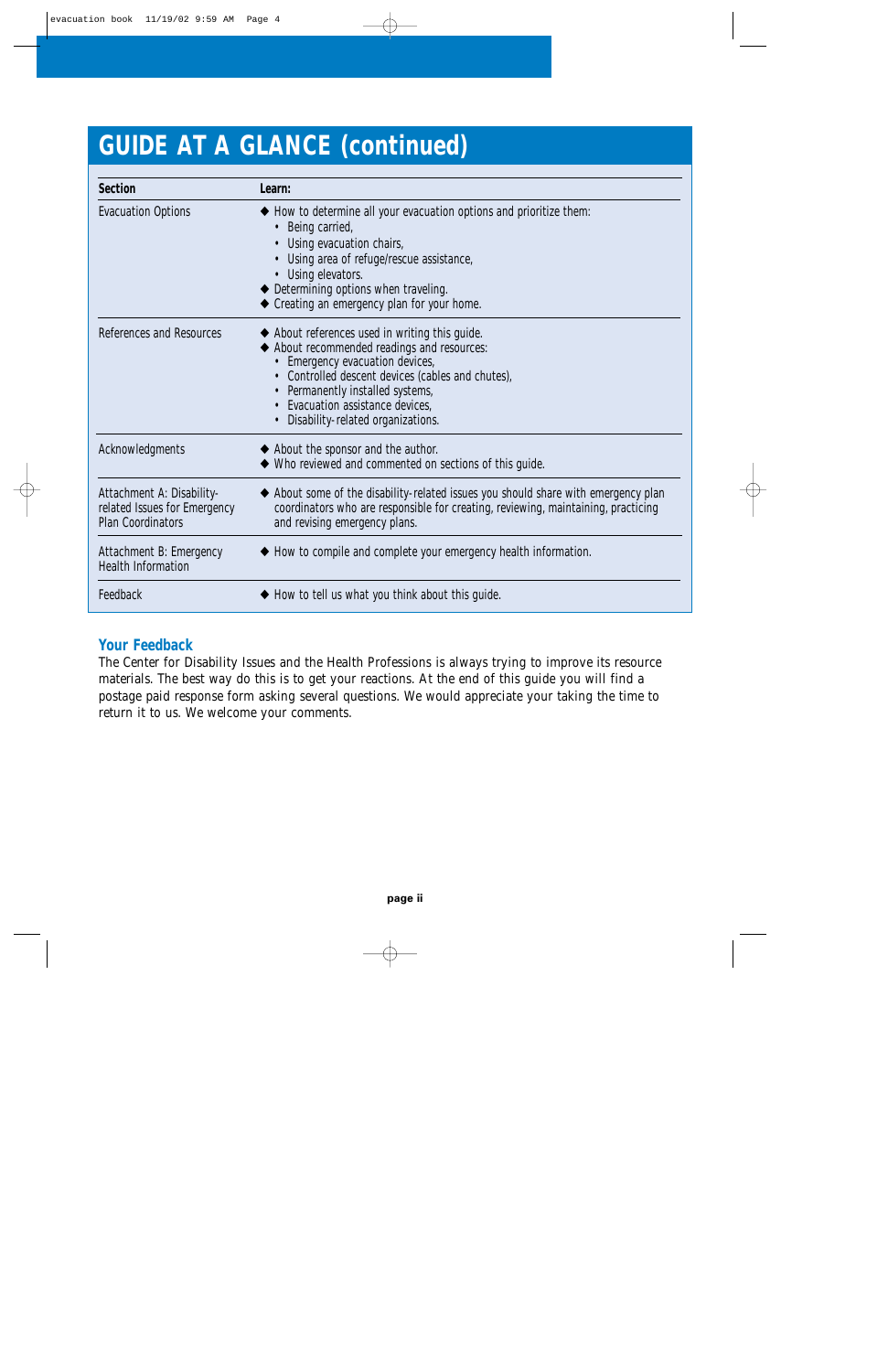## **Table of Contents**

| Never Assume You Have Been Included in Creating Emergency Plans 5                                                                   |
|-------------------------------------------------------------------------------------------------------------------------------------|
| The September 11, 2001 Wake -Up Call $\ldots \ldots \ldots \ldots \ldots \ldots \ldots \ldots \ldots \ldots \ldots \ldots \ldots 5$ |
|                                                                                                                                     |
| Evaluate Your Need to Identify as Someone Who Requires                                                                              |
| Master the Skill of Giving Quick Information on How to Best Assist You 13                                                           |
|                                                                                                                                     |
|                                                                                                                                     |
|                                                                                                                                     |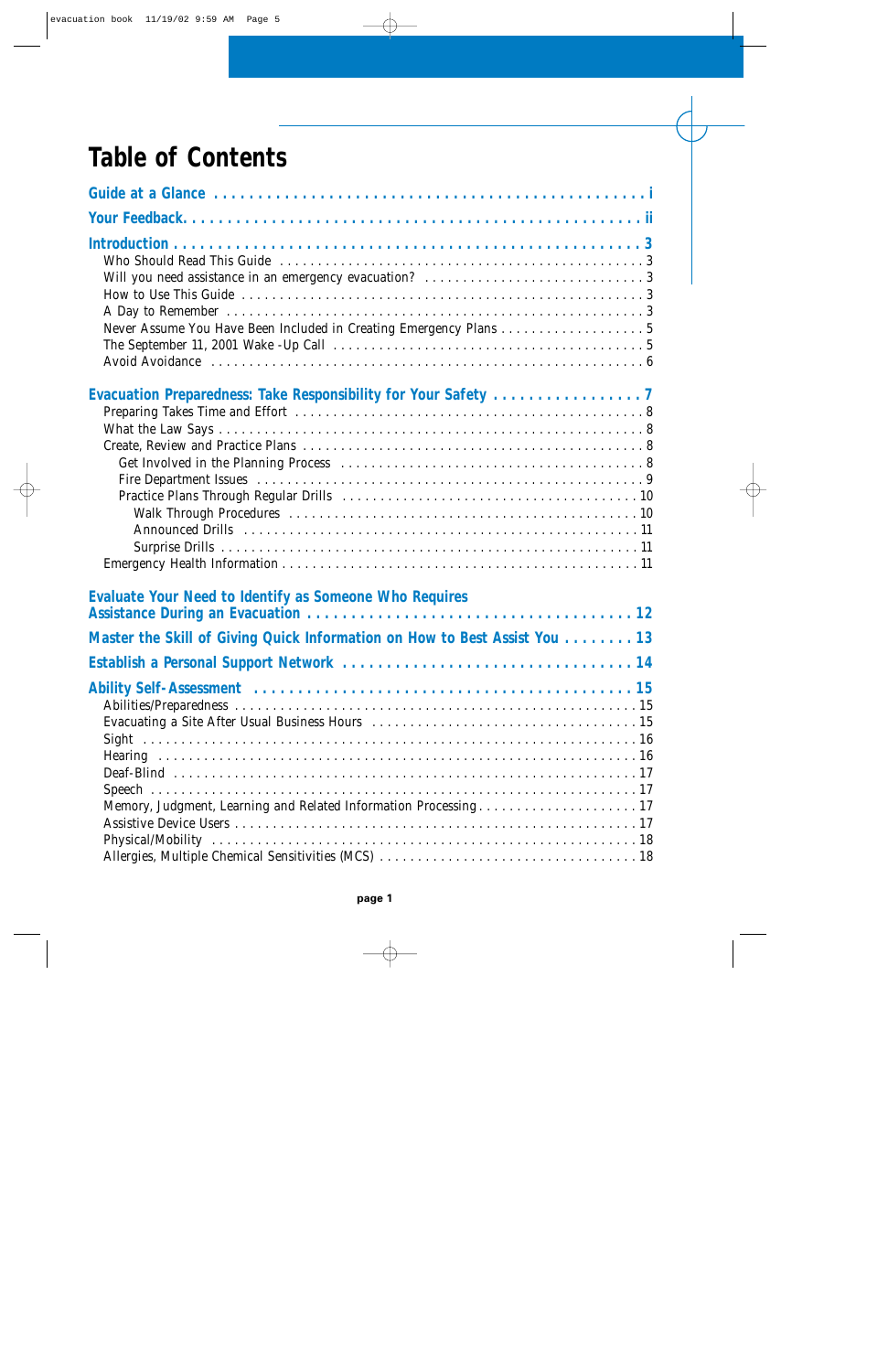| Attachment A: Disability-Related Issues for Emergency Plan Coordinators 30 |  |
|----------------------------------------------------------------------------|--|
| Why You Should Carry Emergency Health Information 32                       |  |
|                                                                            |  |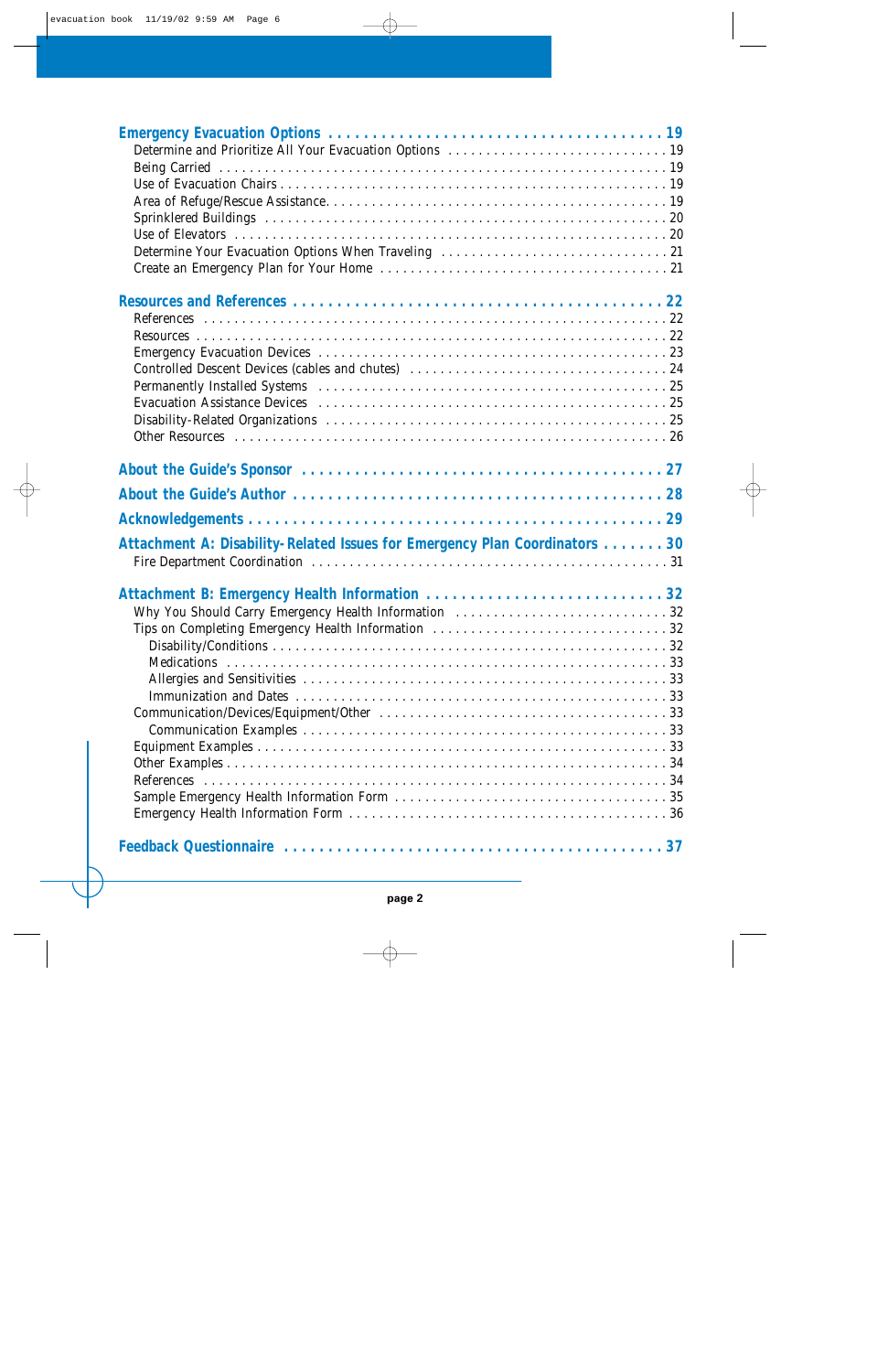## **Introduction**

### **Who Should Read This Guide?**

This guide focuses on people with disabilities and activity limitations successfully evacuating buildings.

Its goal is to help you strengthen your evacuation preparedness. It does not address area evacuations sometimes needed in response to hurricane and flood warnings.

If you answer yes to any of the questions in the box below, you should read this guide.

tions, in hard copy or online. It is designed for easy use. The electronic version is available at http://www.cdihp.org. It contains links to the Web sites of many of the organizations mentioned in the text and an extensive resource list with links pointing to other sources of information. The online version allows you to search for specific information. For example, if you want to find out about evacuation chairs, you can search for "evacuation chairs."

Why should you think about emergency evacuation issues? These factual human accounts answer this question.

### **How to Use This Guide**

The Guide can be read cover-to-cover or in sec-

### **Will you need assistance in an emergency evacuation?**

Do you experience any of the following conditions that could interfere with your ability to quickly evacuate a building? Circle yes or no for each statement below. Yes No Limitations that interfere with walking or using stairs (joint pain, mobility device user–wheelchair, canes, crutches, walker).

| Yes | <b>No</b>      | Reduced stamina, fatique or tire easily (due to a variety of temporary or permanent conditions not limited to<br>those on this list). |
|-----|----------------|---------------------------------------------------------------------------------------------------------------------------------------|
| Y≙c | N <sub>0</sub> | Respiratory (cardiac [beart] conditions asthma emphysema or other symptoms triggered by stress exection                               |

Respiratory (cardiac [heart] conditions, astrima, empriysema, or other symptoms trigge or exposure to small amounts of dust or smoke etc.).

Yes No Emotional, cognitive, thinking, or learning difficulties (may become confused when dealing with unfamiliar and unusual activity during an emergency, lose sense of direction, or may need emergency directions explained in simple steps or basic concepts).

Yes No Vision loss (may require assistance in learning the emergency evacuation routes or assistance in moving down stairs).

Yes No Hearing loss (may require modification to the standard way emergency announcements, notifications and instructions are provided).

- Yes No Temporary limitations resulting from, but not limited to:
	- Surgery,
		- Accidents and injuries (sprains, broken bones),

Pregnancy.

Yes No Do you rely on technology or medication which may not work in an emergency (hearing aids, wheelchair, gas mask, elevator, lighting, sounds)?

Yes No Other: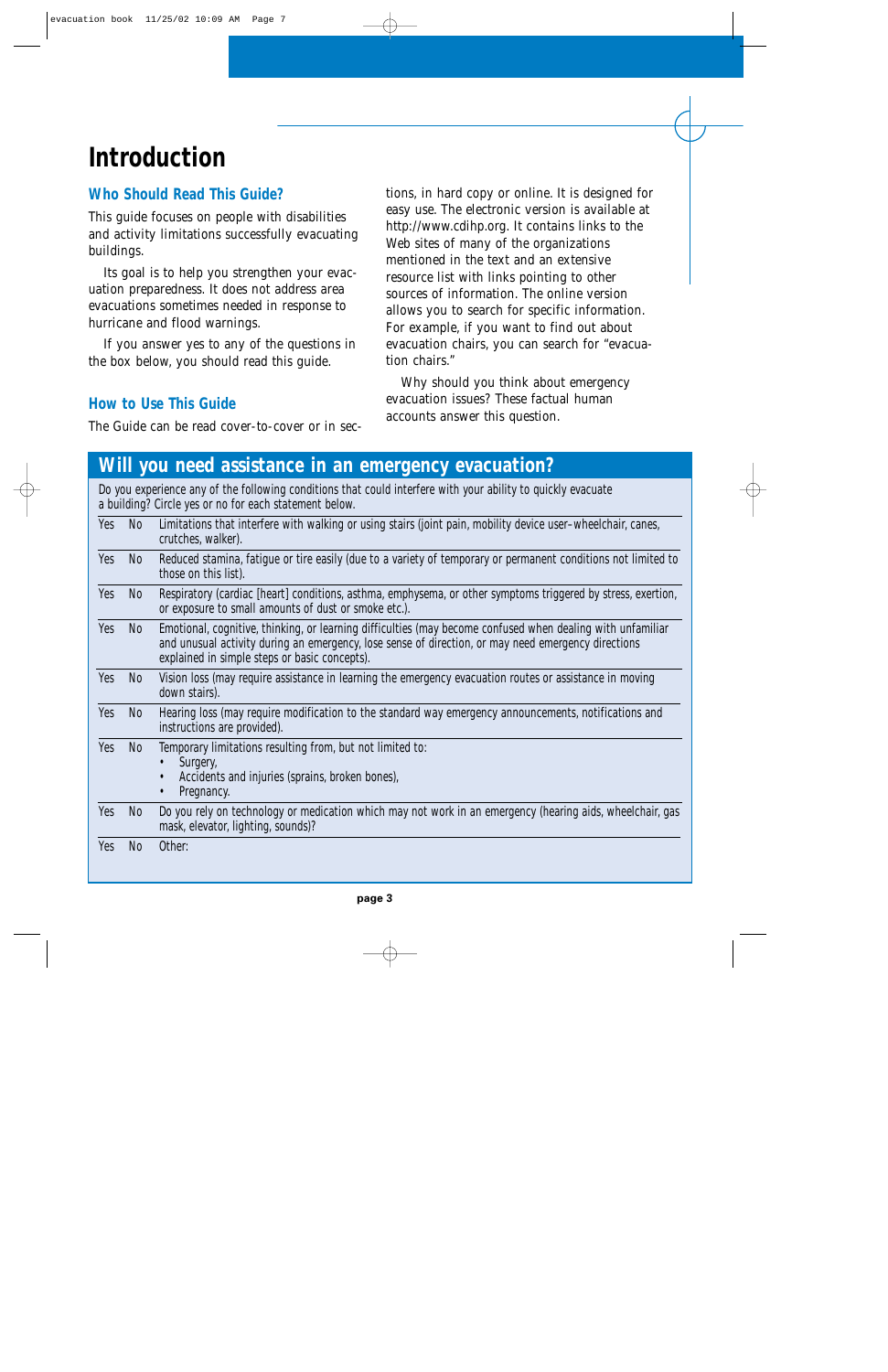### **A Day to Remember**

Here are the stories of two men, Ed Beyea and John Abruzzo—both wheelchair users—who were working on separate floors of the World Trade Center on Sept. 11, 2001. True to the human drama of that day, one lived and one died...

John Abruzzo, a staff accountant for the Port Authority of New York and New Jersey, was working at his computer on the 69th floor of One World Trade Center when the first hijacked



jet sliced into the tower. "It felt like the building was punched," he says. "My desk faces north ... the side the airplane hit. Paper was just coming down." Worse, the building swayed and only in one direction.

By the time Abruzzo, a C5-6 quad, had maneuvered his power chair into the hallway, he saw only 10 of his coworkers—everyone else had already evacuated. Someone found the office EVAC+ CHAIR and transferred Abruzzo out of his new, customized Arrow into the rescue device, which resembles a large, folding baby stroller with rear wheels that pop up and a sled-like component that takes their place when going down stairs.

Nine of his 10 coworkers worked in shifts of three to four, carefully lowering Abruzzo down each flight of stairs. One of them couldn't help physically, so he scouted ahead. When he returned, he warned of heavy smoke around the 40th floor, so the group, with Abruzzo in tow, cut across to a stairwell on the other side of the building.

Somewhere near the 30th floor, the crew of coworkers carrying Abruzzo had to move aside as firefighters rushed up the stairwell. "We saw them carrying hundreds of pounds of equipment—axes, hoses—and they were trying to catch their breath, they were exhausted," Abruzzo says.

At the 20th floor they heard a rumble that

seemed to come from the other tower—steel and concrete collapsing. At the 10th floor they heard another rumble but kept going. "Nothing was going to stop us." Finally they made it to the lobby, where Abruzzo had to be carried over chunks of fallen concrete. Damage and debris had made the exit impassable. Firefighters directed Abruzzo's helpers to lift him still in the EVAC+CHAIR—through a knockedout window and out onto the sidewalk.

They looked up and saw fire engulfing the top of the tower. "We thought we were fine now, we were out, but a fireman said, 'Get out, GET OUT!'" They squeezed into the mob streaming up the streets away from Lower Manhattan, taking turns pushing Abruzzo, still in the rescue device. At one point the group stopped to look back. "It was like Christmas, everything covered in white. Except we saw debris coming down," says Abruzzo, "and bodies falling."

They didn't look back again until they reached the corner of Vesey and West. "We couldn't see the tower I was in, but that's when it came down. There was a cloud of debris chasing the firemen and policemen. One of the firemen grabbed my chair, carried me into Stuyvesant High School, and then everything just went black."

Once the blackness lifted, an ambulance took Abruzzo to a hospital for smoke inhalation. Gone was his new power wheelchair, left on the 69th floor. His van, parked three blocks away, was never found.

Ed Beyea, 42, had just celebrated the 20th anniversary of his diving accident. Many of us do it—look back and celebrate how far we've come. Beyea, a C3 quad, had logged 14 years at Blue Cross/Blue Shield since his injury and was now a high-level program analyst working on the 27th floor of One World Trade Center....

(Abe) Zelmanowitz (a close friend) had just arrived at Beyea's side when a man approached and asked, "Can I help? Can I take you down the stairs?"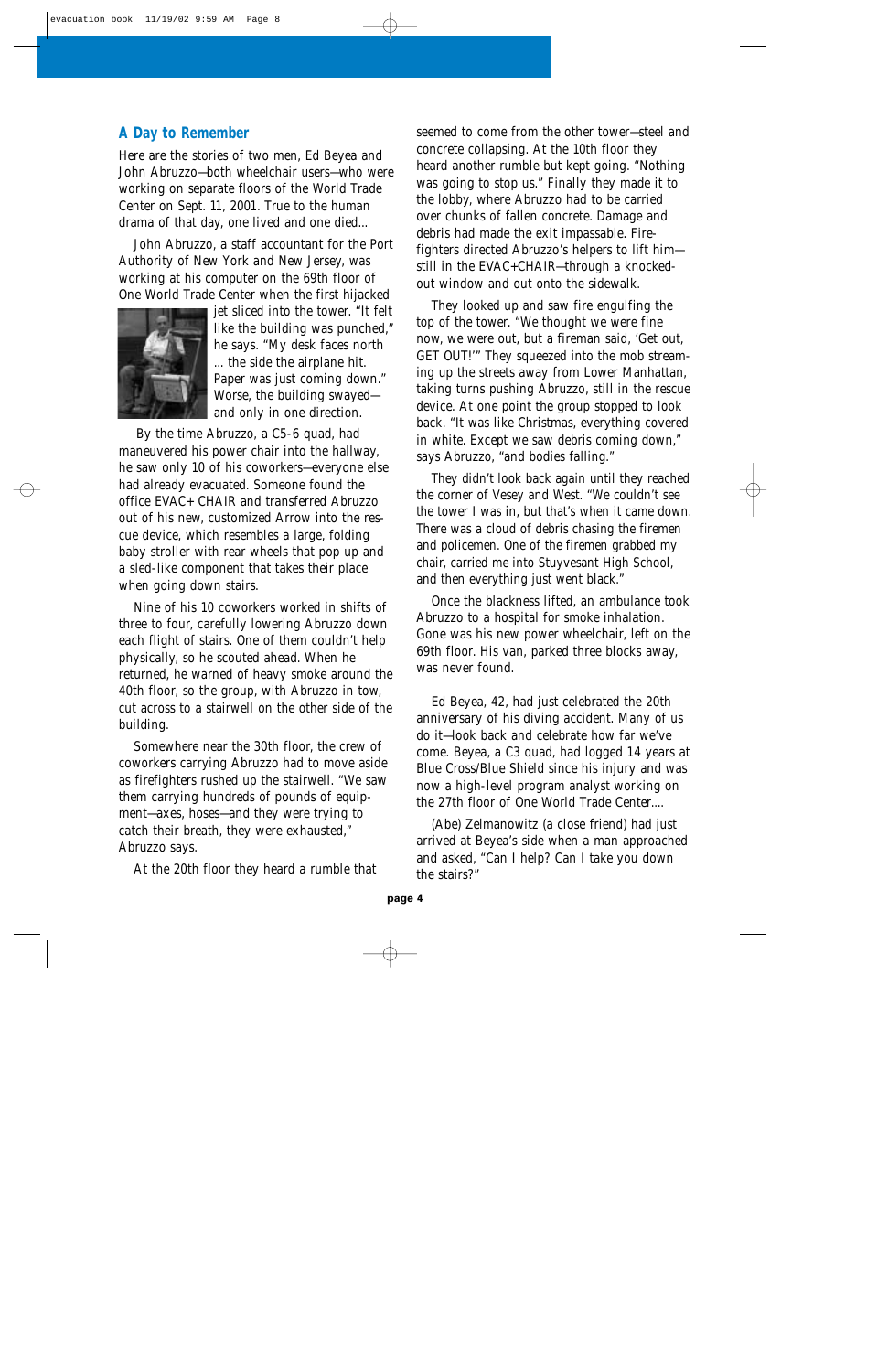Beyea said no, he would wait. He was a big man—nearly 300 pounds, very difficult to lift. Irma (Beyea's personal assistant) knew he wanted to be carried properly so he wouldn't break any bones, which had happened before. "He needed more than one man to carry him," she

|                       | 5d)  |
|-----------------------|------|
| For people with       | lea  |
| disabilities, barrier | fir  |
| free, as well as,     | kn   |
| barrier-ridden        | wa   |
| environments          | fir: |
| become a great deal   | wa   |
| more hostile and      | wa   |
| difficult to deal     | we   |
| with during and       | tha  |
| after an emergency.   | mi   |
|                       |      |

says. "He needed at ist two or three emen. And owing him, he wanted others to go st. He didn't want to be in the y. None of us re thinking then at the building might collapse."

Zelmanowitz volunteered to stay with Beyea, suggesting Irma leave because she was coughing. When she reached the lobby she found a fireman and told him where Beyea was. "Please take care of him," she pleaded. "He needs oxygen." Usually he required oxygen only when sleeping at night, but conditions were severe. The fireman said he would find him. A chain of men directed people outside. Irma got caught up in the crowd of people evacuating the building.

Back on the 27th floor, Zelmanowitz was talking on his cell phone, telling his family he was OK. His elderly mother pleaded with him to get out, but he was determined to stay by Beyea's side. He would wait with his best friend of more than 12 years. (Neither Ed nor Abe were heard from again).

Reprinted with permission from New Mobility, September 11, 2001: A Day to Remember, By Josie Byzek and Tim Gilmer, V15, 98. pp. 20-21

### **Never Assume You have been Included in Emergency Plans**

Probably the least likely disaster to happen, happened on September 11th, 2001. The September 11, 2001 terrorist attacks, like other

disasters have increased awareness worldwide of the need to be prepared for disasters and emergencies. While these events were unpredictable, lessons learned can be applied to a wide range of disasters. People need to plan for emergency evacuation in anticipated and unanticipated situations including chemical, biological, radiological, explosion, transportation accidents, fires, floods, earthquakes, mud slides, hurricanes, tornadoes, snow storms power outages, etc.

The attacks prompted many individuals responsible for people in office buildings to reevaluate their disaster and evacuation plans for all occupants, including taking a close look at how to get people with disabilities out safely. (iCan News Service 2001) These attacks, once again brought attention to the complex question that fire safety professionals and disability advocates have been wrestling with for years: How do people with mobility and sensory limitations quickly evacuate multi-story buildings during emergencies?

For people with disabilities, barrier free, as well as, barrier-ridden environments become a great deal more hostile and difficult to deal with during and after an emergency. For example, people with physical disabilities may have reduced ability to get to accessible exits, as well as reduced access to their personal items and emergency supplies. People with vision and hearing loss and people with speech related disabilities often encounter many more communication barriers, especially when regular communication channels are down or overloaded. These barriers appear at a time when

rapid communication may be crucial to survival and safety.

### **The September 11, 2001 Wake-up Call**

No matter what laws and public policies say, it's up to us as people with disabilities to individually and

collectively prepare for disasters. If we just rely

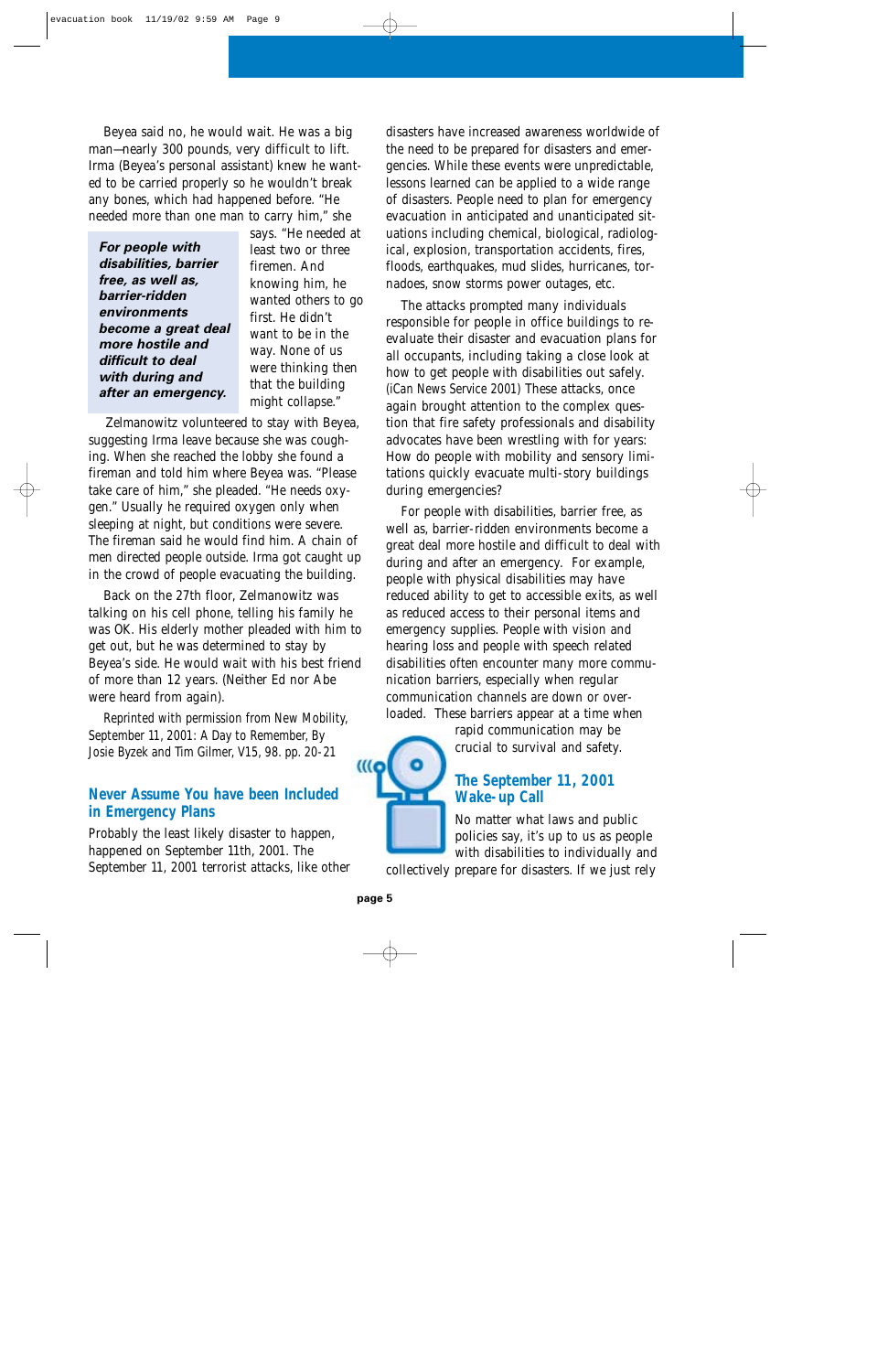on employers, building managers, or fire inspectors to make sure things are in place, it may or may not happen. It is not safe to assume that people with disabilities have been included in evacuation plans. People with disabilities must be assertive to ensure that our safety needs are included in all emergency planning.

For people with disabilities, the message is clear. We need to be keenly aware of the risks we face and our need to take responsibility for our safety. We need to be proactive, and rely as

much as possible on our-

| For people with     | selves (and not to count  |
|---------------------|---------------------------|
| disabilities, the   | on others), to find the   |
| message is clear:   | exits and to make deci-   |
| We need to be       | sions about our safety.   |
| keenly aware of the | Hopefully this can be     |
| risks we face and   | done in conjunction with, |
| our need to take    | but possibly without the  |
| responsibility for  | cooperation of the man-   |
| our safety.         | agement of the places     |
|                     | where we spend a great    |

deal of our time (school, work, volunteer work, home). (Kailes 1996)

#### **Avoid Avoidance**

Integrate disaster planning into your life. Avoid the universal human tendency to not think about possible emergencies.

September 11, 2001 is just one more wake-up call for the disability community, requiring us to pay attention to these issues. Unfortunately

these wakeup-calls only have a shelf life of 6 - 12 months and then people seem to slip back into old ways, back

*There is a universal human tendency to avoid thinking about possible emergencies. This avoidance has greater consequences for people with disabilities than for people without disabilities.*

into complacency and back to a denial mode. That is, ignoring the threat and avoiding thinking about it because it creates stress, fear and apprehension. (Kailes 1996)

There is a universal human tendency to avoid thinking about possible emergencies. This avoidance has greater consequences for people with disabilities than for people without disabilities. When disaster strikes, systems on which everyone relies don't function as well as they usually do, otherwise we'd call them something besides disasters (inconveniences, maybe). In a major emergency or disaster, hazards are often multiplied for people with disabilities. In fact, all people are suddenly confronted with a wide range of new disabling conditions. (Kailes 1996)

The immediate temporary response of increased sales of evacuation devices as well as businesses and building managers dusting off their safety plans and taking a new look at how they can assure their workers' safety, needs to become a regular activity.

*Disaster and emergency planning is an activity that should be integrated into our lives (the same way we are encouraged to check our smoke alarm batteries when we change the clocks for daylight savings time). These activities need to be integrated into the fabric of organizations so that emergency plans are created and regularly reviewed, rehearsed, practiced, evaluated and revised.*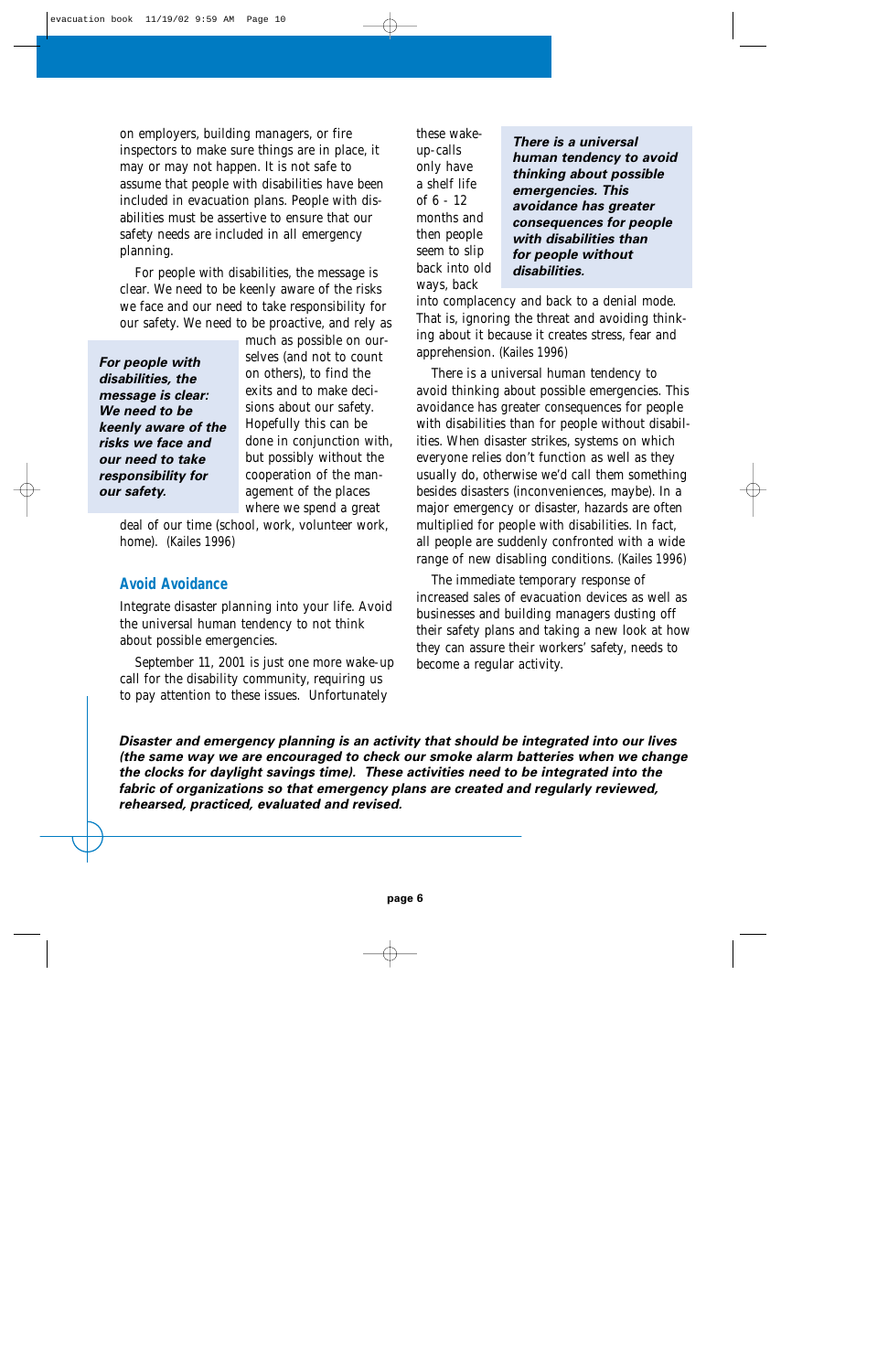## **Emergency Evacuation Preparedness: Take Responsibility for Your Safety**

The media repeatedly reported stories about the two wheelchair users who successfully escaped from the World Trade Center using evacuation chairs on September 11th, 2001. We also heard about one wheelchair user who died (see "A Day To Remember").

We did not hear about others whose activity limitations prevented them from successfully evacuating. But we heard reports from those who successfully evacuated the towers and who told of passing people who could not keep up (e.g., older people, people with respiratory conditions and limited endurance, and other people with no apparent disability).

Their chances of surviving could have significantly improved if evacuation plans had been in place:

- which included them.
- that were regularly practiced by reviewing procedures using announced as well as surprise drills.

If you just rely on the employer or the building manager to make sure things are in place, it may or may not happen.

> *Paul Ray of Dearborn Heights, Mich., is a contractor for Ford Motor Co. His office had a fire drill about a month ago. Ray, who has quadriplegia and works on the second floor, said it was the first fire drill in the 18 months he's worked there. When the alarm went off, he went to the elevator bank, where Ray said designated fire wardens seemed surprised to see him. He said he had never been told about the building's evacuation plan.*

*"My confidence was not exactly inspired," said Ray, a programmer. "I was* *a little surprised. I thought Ford would have a little better control over the situation."* 

*"I'm hoping that they're at least a little more aware of the fact that I am there, working on their second floor," Ray said. "I don't know if it's something they just don't think about it or everybody's just so stressed out with their other nonsense that they don't have time to deal with it. As a quadriplegic I do not go down stairs, peri-*

*od. I don't have the balance for it. It's a little disturbing."* (Bondi 2001)

**Don't let this happen to you. In planning for your life safety in emergency situations, hope doesn't count for much!** Make sure you are included in the deci*In planning for your life safety in emergency situations, hope doesn't count for much! Make sure you are included in the decisions on which equipment and procedures will work for you. Given today's current expanding disaster possibilities, quick evacuation can be critical.*

sions on which equipment and procedures will work for you. Given today's current expanding disaster possibilities, quick evacuation can be critical.

A Harris Interactive survey commissioned by the National Organization on Disability, December 2001, found that "50 percent of employees with disabilities say no plans have been made to safely evacuate their workplace, compared to 44 percent of people without disabilities. Eighteen percent of people with disabilities feel extremely or very anxious about their personal safety in the event of a crisis,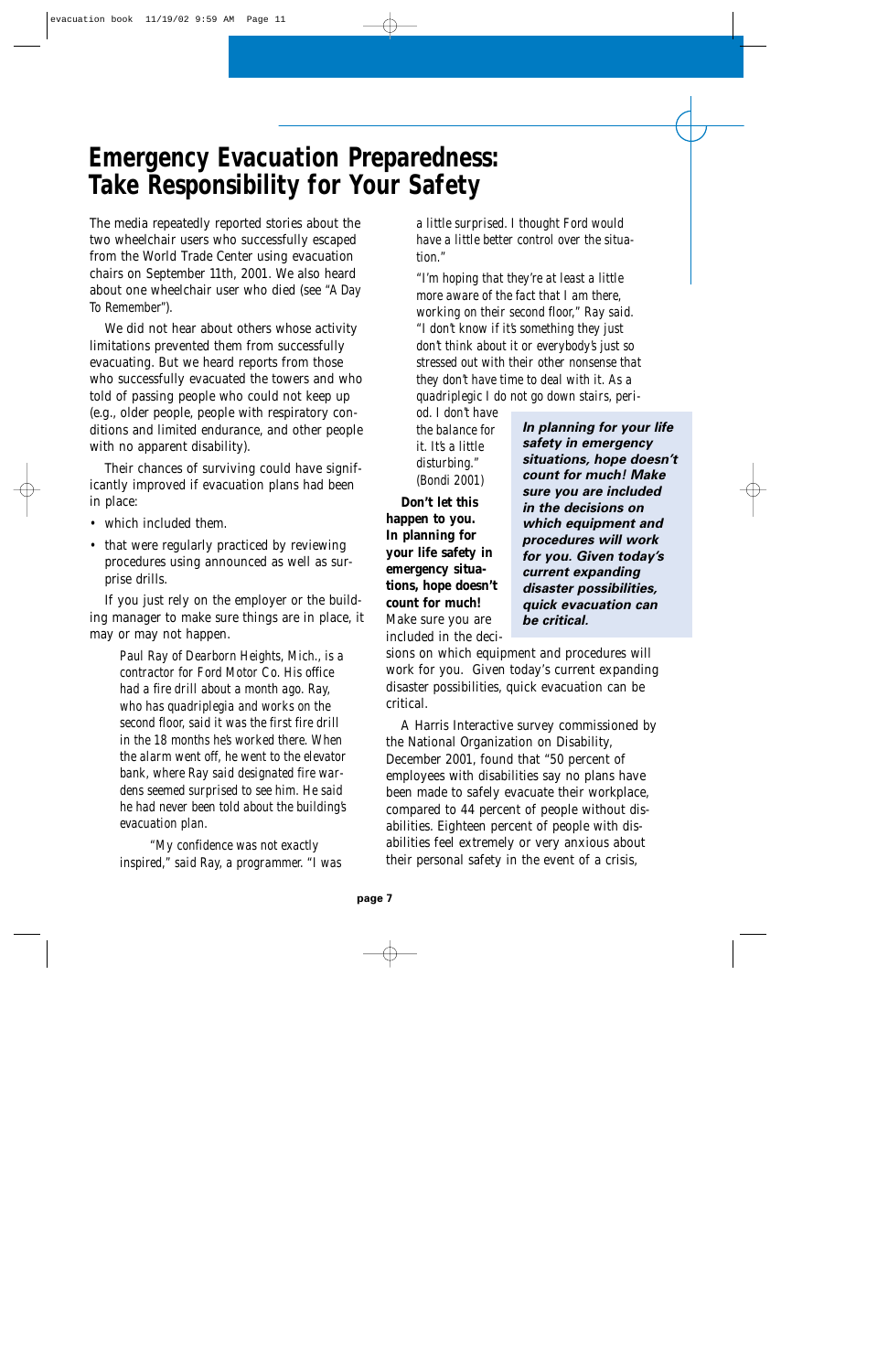compared to 8 percent of people without disabilities." (National Organization on Disability 2002)

### **Preparing Takes Time and Effort**

Preparation may seem like work. It is. Preparing does take time and effort. You can do a little at a time. The important thing is to start preparing. The more you do, the more confident you will be that you can protect yourself. Don't assume you have been included in emergency plans.

### **What the Law Says**

Because there are no federal guidelines requiring disaster or evacuation plans, many people are unclear exactly whose responsibility it is. (Bondi 2001)

The Americans with Disabilities Act of 1990 (ADA) does not require formal emergency plans. But ADA's Titles I, II and III do require that employers, public services, and public accommodations and services operated by private entities modify their policies and procedures to include people with disabilities. Therefore when plans are created or revised they need to include people with disabilities and activity

limitations. Give Attachment A: "Disabilityrelated Issues for Emergency Plan Coordinators" to personnel who are responsible for creating,



reviewing, maintaining, practicing and revising emergency plans.

### **Get Involved in the Planning Process**

Seek out the risk management team to determine if there is a CURRENT plan. Review the plan. Make sure your site is not just using a boilerplate, nonspecific or generic disaster plan. Each building and sometimes each area [in large buildings] is unique and should have its own plan. It is important to treat all people with disabilities as individuals. Do not "lump" all people with disabilities into one category. For example, there are some emergency plans where all people with disabilities were "directed" to go to the area of rescue assistance to await members of the emergency team to escort them to safety. As a general rule there is no reason that individuals with hearing or vision loss cannot use the stairs to make an independent escape as long as they are effectively noti-

### **CREATE, REVIEW AND PRACTICE EMERGENCY PLANS**

| Date Completed | Activity                                                                                                      | Date Updated |  |
|----------------|---------------------------------------------------------------------------------------------------------------|--------------|--|
|                | Get involved in the planning process.                                                                         |              |  |
|                | • Make sure you are included in the decisions regarding which<br>equipment and procedures will work for you.  |              |  |
|                | Practice plans through regular drills.                                                                        |              |  |
|                | ♦ Know how to get to all the exits and practice this as part of regular drills.                               |              |  |
|                | ◆ Practice using evacuation devices.                                                                          |              |  |
|                | ◆ Practice dealing with different circumstances and unforeseen situations,<br>such as blocked paths or exits. |              |  |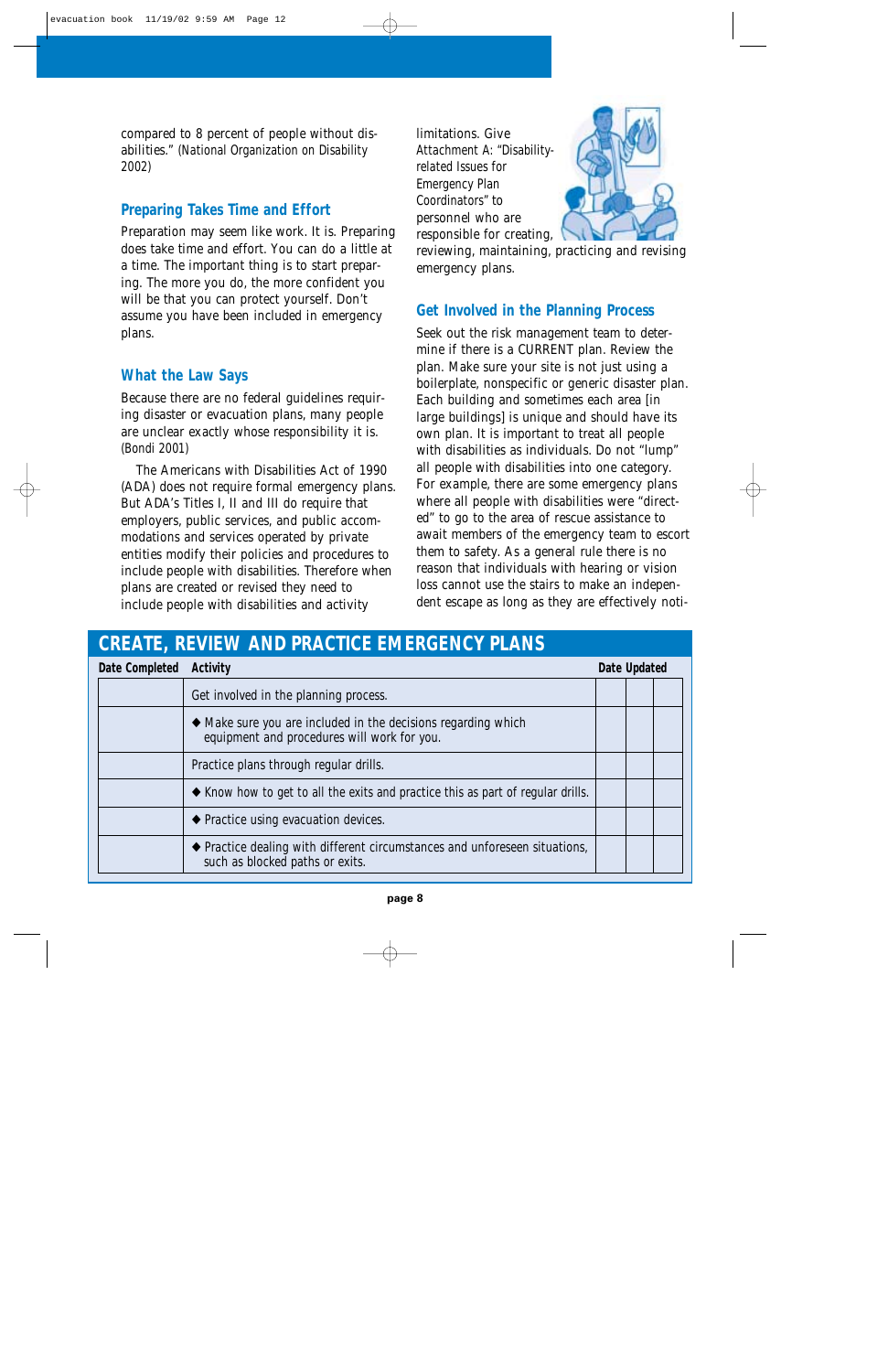fied of the need to evacuate and can find the stairway. (Bondi 2001)

When there is no plan, or when the plan is not current, encourage management to develop one and become involved in the planning process.

Include yourself and others with or without disabilities who:

- have a user's perspective and are knowledgeable about the relevant federal, state and local accessibility building codes;
- can share information from a cross-disability perspective, (they have experience and can consider the needs of those with different types of disabilities [hearing, vision, mobility, speech, cognitive and sensitivity to airborne chemicals]);
- can provide concrete, practical knowledge.

Make sure you are included in the decisions regarding which equipment and procedures will work for you.

You need to be a part of the discussion regarding the selection of and use of the accommodation, procedures, equipment and assistive devices that will work for you to provide a safe evacuation. You are the best provider of information regarding your specific abilities and limitations and how best to provide you appropriate and effective assistance. (Cameron)

Individuals with disabilities don't always agree on the best ways to provide accessibility services. Be prepared for some debate. Usually there is an easy, appropriate solution that provides adequate accommodation options.

Talk to the emergency services coordinator regarding how qualified people with disabilities can be recruited. Sometimes you can find qualified people with disabilities by contacting a disability-related organization such as an ATA (Alliance for Technology Access) Center or Independent Living Center (ILC). ATA centers

are community-based, consumer-directed centers focusing on technology. Independent living centers (ILCs) are private, nonprofit corporations that provide advocacy and services to maximize the independence of individuals with disabilities and the accessibility of communities. To contact an ATA Center or an ILC in your area, and for a listing of other disability related organizations (see References and Resources).

### **Fire Department Issues**

Be aware that some police and fire department personnel are more experienced and

knowledgeable regarding disability-related evacuation access issues. Other fire departments may not have the most updated information regarding evacuation issues for people with disabilities and



activity limitations. Therefore, open discussions and give and take debates are important. If you get advice you do not agree with, decide what is best for you.

Approaches vary among local fire and police departments, regarding:

- Empowering people to be experts.
- Whether individuals with disabilities and other activity limitations should remain in the building and when provided, assemble in an area of refuge to await the arrival of the fire fighters to get help with evacuation.
- Whether evacuation chairs (fold-up chairs, which can be stored near emergency exits and allow for people to be moved up or down stairs) should be used? Some fire departments mistakenly believe that they can jam up the stairways. This is not the case. It has been proven by one company that someone operating an EVAC+CHAIR can keep up with people without disabilities. "At least one other person can walk beside this evacuation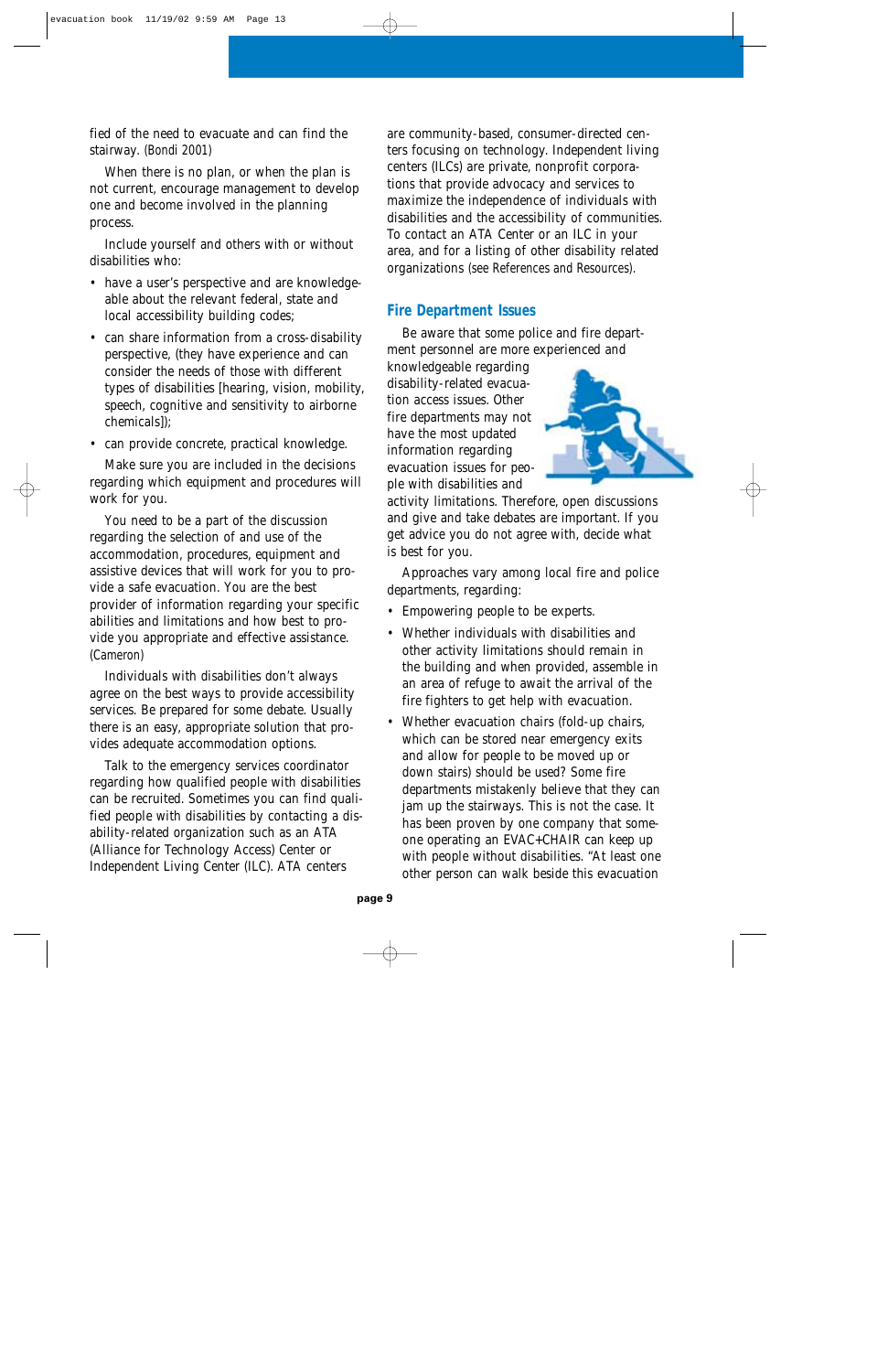device at a normal rate of descent." (Byzek 2001) On September 11, 2001 two wheelchair users escaped from the World Trade Center using "evacuation chairs with inexperienced helpers because they broke the rules. Most who did what they were expected to do—wait to be rescued—died." (Byzek and Gilmer 2000)

• Whether service animals should be permitted to evacuate down the stairway with their owners. There are examples of the fire department instructing that the dog be separated from its owner. This is typically not necessary and clearly proven by Michael Hingson, a survivor of the September 11th attacks who was working in the North Tower of the World Trade Center Tower when it was struck. Evacuating from the 78th floor, Michael, who is blind, relied on his own instincts, his guide dog, Roselle, and his business associates to make it to safety. He recounts, "I feel like I was as prepared as possible. I knew the evacuation procedures, I attended all the building fire drills, I knew the exit routes. So when the attacks hit, I had a sense of preparedness, self-sufficiency, and the confidence to take a leading position in evacuating myself and others to safety."

#### *Practice and drills consist of one of three types of activities:*

- *walk through procedures*
- *announced drills*
- *surprise drills*

#### **Practice Plans Through Regular Drills**

Practice is very important; it increases skill and instills confidence in one's ability to cope in an emergency. On September 11, 2001 one wheelchair user who did escape from the World Trade Center

using an evacuation chair explained to the press that she had forgotten that the evacuation chair was under her desk. Two secretaries remembered and reminded her where it was! (Byzek and Gilmer 2000)

Her forgetting about the device, combined with another wheelchair user who worked at World Trade Center recalling only a single demonstration of the device shortly after the 1993 bombing, indicates that the need for preparedness had worn off soon after the first attack. Whatever evacuation plan existed had not been practiced regularly. When disaster struck, the plan fell apart. Most of those who had been assigned to help with rescue devices were frightened and fled downstairs. (Byzek and Gilmer 2000)

Practice and drills consist of one of three types of activities:

- walk through procedures,
- announced drills,
- surprise drills.

Plans should ensure that shift workers and others who work on the premises or are at the site outside typical hours, (cleaning crews, evening meeting coordinators, etc.) are included in drills. Identify and plan for times (of the day and the week) plus locations in the workplace where the basic life safety or emergency contingency plans have not been put in place or due to some other factor, might not work.

#### **WALK THROUGH PROCEDURES**

Recommend that a portion of staff meetings be devoted to discuss and practice separate parts of a plan. This allows you and your colleagues to concentrate efforts on the particular parts of the plan and particular individuals requiring more extensive practice. This time can be used, for example, to practice evacuation techniques, methods of transferring in and out of evacuation devices, carrying techniques, use of evacuation devices, and use of two-way communication systems in areas of rescue. It is critical that members of an emergency response team (e.g., fire wardens, floor monitors) be involved in this practice. This is also a way of introducing new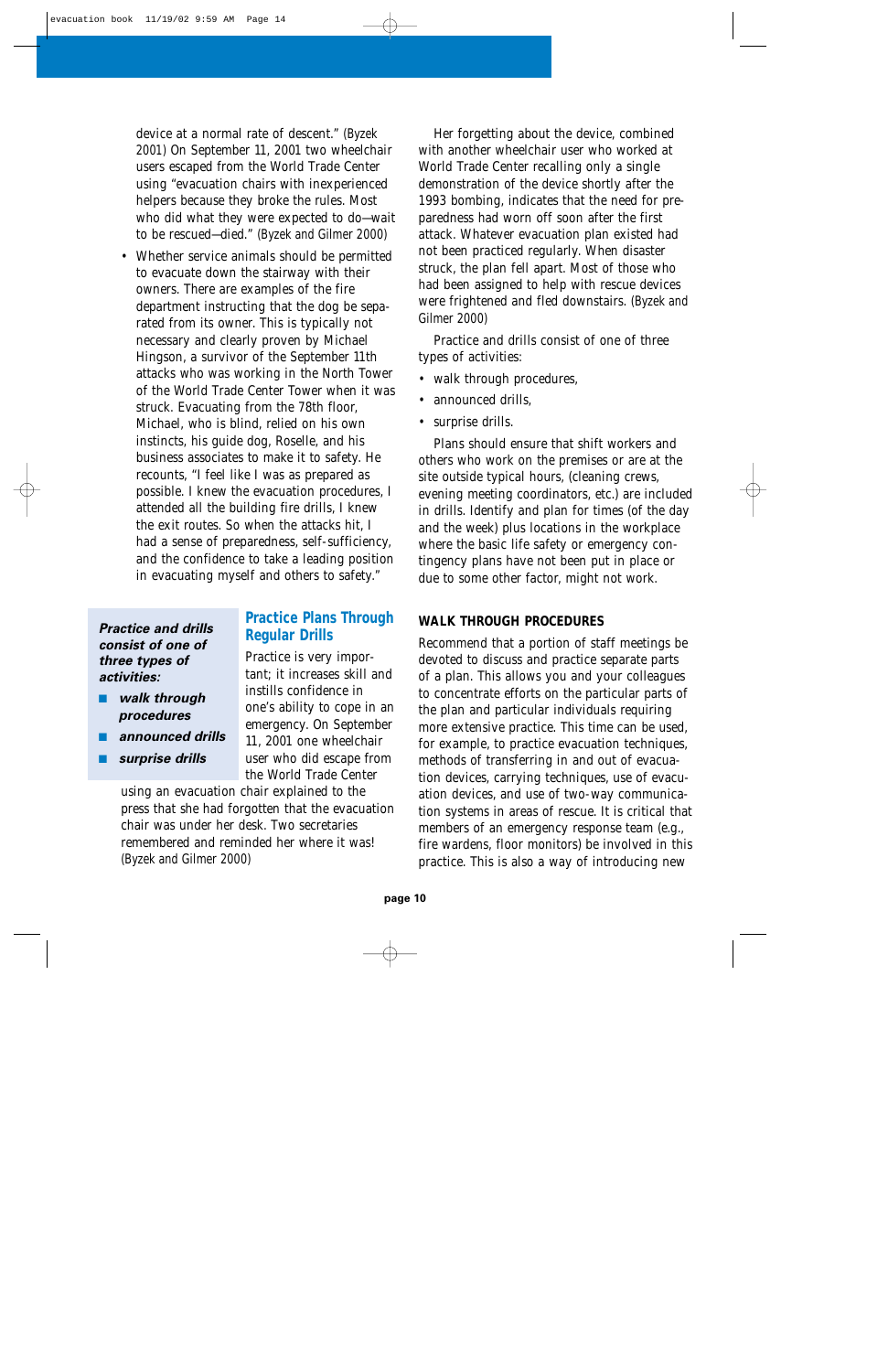people to important parts of the plan. (United States Fire Administration 1995)

Innovative educational techniques such as role-playing or the use of audio-visual aids can also be helpful.

Don't assume you'll know how to use the evacuation chair when you need it. Make sure you and your support network practices using it.

Know how to get to all the exits. Practice this as part of your regular drills.

Know how to report safety hazards (i.e. fire extinguishers that need servicing, exits which are not kept clear, furniture and other items that block barrier-free passages).

Teach your support network how to operate your equipment in an emergency (for example, how to disengage the gears of a power wheelchair).

If you are hard of hearing or deaf, practice having co-workers communicate important information to you through gestures.

If you are blind have co-workers practice guiding you.

If you use a service animal be sure you include the animal in all drills.

When there are people whose knowledge of English may be limited, training should cover techniques so they are understood and can be practiced without additional translation (pictures, simple plan language).

### **ANNOUNCED DRILLS**

As with the walk through procedures, these drills serve as training tools. Such drills will also help identify crucial coordination activities and communication links. Announced drills are also a good time to practice:

- communicating emergency information to people with vision and hearing loss,
- coping with different scenarios and unforeseen situations such as blocked paths or exits.

#### **SURPRISE DRILLS**

The emergency plan should include conducting surprise drills two or three times a year, at different times of the day and different shifts. These drills should include some realistic elements (e.g., blocked paths or exits), forcing people to use alternative routes. Performance of these drills should also be evaluated and feedback given to all participants. Plan revisions and updates typically need to be made after these evaluations.

### **Emergency Health Information**

Carry on you at all times emergency health information containing your critical health information and emergency contacts. Emergency health information communicates to emergency and rescue personnel what they need to know about you if they find you unconscious, confused, in shock, or just unable to provide information. Make multiple copies of this information to keep in your: emergency supply kits, car, work, wallet (behind driver's license or official identification card), wheelchair pack, etc. See Attachment B: EMERGENCY HEALTH INFORMATION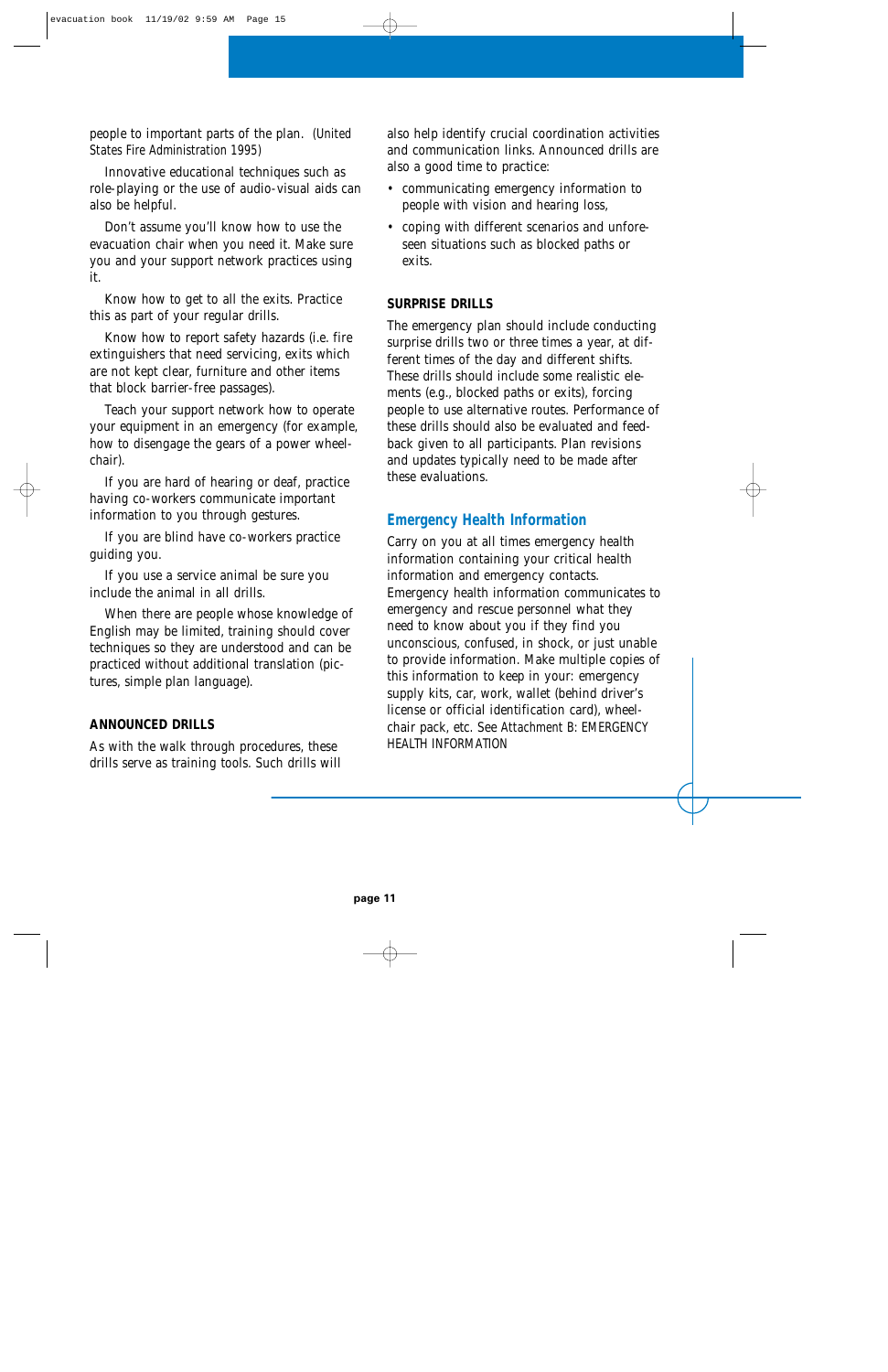## **Evaluate Your Need to Identify as Someone Who Requires Assistance During an Evacuation**

You do not have to identify as a person with a permanent disability to qualify for needing assistance. There are many people, including those who identify and those who do not identify as having a disability or who have no visible disability, who may also need assistance. Some people may need assistance because of conditions that are not apparent. Others may have obvious disabilities or conditions but may not need assistance. Some people may perform well in a drill but some will experience problems in emergency situations.

People with respiratory conditions, who were interviewed after going through the 1993 and 2001 World Trade Center evacuations, described

the terror they experienced when faced with the grim reality of extreme exertion required to escape down the many flights of stairs in unfamiliar and smoke-filled



stair towers. They also acknowledged that prior to that emergency evacuation they had never considered themselves as having a disability that would qualify them for inclusion in the emergency evacuation plans for those requiring specific assistance. (Bondi 2001) (Juillet 1993)

Two men who helped a wheelchair user transfer to an evacuation chair hanging in the stairwell of the World Trade Center on September 11, 2001, and transported her safely down from the 68th floor, observed that they passed a number of older people and some people who were overweight and could not keep up. (Horovitz 2001) People who were deaf and hard of hearing could not receive instructions on the stairwell after the power and lights went out.

Some people with disabilities in the interest of privacy or because they do not need specific assistance, choose not to identify themselves among those listed as "needing assistance or disabled" in the emergency management plan. The danger in doing this is that if you do need assistance, it will not be there when you need it. Many realized after the incident that they did need assistance. Others had not realized how vulnerable they were outside of normal working hours when there were few co-workers around to provide emergency assistance. (FEMA & United States Fire Administration 2001)

Many do not recognize their own need for assistance. Encourage your friends and colleagues to identify themselves, if you think they may need specific assistance during an emergency. Use a checklist to help people feel free to self-identify as needing assistance (see Will You Need Assistance in an Emergency Evacuation?) Let people know that while self-identification is voluntary, you can ask that the information be kept confidential and that it only be shared with those who have responsibilities for emergency response.

- Is your name on the current log containing the names of all people needing assistance?
- Is the list maintained by the building managers and kept at all security stations?
- Is the list updated frequently so it can also include people who may have temporary activity restrictions?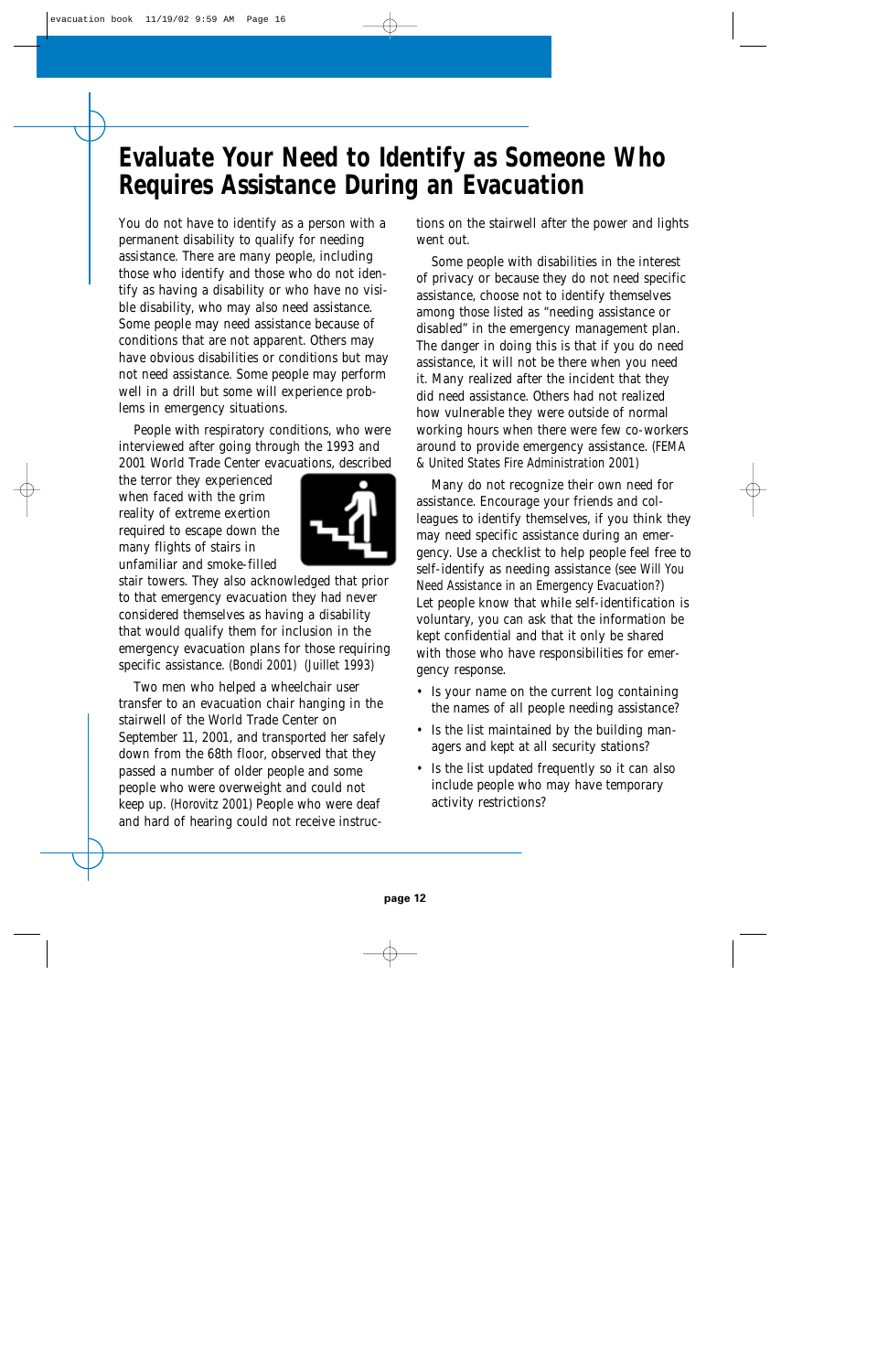## **Master the Skill of Giving Quick Information on How Best to Assist You**

Be prepared to quickly give emergency responders critical information on how they can assist you without causing injury. Take charge and practice how to quickly explain to people how best to assist you. Be prepared to give clear, specific and concise instructions and directions to rescue personnel. Determine how much detail is needed. Be prepared with additional instructions if more details are needed. You know your abilities and limitations and the best way that someone can assist you or ways in which you can assist them. Practice giving these instructions clearly and quickly, not in four paragraphs but a few quick phrases, using the least amount of words possible, for example:

### **INSTRUCTIONS**

| Clear, concise                           | Take my oxygen tank.                                                           |
|------------------------------------------|--------------------------------------------------------------------------------|
| Additional<br>information<br>(if needed) | Right side of<br>green bookcase.<br>I can breath without it<br>for 15 minutes. |

- Take medication from top drawer of desk by window.
- Take my communication device from that table. I am hard of hearing.
- Take my manual wheelchair.
- The traditional "fire fighter's carry" is hazardous for me because of my respiratory condition. Carry me by .....
- I can manage steps independently, carry my other crutch and walk in front of me.
- I'm blind, let me take your left arm above the elbow and I'll follow you out.
- I need to hang on to you, I have poor balance, but I can walk steps.
- You have to carry me out, wheelchair user evacuation chairs are hung at the top of "stairway two, north end" and "stairway three, south end."

Consider using a carry-with-you preprinted message. Customize a message for yourself, for example:

- I'm deaf, do not speak, I use American Sign Language (ASL). Use gestures or write instructions using simple words.
- I cannot speak, but I do hear and understand. I communicate using an augmentative communication device. I can point to simple pictures or key words, you will find a communication sheet in my wallet.
- I may have difficulty understanding what you are telling me, so speak slowly and use simple words.
- I have a psychiatric disability. In an emergency I may become confused. Help me find a quiet corner and I should be fine in about 10 minutes.
- I have a panic condition. If I panic and appear very anxious, speak to me calmly and slowly. Be patient. Ask me if I need my medication and I will direct you. You may need to ask me more than once. Please stay with me until I calm down.
- Diesel exhaust can kill me. Do not put me in or near idling emergency vehicles.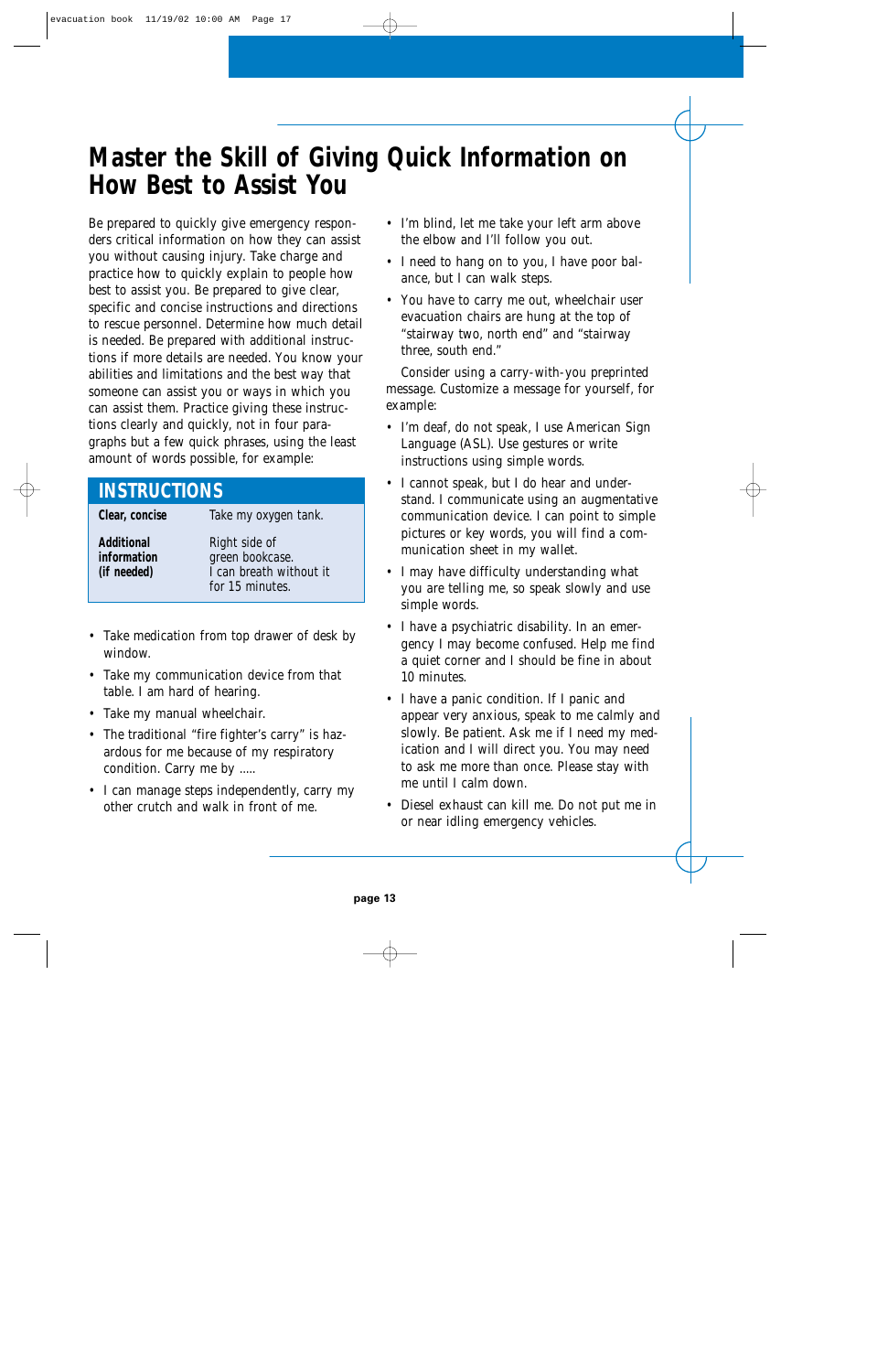## **Establish a Personal Support Network**

A personal support network is made up of individuals who will check with you and assist when needed. This network consists of people who are regularly in the same area as you.

If you rely on personal assistance services (attendants), they may not be available at the time needed. Therefore it is vital that your personal support network consist of additional people.

Do not depend on any one person. Buddy systems (choosing and training one person to assist you in an emergency) that are commonly used have major weaknesses. To be effective, the person and the buddy must be able to make contact with each other quickly when the need arises. In many situations this can be unrealistic because: the person may be absent, you may be in an area different from your usual location or you may be at the site after regular hours when your buddy is not available (co-workers, fellow students, etc.).

Work out support relationships with several individuals. Identify a minimum of three people

at each location where you regularly spend a significant part of your week: job, home, school, volunteer site, etc. Consider speaking with and training as many people as possible to assist you in an emergency. This is especially critical in settings where people have wideranging work and travel schedules and it is difficult to predict who will be at the site in the event of an emergency.

Choose people who are dependable and have the physical and emotional ability to reliably assist you. Usually, people will chose people they like, but sometimes these individuals do not have the qualities you really need for this type of assistance.

Know how you will instantly create a personal support team. In spite of your best planning, sometimes a personal support network must be created on the spot. Think about what you will need, how you want it done and what kind of people you would select if given a choice of people. (See Give Quick Information on How Best to Assist You)

| ESTABLISH A PERSONAL SUPPORT NETWORK |                                                                                                                                                                                                   |              |  |  |
|--------------------------------------|---------------------------------------------------------------------------------------------------------------------------------------------------------------------------------------------------|--------------|--|--|
| Date Completed                       | Activity                                                                                                                                                                                          | Date Updated |  |  |
|                                      | Establish support relationships with several individuals.                                                                                                                                         |              |  |  |
|                                      | Notify each other when you are going out of town and when you<br>will return.                                                                                                                     |              |  |  |
|                                      | Place a quarterly reminder on your calendar to check the status of<br>your personal support network.                                                                                              |              |  |  |
|                                      | Conduct practice sessions to ensure that the individuals you choose<br>are capable of offering the assistance you need (i.e. strong enough,<br>can communicate clearly, or can guide you safely). |              |  |  |
|                                      | Know how you will instantly create a personal support team.                                                                                                                                       |              |  |  |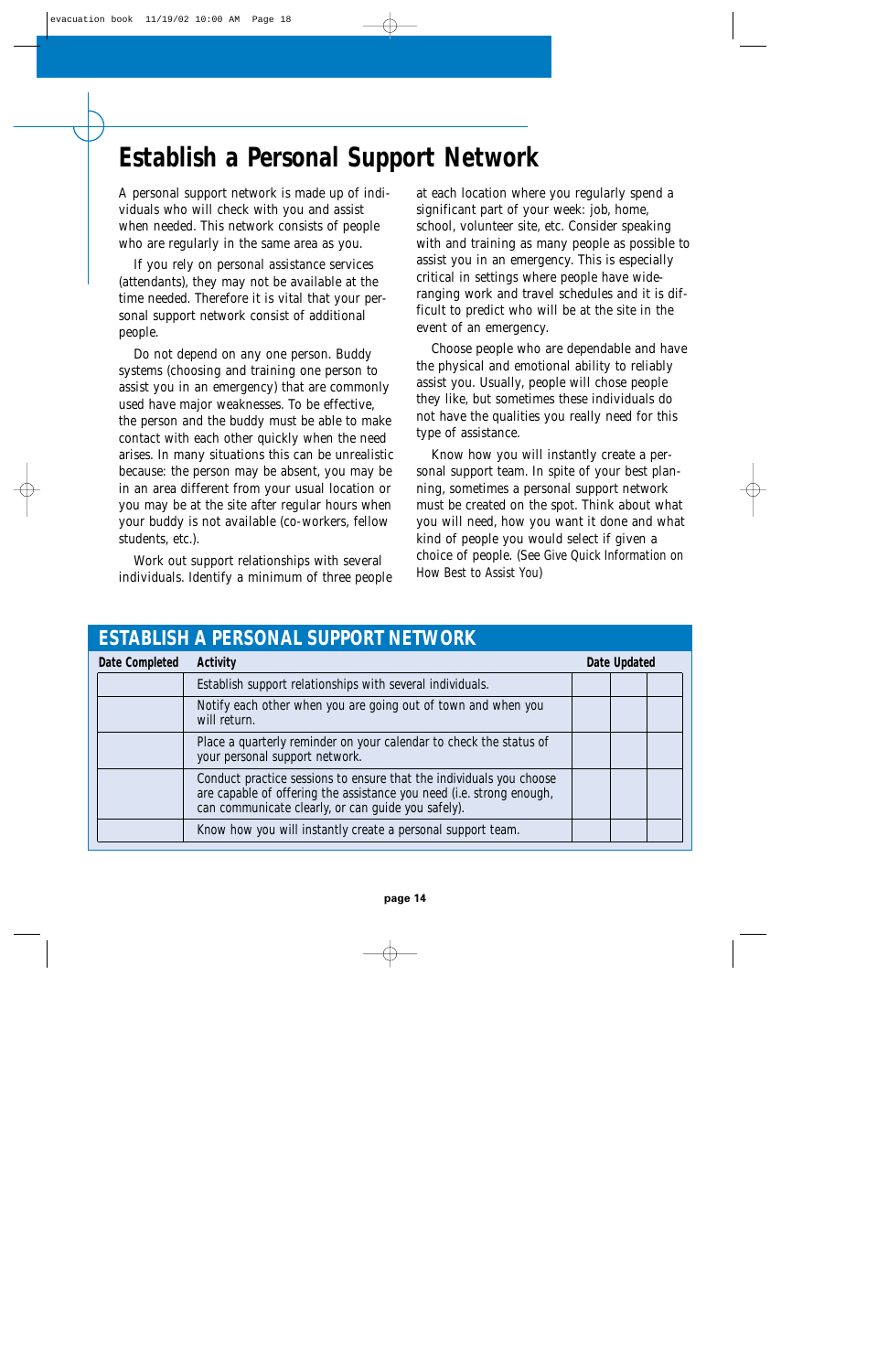## **Ability Self-Assessment**

Evaluate your capabilities, limitations and needs, as well as your surroundings to determine what type of help you will need in an emergency.

|     |                | <b>Abilities/Preparedness</b>                                                                                                                                                                                                                                                                                                                                                                                                                         |
|-----|----------------|-------------------------------------------------------------------------------------------------------------------------------------------------------------------------------------------------------------------------------------------------------------------------------------------------------------------------------------------------------------------------------------------------------------------------------------------------------|
| Yes | N <sub>o</sub> | Do you know the location of all fire alarms and extinguishers?                                                                                                                                                                                                                                                                                                                                                                                        |
| Yes | <b>No</b>      | • Are you able to activate the fire alarms?                                                                                                                                                                                                                                                                                                                                                                                                           |
| Yes | N <sub>o</sub> | Can you operate a fire extinguisher?                                                                                                                                                                                                                                                                                                                                                                                                                  |
| Yes | <b>No</b>      | • Have you practiced?                                                                                                                                                                                                                                                                                                                                                                                                                                 |
| Yes | <b>No</b>      | Do you know the location of ALL exits?                                                                                                                                                                                                                                                                                                                                                                                                                |
| Yes | <b>No</b>      | • Have you evaluated your ability to use them?                                                                                                                                                                                                                                                                                                                                                                                                        |
| Yes | <b>No</b>      | Have you determined how you may be of assistance to others in an emergency? (i.e. guiding<br>people to and through darkened spaces and exits if you have no or low vision, offering calming<br>and emotional support, etc.)                                                                                                                                                                                                                           |
| Yes | <b>No</b>      | Have you anticipated how you will function if your service animal becomes confused, panicked,<br>frightened or disoriented? A harness leash, pad protectors (for hot asphalt, hot metal stairs,<br>broken glass) are important items for managing a nervous or upset animal. Be prepared to use<br>alternative ways to negotiate your environment (i.e. sighted guides, members of your personal<br>support network who can offer emotional support). |
| Yes | <b>No</b>      | Do you keep critical carry-with-you supplies:                                                                                                                                                                                                                                                                                                                                                                                                         |
| Yes | <b>No</b>      | • Essential medication?                                                                                                                                                                                                                                                                                                                                                                                                                               |
| Yes | <b>No</b>      | • Small flashlight?                                                                                                                                                                                                                                                                                                                                                                                                                                   |
| Yes | <b>No</b>      | • Fully charged portable devices and extra batteries) such as a cell phone. Many people used<br>cell phones and two-way pagers on 9/11/01 to alert authorities or to call loved ones.                                                                                                                                                                                                                                                                 |
| Yes | <b>No</b>      | Paper and pencil?<br>$\bullet$                                                                                                                                                                                                                                                                                                                                                                                                                        |
| Yes | N <sub>0</sub> | Customized, pre-printed message?<br>$\bullet$                                                                                                                                                                                                                                                                                                                                                                                                         |
| Yes | <b>No</b>      | Emergency Health Information? It should communicate to rescuers what they need to know<br>$\bullet$<br>if they find you unconscious or incoherent or if they need to quickly help evacuate you (list<br>of current medications, allergies, special equipment, names, addresses, and telephone numbers<br>of doctors, pharmacies, family members, friends, and any other important information).                                                       |

|     |        | Evacuating a Site After Usual Business Hours                                                                                                                             |   |
|-----|--------|--------------------------------------------------------------------------------------------------------------------------------------------------------------------------|---|
|     | Yes No | Determine your risks regarding being in the building after usual working hours when<br>there are fewer people to provide emergency assistance?                           | O |
|     |        | Yes No • Is there a way you can make your presence known to others including personnel in<br>the security or emergency control center, when in the building after hours? |   |
| Yes | No     | • Do you know how to reach emergency personnel in case on an emergency?                                                                                                  |   |

∽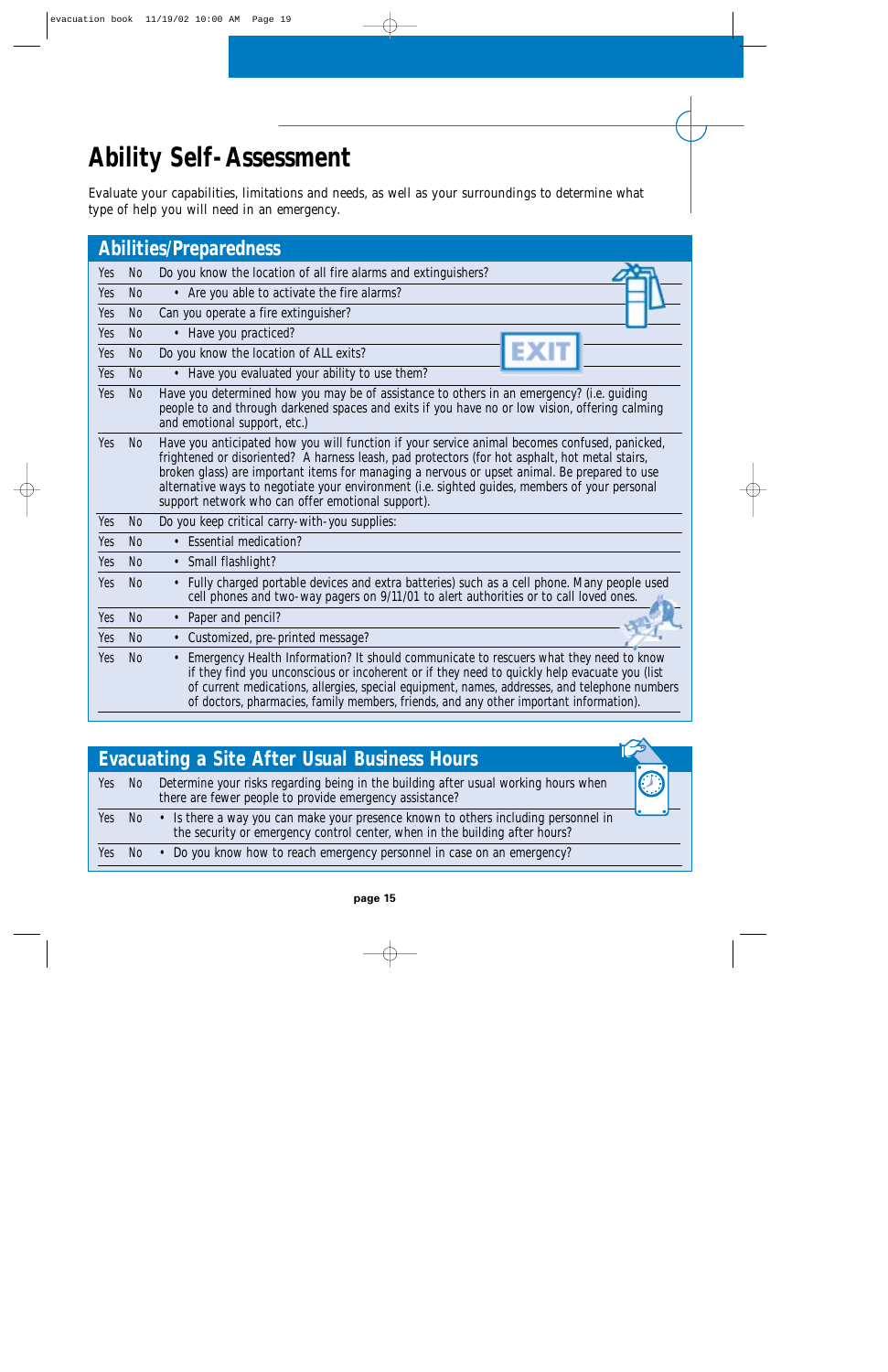

| Sight |     |                                                                                                                                                                                                                                      |  |  |
|-------|-----|--------------------------------------------------------------------------------------------------------------------------------------------------------------------------------------------------------------------------------------|--|--|
| Yes   | No  | Will you be able to evacuate independently without relying on the usual auditory cues (such as<br>the hum of the copy machine near the stairs)? (These cues will be absent, if the electricity goes<br>off or alarms are blaring).   |  |  |
| Yes   | No  | Can you read the emergency signage in print or Braille?                                                                                                                                                                              |  |  |
| Yes   | No  | Are there raised and Braille characters on signs that designate exits, direction to exits,<br>information on exit routes, and floors designated by numbers or letters, including floor level<br>designations provided in stairwells? |  |  |
| Yes   | No  | Is there emergency lighting along the escape route that will automatically light, if electrical<br>service is interrupted?                                                                                                           |  |  |
| Yes   | No  | If you wear contact lenses, what will you do if and when smoke, dust or fumes become painful<br>or dangerous. Do you keep glasses with you?                                                                                          |  |  |
| Yes   | No  | Can you use the two-way communication devices installed in the elevators and areas of<br>refuge/ rescue assistance?                                                                                                                  |  |  |
| Yes   | No. | Have you instructed your personal support network how to act as a "sighted guide" if needed?                                                                                                                                         |  |  |

## **Hearing**

| Yes | N <sub>o</sub> | Have you practiced having people communicate emergency information to you?                                                                                                                                                                                                                                                                                                                                                    |  |
|-----|----------------|-------------------------------------------------------------------------------------------------------------------------------------------------------------------------------------------------------------------------------------------------------------------------------------------------------------------------------------------------------------------------------------------------------------------------------|--|
| Yes | N <sub>o</sub> | Does the building have two-way communication devices installed in the elevators and<br>areas of refuge/rescue assistance?                                                                                                                                                                                                                                                                                                     |  |
| Yes | N <sub>o</sub> | • Have you practiced using them in a non-emergency to make sure the system works?                                                                                                                                                                                                                                                                                                                                             |  |
| Yes | N <sub>o</sub> | Do you know the locations of text telephones or phones that have amplification?                                                                                                                                                                                                                                                                                                                                               |  |
| Yes | <b>No</b>      | Do emergency alarm systems have audible and visible features (visual strobes)?                                                                                                                                                                                                                                                                                                                                                |  |
| Yes | N <sub>o</sub> | If you are hard of hearing will you be able to hear over the sound of very loud emergency alarms?<br>How will you understand emergency information and directions that are typically given verbally?<br>(Hearing aids amplify background noise, so the sound of the alarms may interfere or drown out<br>voice announcements). Instruct your support network to speak looking at you and to repeat<br>critical announcements. |  |
| Yes | No             | Will your hearing aids work if they get wet, for example from sprinklers?                                                                                                                                                                                                                                                                                                                                                     |  |
| Yes | <b>No</b>      | Are the newer displays (television monitors or scrolling text signs) available throughout your site?<br>Will they work if the power goes out?                                                                                                                                                                                                                                                                                 |  |
| Yes | N <sub>o</sub> | Do you know all their locations?<br>$\bullet$                                                                                                                                                                                                                                                                                                                                                                                 |  |
| Yes | N <sub>o</sub> | Are portable devices (tactile/vibrating pagers) available for you to use?                                                                                                                                                                                                                                                                                                                                                     |  |
| Yes | No.            | Do you keep with you a small flashlight handy to aid in seeing visual cues during an emergency?                                                                                                                                                                                                                                                                                                                               |  |
| Yes | <b>No</b>      | Have you determined how you will communicate with colleagues and emergency personnel if<br>there is no interpreter or if your hearing aid(s) are not working?                                                                                                                                                                                                                                                                 |  |
| Yes | <b>No</b>      | Do you carry with you paper and pens?<br>$\bullet$                                                                                                                                                                                                                                                                                                                                                                            |  |
| Yes | <b>No</b>      | Do you carry a pre-printed copy of key phrase messages with you such as "I use American<br>$\bullet$<br>Sign Language (ASL)," "I do not write or read English well," "If you make announcements,<br>I will need to have them written simply or signed."                                                                                                                                                                       |  |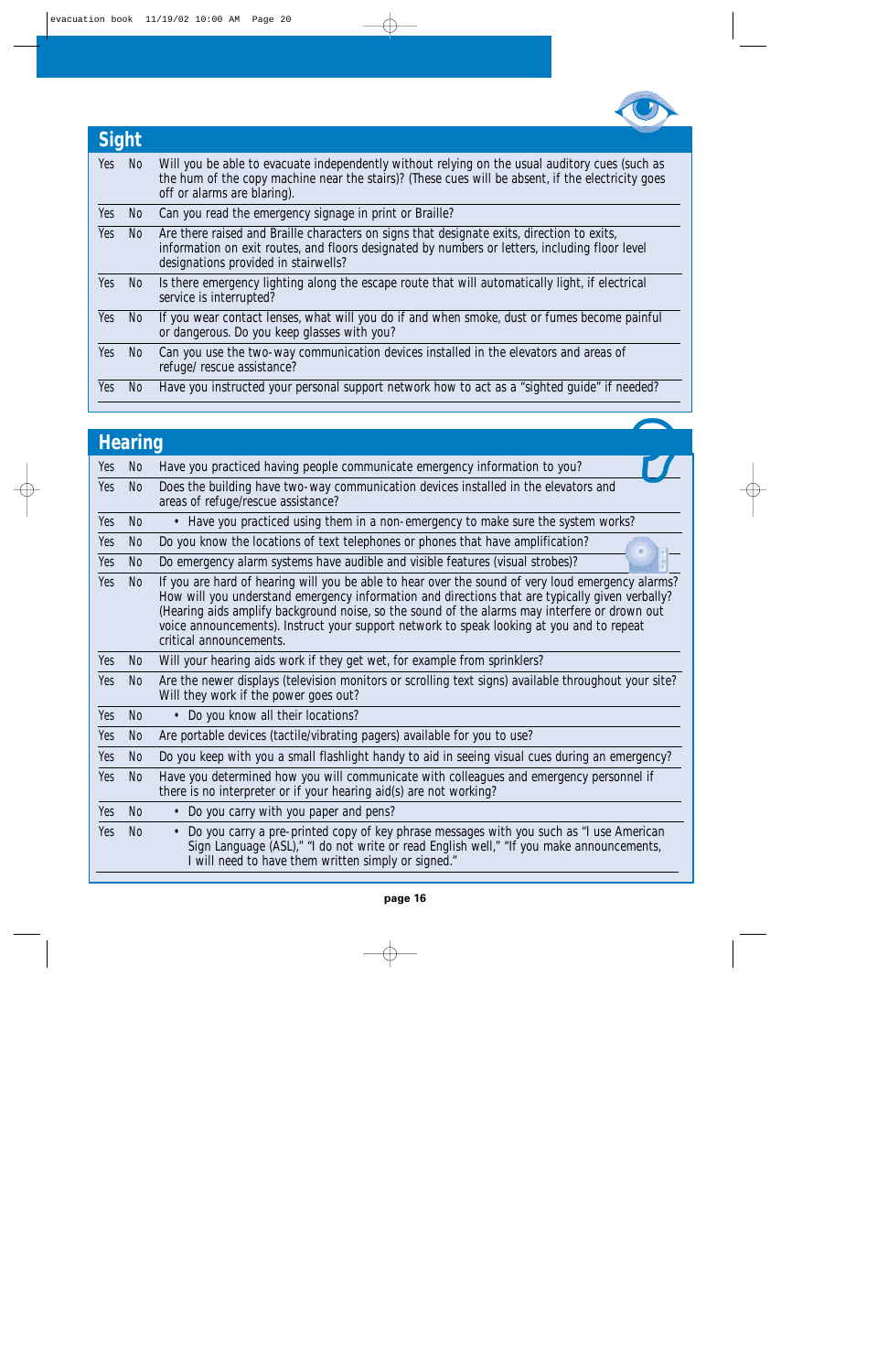### **Deaf-Blind**

Yes No Do you have a personal support network? Since the usual alarms or flashing lights won't work, it is critical that you have a large personal support network.

|     | <b>Speech</b> |                                                                                                                                                                                                                     |  |  |  |
|-----|---------------|---------------------------------------------------------------------------------------------------------------------------------------------------------------------------------------------------------------------|--|--|--|
| Yes | - No          | Have you determined how you will communicate with colleagues and emergency personnel,<br>if you do not have your usual communication devices (augmentative communication device,<br>word board, artificial larynx)? |  |  |  |
| Yes | No.           | Do you store copies of a word or letter board, paper and writing materials, pre-printed messages<br>and key phrases specific to an anticipated emergency, in your wallet, backpack or purse?                        |  |  |  |
| Yes | No.           | Does your Emergency Health Information Card explain the best method to communicate with you<br>(written notes, pointing to letters/words/pictures)?                                                                 |  |  |  |

### **Memory, Judgment, Learning and Related Information Processing**

|     |        | Yes No Have you practiced how to communicate your needs?                                                                                                                                                                                                                                                                                                                                                                                                                                                                                                                                    |
|-----|--------|---------------------------------------------------------------------------------------------------------------------------------------------------------------------------------------------------------------------------------------------------------------------------------------------------------------------------------------------------------------------------------------------------------------------------------------------------------------------------------------------------------------------------------------------------------------------------------------------|
|     | Yes No | Have you anticipated the types of reactions you may have in an emergency and planned<br>strategies for coping with these reactions? (There are a number of reactions that may occur or<br>become more intense during an emergency. Such reactions include: confusion, thought processing<br>and memory difficulties, agitation, paranoia, crying, fear, panic, anxiety, and shaking. Think<br>through the types of reactions you may anticipate and plan strategies for coping with these<br>reactions. Prepare your personal support network to assist you with these planned strategies). |
| Yes |        | Does your Emergency Health Information explain the best method to assist you?                                                                                                                                                                                                                                                                                                                                                                                                                                                                                                               |

| <b>Assistive Device Users</b> |     |                                                                                                                                                                                          |  |  |  |  |
|-------------------------------|-----|------------------------------------------------------------------------------------------------------------------------------------------------------------------------------------------|--|--|--|--|
| Yes                           | No. | What will it take to get your wheelchair or other important assistive devices out of the building?                                                                                       |  |  |  |  |
| Yes                           | No  | Have you informed your personal support network how to operate and safely move your<br>equipment if necessary?                                                                           |  |  |  |  |
| Yes                           | No. | Have you labeled equipment, added simple instruction cards (laminate instruction cards for<br>added durability) and attached them to equipment regarding how to operate and safely move? |  |  |  |  |
| Yes                           | No. | Do you keep a copy of these instructions with you and have you shared copies with your<br>personal support network?                                                                      |  |  |  |  |
| Yes                           | No. | If you are a manual wheelchair user, do you carry heavy gloves with you to protect hands from<br>debris while pushing?                                                                   |  |  |  |  |
| Yes                           | No. | Have you thought through all your options if you are not able to be evacuated in your chair or<br>other assistive device?                                                                |  |  |  |  |
|                               |     |                                                                                                                                                                                          |  |  |  |  |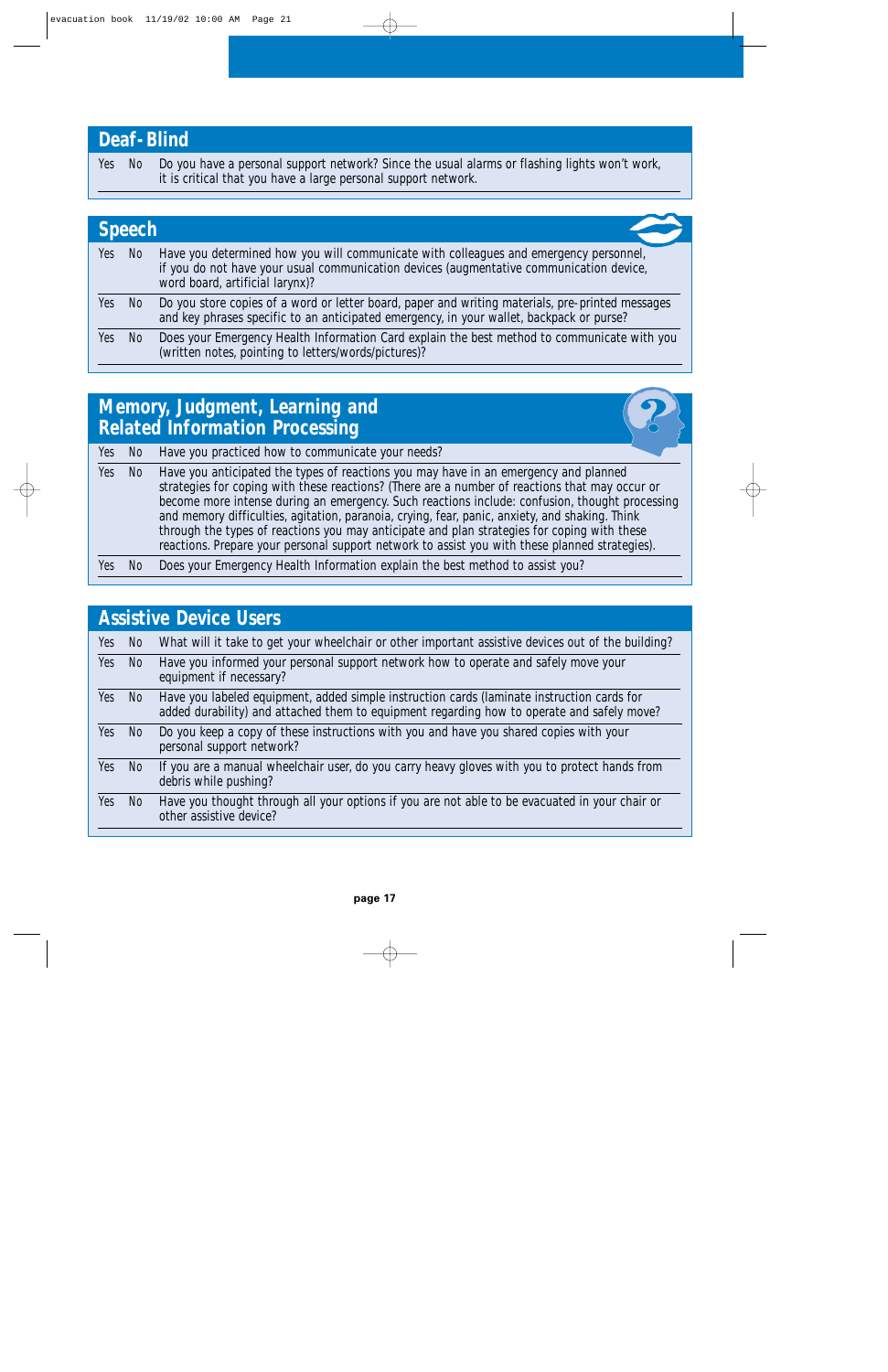|     |                | <b>Physical/Mobility</b>                                                                                                                                                                        |  |  |  |
|-----|----------------|-------------------------------------------------------------------------------------------------------------------------------------------------------------------------------------------------|--|--|--|
| Yes | N <sub>0</sub> | Can you operate a fire extinguisher?                                                                                                                                                            |  |  |  |
| Yes | <b>No</b>      | • Have you practiced?                                                                                                                                                                           |  |  |  |
| Yes | <b>No</b>      | • Will extended handles make them usable for you?                                                                                                                                               |  |  |  |
| Yes | N <sub>o</sub> | Do you know the location of all exits and your ability to navigate them?                                                                                                                        |  |  |  |
| Yes | N <sub>o</sub> | Do you know where all evacuation chairs are stored?                                                                                                                                             |  |  |  |
| Yes | <b>No</b>      | • Have you practiced using them?                                                                                                                                                                |  |  |  |
| Yes | N <sub>o</sub> | Do you know where all, if any, rescue areas are located?                                                                                                                                        |  |  |  |
| Yes | N <sub>o</sub> | Can you reach and activate an alarm?                                                                                                                                                            |  |  |  |
| Yes | <b>No</b>      | Will you be able to independently evacuate from the site? (What will it take)?                                                                                                                  |  |  |  |
| Yes | <b>No</b>      | How long will it take?<br>$\bullet$                                                                                                                                                             |  |  |  |
| Yes | <b>No</b>      | Will you need someone to help with your balance and help you to walk<br>$\bullet$<br>down steps more quickly?                                                                                   |  |  |  |
| Yes | <b>No</b>      | • Would it be faster if you used an evacuation chair or were carried?                                                                                                                           |  |  |  |
| Yes | <b>No</b>      | If you absolutely had to, could you bump down the stairs on your butt, crawl, etc? Will<br>$\bullet$<br>you need something to strap on to protect your butt? Gloves to protect your hands? Etc. |  |  |  |
| Yes | <b>No</b>      | • Have you tested this method?                                                                                                                                                                  |  |  |  |
| Yes | <b>No</b>      | Can you transfer in and out of evacuation devices independently, or with assistance?                                                                                                            |  |  |  |
| Yes | <b>No</b>      | Can you give quick instructions regarding how to safely transport you if you need to be carried?                                                                                                |  |  |  |
| Yes | <b>No</b>      | Have you included any areas of vulnerability regarding how to safely remove you from your chair?<br>$\bullet$                                                                                   |  |  |  |
| Yes | <b>No</b>      | If you want to be lifted in your chair make sure this is realistic (How much does your<br>$\bullet$<br>chair weigh with you in it)?                                                             |  |  |  |
| Yes | <b>No</b>      | Do you know where all the areas of refuge/rescue assistance are located? (See Areas of<br>Refuge/Rescue Assistance)                                                                             |  |  |  |
| Yes | N <sub>o</sub> | Do you know if your site has "evacuation elevators" and where they are located? (see Use of Elevators)                                                                                          |  |  |  |

### **Allergies, Multiple Chemical Sensitivities (MCS)** Yes No Do you carry supplies with you based on your worse days: Yes No • Industrial respirator with gas-mist filters? Yes No • Gloves? Yes No • Inhaler? Yes No • Nicotine gum for use in bargaining with rescuers or distraught people who will want to smoke cigarettes? Yes No Does your emergency health information clearly explain your sensitivities and reactions, most helpful treatments, and treatments which are harmful? Be specific, as other conditions (disorientation, aphasia, panic) may be diagnosed and treated as something other than chemical sensitivity and you may not be able to describe your needs verbally.

Please let the author know of other items to include in future versions of this list—jik@pacbell.net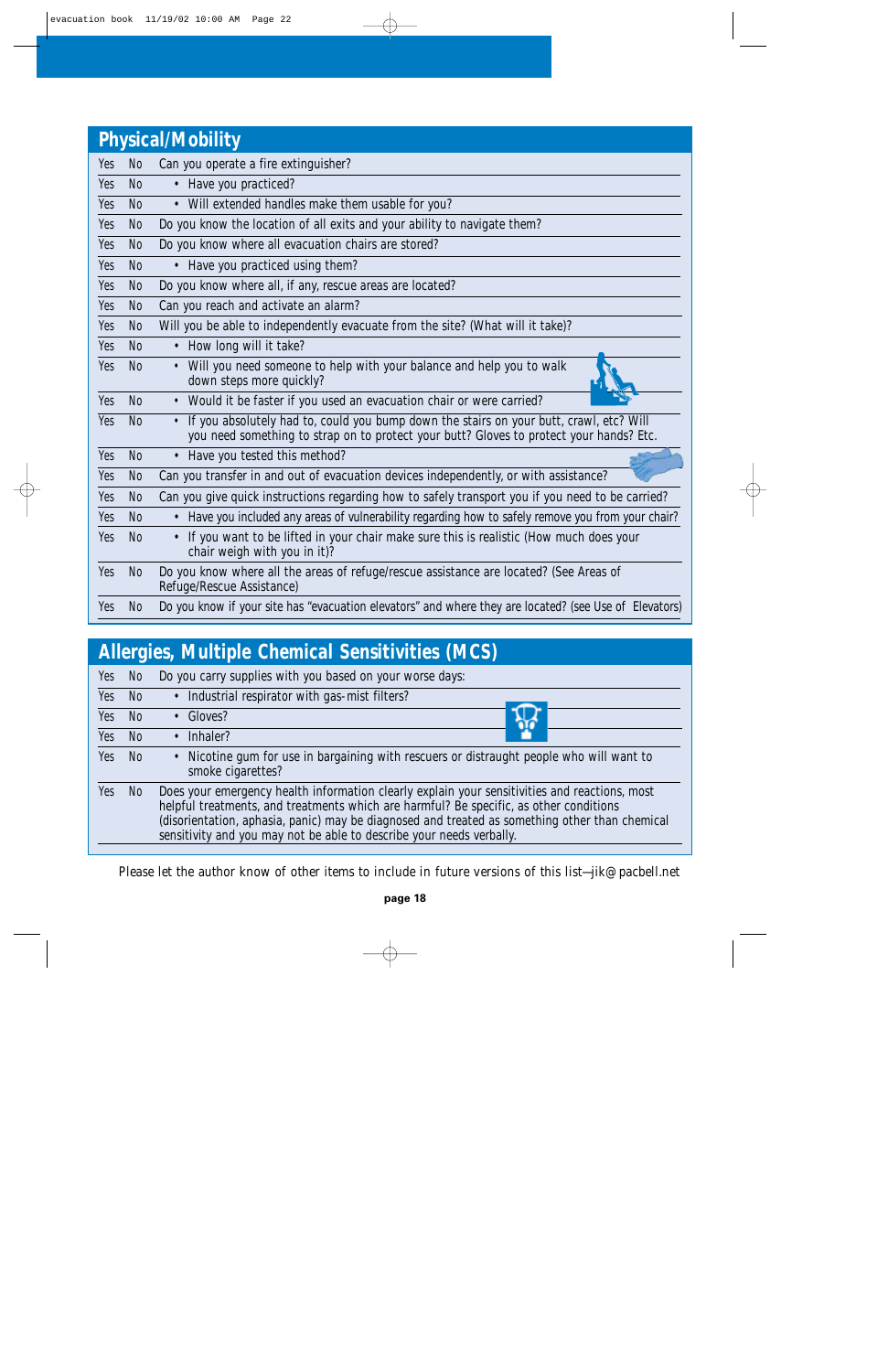## **Emergency Evacuation Options**

### **Determine All Your Evacuation Options and Prioritize Them**

Use your judgment given your specific situation and the information you have available during an emergency.

For example, you don't have specific information regarding the emergency. Most people are evacuating the building. It is 20 degrees Fahrenheit/-6 Centigrade outside, a temperature that would place you in immediate danger given your specific disability (given your zero tolerance for cold). You choose to stay indoors until you see that it is critical that you leave.

You have the right to make your own decisions about your life-safety. If you will need

### **BEING CARRIED (in or out of your wheelchair)**

**Pros Cons**

You have a chance You and/or your helpers may to GET OUT. be injured in the process.



### **USE OF EVACUATION CHAIRS**

Fold-up chairs, which can be stored near emergency exits and allow for people to be moved up or down stairs, see References and Resources.

#### **Pros**

Given current expanding disaster possibilities, quick evacuation is critical.

With assistance you have a good chance of getting out.

You don't have to wait for the fire department to: (1) find you, (2) help you evacuate.

### **Cons**

Takes practice to safely use. People who have not practiced using the device may cause you or themselves injury.



### **AREA OF REFUGE RESCUE ASSISTANCE**

- Fire-resistant spaces where people unable to use stairs can call for help by way of twoway communication devices, and await evacuation assistance from emergency personnel.
- Must meet specifications for fire resistance and ventilation.
- Often incorporated into the design of fire stair landings, but can be provided in other recognized locations meeting design specifications, including those for fire and smoke protection.
- Americans with Disabilities Act Access Guidelines require areas of rescue assistance in new buildings only. Areas are not provided in buildings equipped with sprinkler systems that have built-in signals used to monitor the system's features.

| Pros              | Cons   |
|-------------------|--------|
| You may be        | Not a  |
| injured if you    | buildi |
| evacuate using    | You m  |
| the stairs.       | You m  |
| You may get help. | smoke  |
|                   | from 1 |

vailable in many ngs. hay not get help. hay be overcome by e before getting help from rescue personnel .

evacuation assistance, you have to carefully think through all your options in terms of your plan. All options have pros and cons:

Even in buildings equipped with sprinkler systems it is recommended that areas of refuge be provided. There is the small possibility that the sprinkler system will fail to extinguish the fire and that there would be heavy smoke. It is quite possible that you could be stranded and overcome with smoke before the arrival of the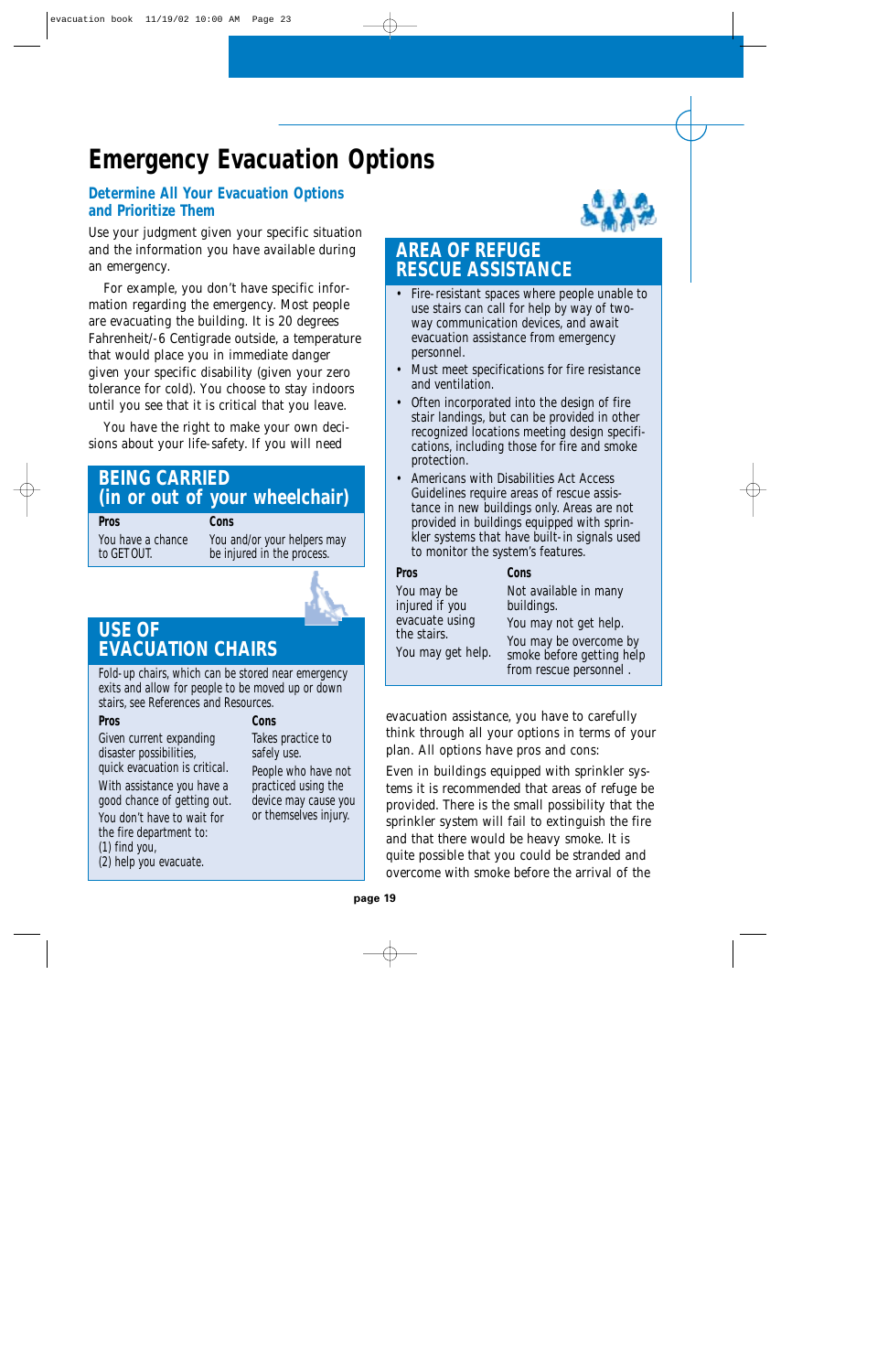rescue personnel, given the difficulty in locating someone in a smoke-filled building. For these possibilities, there needs to be contingency plans for providing evacuation assistance for all occupants, as well as those needing specific assistance. (FEMA 2001)

If you are in an older building that does not have these designated areas, consider designating some areas by consulting with the fire department. These areas should have:

- 1. An operating phone, cell-phone and twoway radio so that emergency services at the site, and the fire department, can be contacted.
- 2. A closing door.
- 3. Supplies that enable individuals to block smoke from entering the room from under the door.
- 3. A window.
- 4. A large pre-printed sign which can be taped to the window requesting help.
- 5. Respirator masks.

### **SPRINKLERED BUILDINGS (fire only)**

(Evacuation limited to area under immediate threat).

| <b>Pros</b> | Cons                               |
|-------------|------------------------------------|
| Systems are | Not available in many buildings.   |
| said to be  | Small possibility system will fail |
| 95 percent  | to extinguish fire.                |
| reliable.   | There may be heavy smoke.          |
|             | You may still have to evacuate.    |

A study of areas of refuge conducted by the National Institute of Standards and Technology (NIST) for the General Services Administration (GSA), found that the operation of a properly designed and maintained sprinkler system eliminates the life threat to building occupants regardless of their individual abilities and can

provide superior protection for people with disabilities. Sprinkler systems will, in most circumstances, provide the protection to permit evacuation that is limited to the area under immediate threat from the fire (horizontal exits versus total evacuation from the building). Horizontal exits, which use fire barriers, separation, and other means to help contain the spread of fire on a floor, can substitute for areas of rescue assistance (see above) provided they meet applicable building codes. Horizontal exits enable occupants to evacuate from one area of a building to another area or building on approximately the same level. They provide protection from smoke and fire. (FEMA 2001)

### **USE OF ELEVATORS**

| Pros                            | Cons                                                            |
|---------------------------------|-----------------------------------------------------------------|
| Could be useful                 | Shut down during fire                                           |
| in non-fire                     | emergencies.                                                    |
| emergencies.                    | Elevator shaft can become a                                     |
| Newer fire-safe                 | chimney for smoke.                                              |
| evacuation<br>elevators improve | Power can go out, leaving the<br>elevator stuck between floors. |
| evacuation times                | Newer fire-safe evacuation                                      |
| by as much as<br>50%.           | elevators not available at                                      |
|                                 | most sites.                                                     |

The fire department can operate elevators with a special key and may use them to move

their people and equipment, or for evacuation of occupants. This means that without the fire department, persons with disabilities and other activity limitations are forced to use the stairs or must await rescue.



Newer "evacuation elevators" are designed to remain in use during emergencies. They have a back-up power supply and pressurization and ventilation systems to prevent smoke and heat build-up. They are fire-rated to withstand the heat and smoke and come equipped with a fire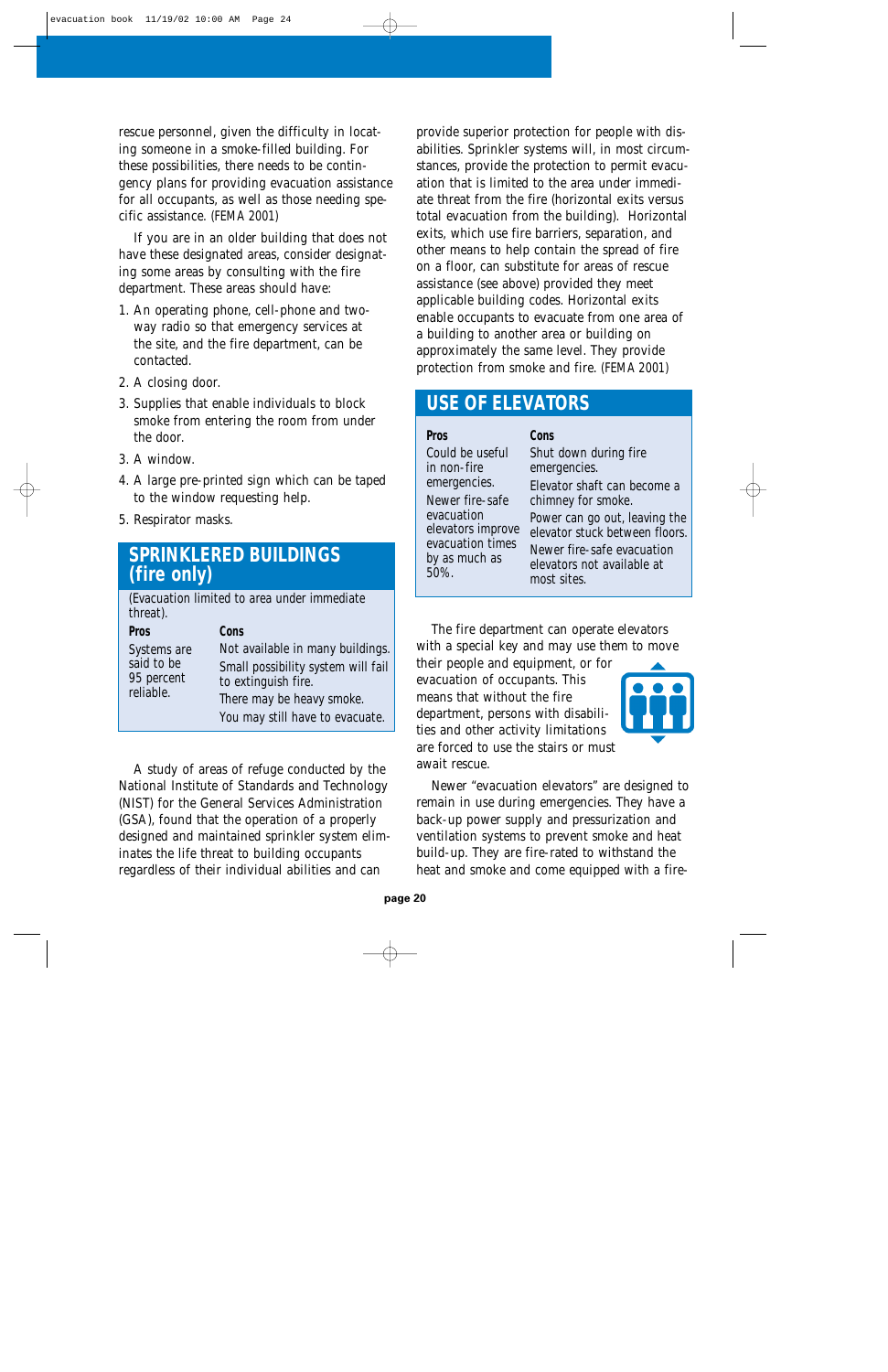fighter's key, which allows emergency workers to load their equipment in the elevator and ascend to the upper floors. Smoke systems are built in to alert officials when the elevator becomes dangerous to use. In a study conducted for GSA, NIST found that the use of both elevators and stairs can improve evacuation times by as much as 50% over stairs alone. (FEMA 2001)

### **Determine Your Evacuation Options When Traveling**

When staying in hotels/motels/ cruise ships and other lodging facilities:



- When you have a choice, do you think about whether you want the view or the safety of a lower floor? If you have difficulty using stairs, do you ask for a guest room on a lower floor? Do you identify yourself to registration staff as a person who will need assistance in an emergency and state the type of assistance you may need?
- If you have a significant hearing loss, do you ask for a room equipped with visual alarms that are connected to the fire alarm system, and other notification devices (for doors and telephones)? These devices alert guests by way of blinking and strobe lights to fire alarms, telephone calls and to persons knocking on the door and/or ringing the

doorbell. While visual alarms must be connected to the fire alarm system, other notification devices (for doors and telephones) may be provided in kits available at the lodging facility's registration desk.

• Do you check exit routes on the back of guest room doors and familiarize yourself with the exits (by tracking the escape route, noting the number of doors between your room and the emergency exit)? Maps may be confusing unless you check them out.

### **Create an Emergency Plan for Your Home**

Have a disaster or fire plan at your home. While high-rise buildings have built-in technology and safety features, houses or apartment

buildings are often less safe. People are more likely to die in a fire at home than at work, and that risk is even greater for people with disabilities, said Brian Black, director of building codes and standards for Eastern Paralyzed Veterans Association. (Bondi 2001) In addition to basic fire safety guidelines such as installing smoke alarms and changing the batteries regularly, make sure you have more than one way to exit your homes and a planned meeting place for family members during an emergency. For more information on home safety see Resources and References.

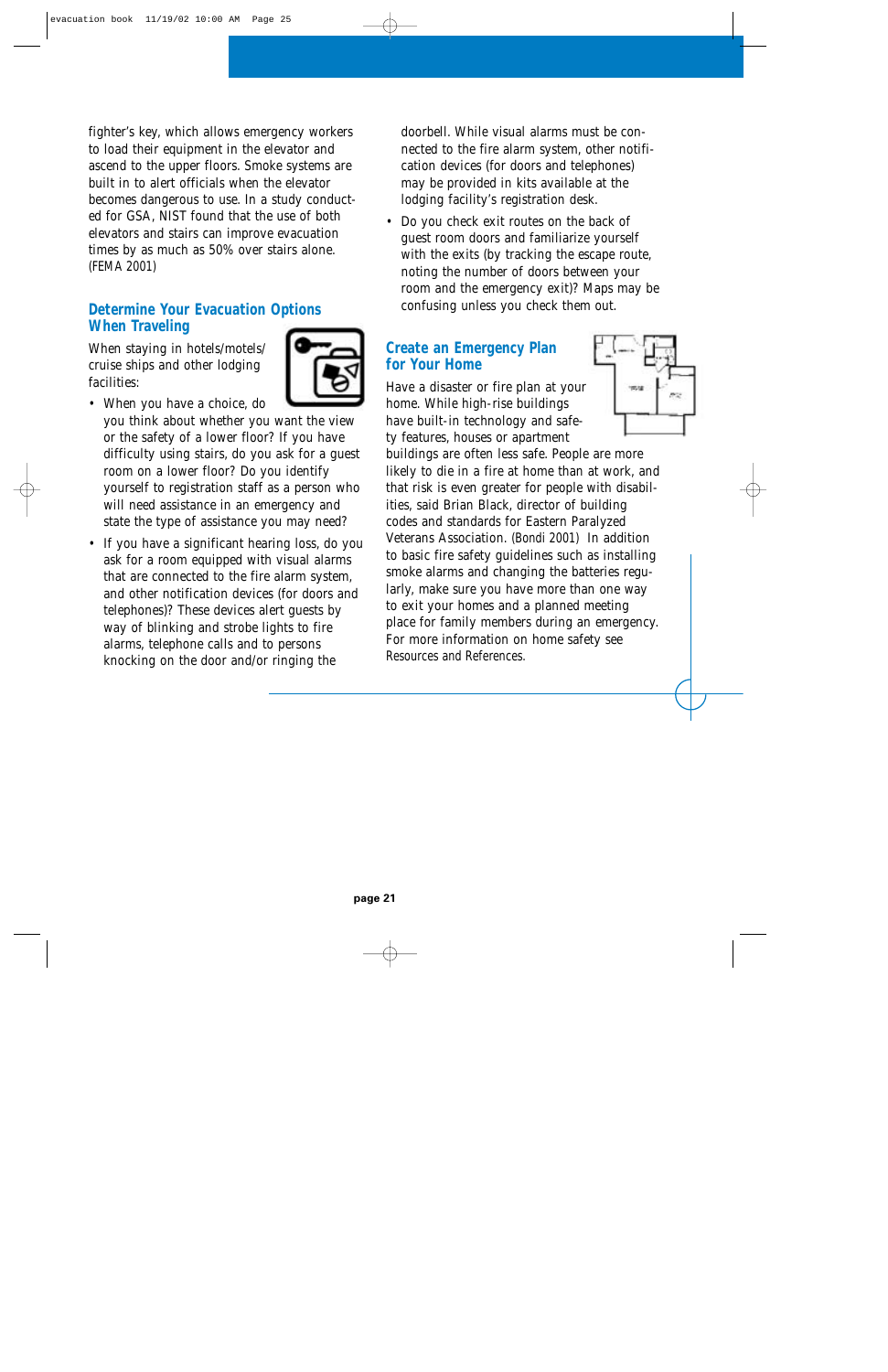## **References and Resources**

### **References**

Bondi, N. (2001). Evacuation chairs see sales spike, iCan News Service, (ican.com), http://www.ican.com/news/fullpage.cfm?articleid=CD3EA567-1070-4735-912B372B5FE9 FAA2&cx=news.special\_reports.

Bondi, N. (2001). Guide To Disaster Planning: Ten Ways to Make Yourself Safe at Work, iCan News Service, (ican.com),http://www.ican.com/ news/fullpage.cfm?articleid=B0547F84-4752- 42B7-81592B326706E119.

Bondi, N. (2001). Tall buildings explain safety plans, iCan News Service, (ican.com), http://www.ican.com/news/fullpage.cfm?articleid=89801EFB-3BD4-445E-BB53CDC323 F269AC&cx=news.special\_reports.

Byzek, J., & Gilmer, T. (2001). Why Wait, Evacuate! New Mobility. 13: 20-21.

Byzek, J. and T. Gilmer (2000). Unsafe Refuge, Why did so many wheelchair users die on Sept. 11? New Mobility: 21-22, 24.

Cameron, C. (no date). Emergency Planning for People with Disabilities and Other Special Needs, http://www.disabilitypreparedness.com/emergency\_planning\_for\_people\_wi.htm.

FEMA (2001). Emergency Procedures: Special Equipment and Devices (ican.com)

http://www.ican.com/news/fullpage.cfm?articleid=E778C428-9D78-4687-9B0777B4613A4EF.

FEMA & United States Fire Administration (2001). Emergency Procedures: Providing Assistance (ican.com) http://www.ican.com/ news/fullpage.cfm?articleid=0F9E8D43-25E2- 46B8-98787F369AABD5C6.

Horovitz, B. (2001). Some surprised to find themselves heroes. USA Today: 3B.

iCan News Service (2001). Employers should plan for workers' safety, http://www.ican.com/ news/fullpage.cfm?articleid=4E2614ED-227E-4F75-AEE7B5EC2323E86D&cx= news.special\_reports.

Job Accommodation Network (2002). Searchable Online Accommodation Resource, (SOAR) Emergency Evacuation Devices, http://www.jan.wvu.edu/soar/motor/emergevac. html.

Juillet, E. (1993). Evacuating People with Disabilities. Fire Engineering. 146.

Kailes, J. (1996). Living and Lasting on Shaky Ground: an Earthquake Preparedness Guide for People with Disabilities, KAILES - Publications, 6201 Ocean Front Walk, Suite 2, Playa del Rey, CA 90293, http://www.jik.com/resource.html, jik@pacbell.net.

National Organization on Disability (2002). People with Disabilities Unprepared for Terrorist, Other Crises at Home or at Work, New Poll Finds.

United States Fire Administration (1995). Emergency Procedures for Employees with Disabilities in Office Occupancies, U.S. Fire Administration, Publications Center, 16825 South Seton Avenue, Emmitsburg, MD 21727, Phone 301 / 447-1189, 800 / 561-3356, M-F 7:30 am - 5 pm, Fax 301 / 447-1213, www.usfa.fema.gov, usfapubs@fema.gov: 26.

### **Resources**

Bondi, N., Few regulations exist for evacuation plans, iCan News Service, (ican.com), http://www.ican.com/news/fullpage.cfm?articleid=CC0AC2E5-D0B2-44B9-B145CB76 A126365E&cx=news.special\_reports, 2001.

Bondi, N.,Few Regulations Exist For Evacuation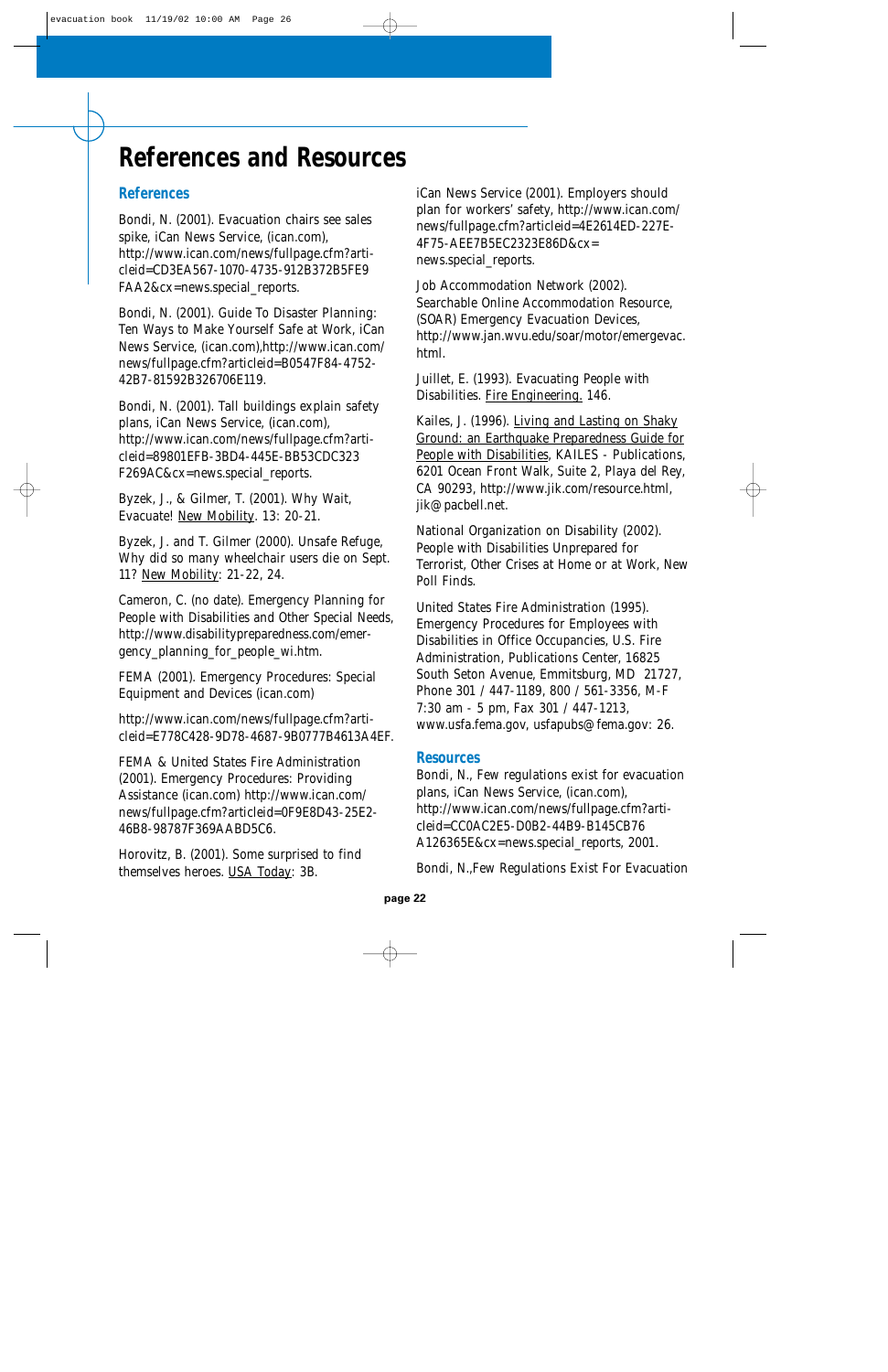Plans, iCan News Service, (ican.com), http://www.ican.com/news/fullpage.cfm?articleid=CC0AC2E5-D0B2-44B9- B145CB76A126365E, 2001.

Cabrillo College, Emergency Response Management - Assisting People with Disabilities http://www.cabrillo.cc.ca.us/busserv/purchasing/emergency/16.htm

Cameron, C., Emergency Planning for People with Disabilities and Other Special Needs, http://www.disabilitypreparedness.com/emergency planning for people wi.htm, (no date).

Community Emergency Response Team - Los Angeles, Lifts and Carries, http://www.certla.com/liftcarry/Liftcarry.htm, 2001.

FEMA & United States Fire Administration, Emergency Procedures For Employees With Disabilities In Office Occupancies, Pub. No. FA154, June 1995, (ican.com), http://www.ican.com/news/fullpage.cfm?articleid=5C02D127-AA19-4B92-986031A11 BC8CDD6&cx=independence.get\_independent, 2002.

Kailes, J.I., Disaster Preparedness for People with Disabilities, http://www.jik.com/ disaster.html, 2001.

United States Access Board, Evacuation Planning, http://www.access-board.gov/ news/evacplanning.htm, 2002.

United States Access Board, Procedures & Technologies for People with Disabilities, Final Report of a State of the Art Review with Recommendations for Action, ATBCB 1988.

United States Access Board, Resources on Emergency Evacuation and Disaster Preparedness http://www.access-board.gov/ evac.htm, 2001.

### **Emergency Evacuation Devices**

Emergency evacuation devices are available to help evacuate individuals with mobility limitations from buildings. These devices can help individuals quickly move people with mobility limitations down the stairs or across rough terrain. Evacuation chairs and other devices are not mandatory or required by law, although many building management companies and corporations purchase them voluntarily. (Job Accommodation Network 2002) (Bondi 2001)

Portable chairs permit a relatively small person to transport a larger person. With other devices, both individuals ideally should be about the same weight. These chairs are designed to travel down stairs on special tracks with friction braking systems, rollers or other devices to control the speed of descent.

When selecting a device consult the intended user. The advantages or disadvantages of these devices are dependent on the capabilities, acceptance, and understanding of the end user(s). The effectiveness or failure of evacuation chairs as a rule can be attributed to the fact that the user was not consulted on the equipment selection. Chairs that do not accommodate the physical needs of the user create problems, which may lead to a refusal to use them in an emergency. Evacuation chairs or other devices are not mandatory or required by law, although many buildings or corporations purchase them voluntarily.

EVAC+CHAIR Weighs 18 pounds and has a 300-lb. carrying capacity. Allows one person to help another get out of danger.

EVAC+CHAIR Corporation PO Box 2396 New York, NY 10021 212-734-6222 http://www.evac-chair.com/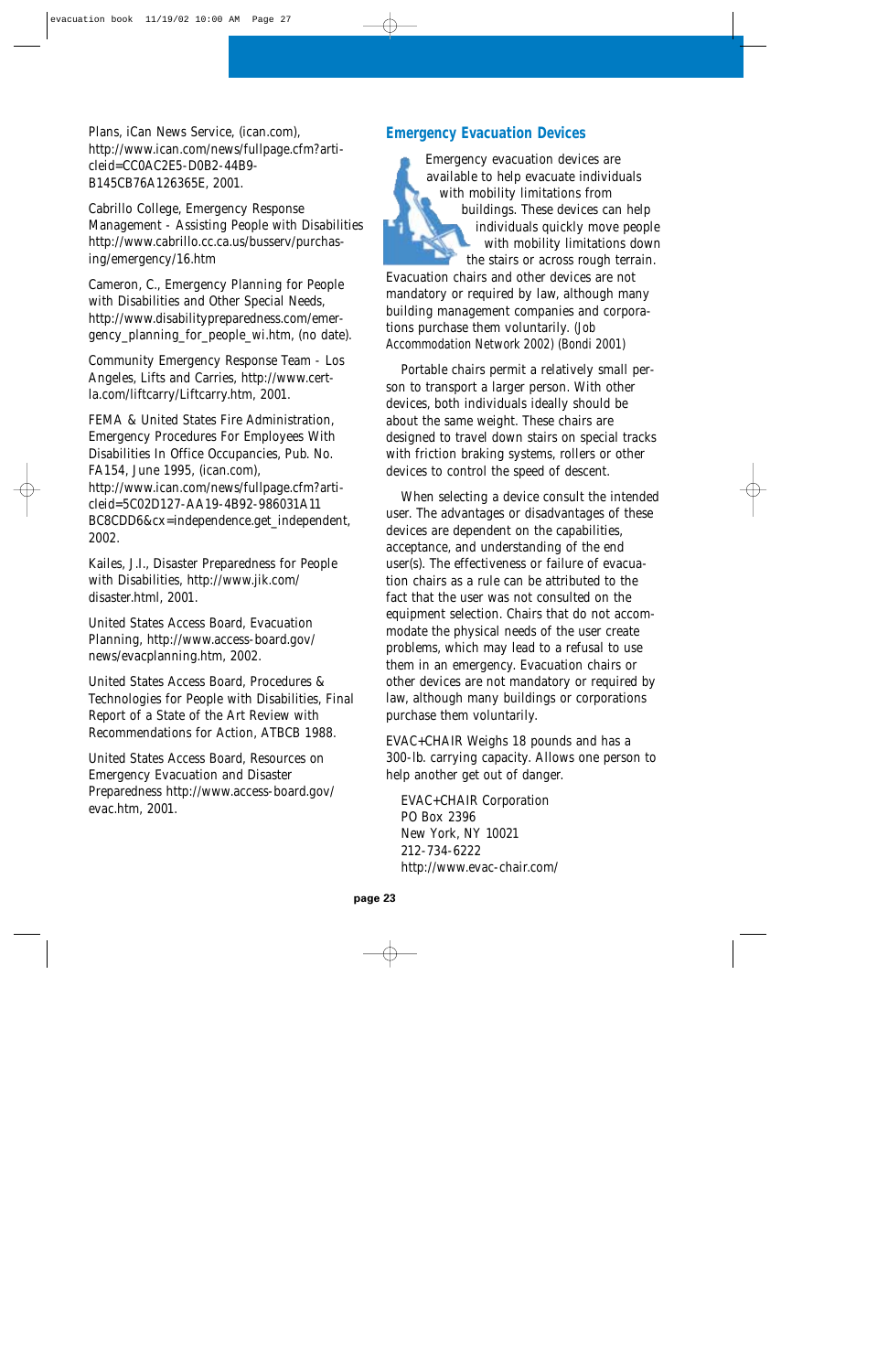EVACU-TRAC is designed so the passenger's weight propels it down the stairs, while a governor limits the maximum descent speed. It has a 360-lb. carrying capacity.

Garaventa (Canada) Ltd. 7505-134A Street Surrey, B.C. Canada V3W 7B3 1-604-594-0422 Toll Free (within Canada and the United States) 1-800-663-6556 http://www.garaventa.ca/et/index.html

MAX-Ability, Inc. 1275 Fourth Street, Suite 304 Santa Rosa, CA 95404 800-577-1555/707-575-5558 http://www.max-ability.com/evac.html

Rescue Chairs enable the transport of an individual in an emergency down or up a flight of stairs. These are emergency rescue chairs that are designated specifically for use in buildings and emergency vehicles. Chairs have 300-lb. carrying capacities.

AOK Global Products, Ltd. 90 Jefryn Blvd. Deer Park, New York, 11729 800-649-4265/800-649-4AOK http://www.rescuechair.com/index.html

Scalamobil is a battery operated portable stair climber that attaches to most manual folding wheelchairs. This device can ascend or descend almost any type of stair from spiral staircases to wood or stone step surfaces. It has a 264-lb. carrying capacity.

Frank Mobility Systems, Inc. 1003 International Drive Oakdale, PA 15071 888-426-8581/724-695-7822 http://www.frankmobility.com/

Ferno Rescue Seat, Evacuation Chairs, and Cots are adjustable, portable devices that position

individuals and enable easy maneuvering through narrow hallways, elevators, and other confined spaces. They typically have 350-lb. carrying capacities.

Ferno-Washington, Inc. 70 Weil Way Wilmington, OH 45177 800-733-3766 http://emergency.ferno.com/chairs/chairs.htm

LifeSlider is a flat-bottomed, toboggan-like device that slides down stairs, around landings, through small doorways, around inside corners, and across pavement.

LifeSlider, Inc. 25553 61st Road Arkansas City, KS 67005 888-442-4543 http://www.lifeslider.com

Respirators, Lab Safety Supplies

Lab Safety Supply Box 1368, Janesville, WI 53547-1368 800-356-0722 www.labsafety.com.

### **Controlled Descent Devices (cables and chutes)**

A number of unique escape devices have been developed over the years. These include controlled descent devices of various types. These cable devices usually use a strap or chair secured to the cable by a device that is squeezed to allow descent. The more you squeeze, the faster you go. Letting go stops your descent. Most people are reluctant to evacuate down the outside of a building. The chutes may be solid or flexible fabric tubes that generally rely on friction to control speed. They have the advantage of not letting you see out, so they are more acceptable than cable devices. However, their acceptance in practice in this country has been limited. There is little objec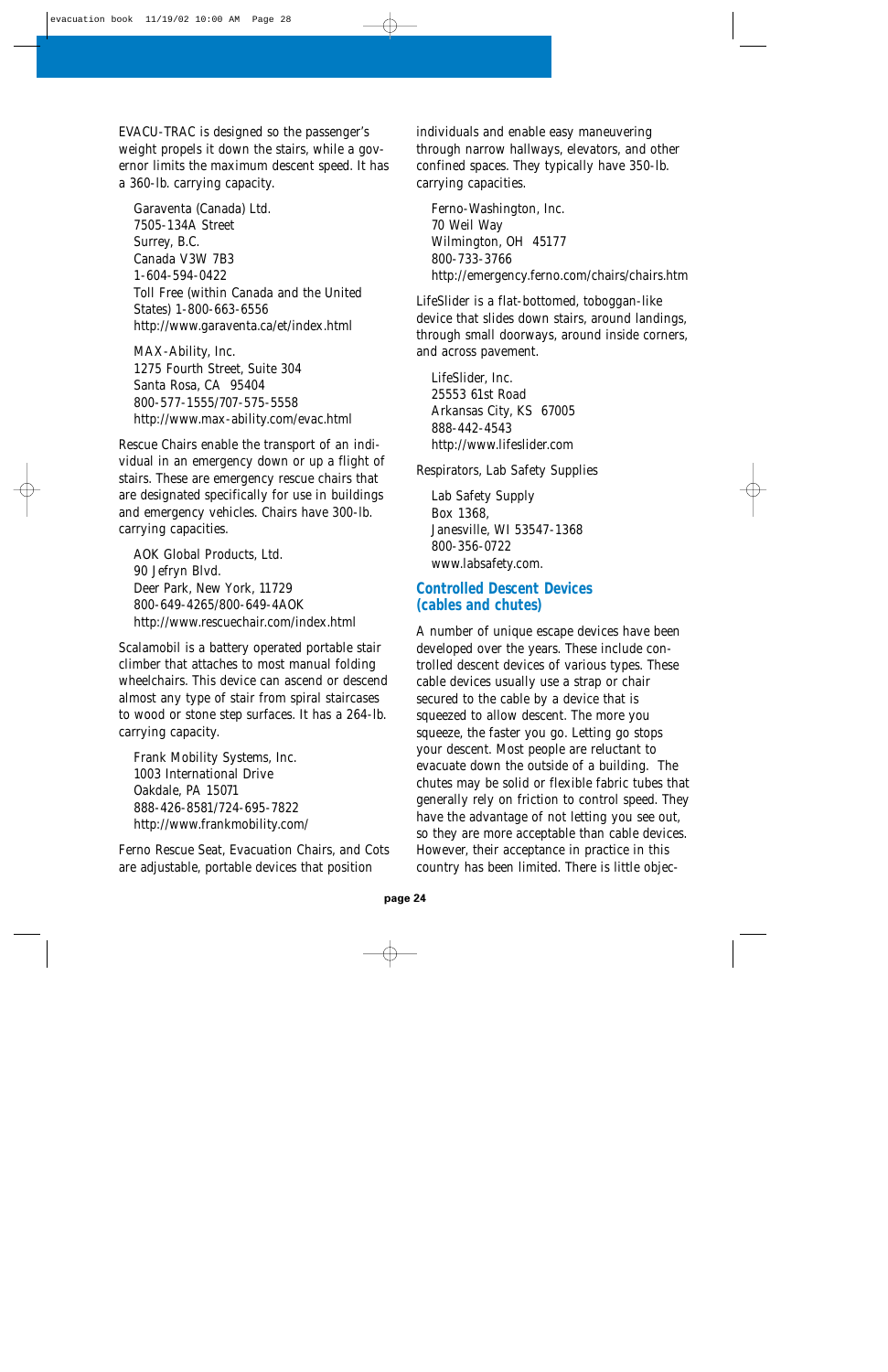tive data and research information available as to the performance of these devices. (FEMA 2001)

### **Permanently Installed Systems**

There are several types of controlled descent devices that can be permanently installed within stairways. In some, the individual transfers from a wheelchair to the portable controlled descent chair. These chairs are designed to travel down stairs on tracks with friction braking systems, rollers or other devices to control the speed of descent.

Another type of controlled descent device is designed so the wheelchair user rolls onto the transport device and the wheelchair is secured to the device. Wheelchair users do not have to transfer from their wheelchairs. The wheelchair lift is a motor-driven device that installs in a stairway. Vertical wheelchair lifts are differentiated from elevators because they are limited in the height of their vertical lift, are not enclosed, and do not go through a floor level. These lifts were originally intended for private residences, but are now being used in assisted living facilities, nursing homes, churches and public buildings. (FEMA 2001)

### **Evacuation Assistance Devices**

VISUAL and TACTILE ALERTING DEVICES http://www.jan.wvu.edu/soar/hearing/ alerting.html

Alerting devices can be used to notify a person who is deaf or hard of hearing to sounds in the environment. An individual can be alerted to sounds such as an emergency alarm through vibration or a light signal. A transmitter detects certain sounds and then sends a signal to a receiver that vibrates or blinks a light.

BRAILLE and/or "ADA" SIGNAGE http://www.jan.wvu.edu/soar/vision/ braillesignage.html

Dog gear: protective booties (Velcro pad protectors for hot metal stairs, asphalt, glass)

Wolf Packs, Inc. 1940 Soda Mountain Rd. # I Ashland, OR 97520 541- 482-7669 http://www.wolfpacks.com

### **Disability-related Organizations**

**Alliance for Technology Access** (ATA) is a national network of Independent nonprofit, community-based, consumer-driven technology Resource Centers around the country that serve children and adults with disabilities, parents, teachers, health care and other service providers, employers, technology professionals and community organizations.

Alliance for Technology Access 2175 East Francisco Blvd., Suite L San Rafael, CA 94901 Voice: 415-455-4575, TTY: 415-455-0491 Email: ATAinfo@ATAccess.org Web: www.ATAccess.org

**Independent Living Centers** (ILCs) are private, nonprofit corporations that provide advocacy and services to maximize the independence of individuals with disabilities and the accessibility of communities. To locate your nearest Independent Living Center call or visit these web sites:

Independent Living Research Utilization (ILRU) 2323 Shepherd, Suite 1000 Houston, TX 77019 Voice: 713-520-0232, TYY:: 713-520-5136 http://www.ilru.org/jump1.htm http://www.jik.com/ilcs.html

### **Statewide Independent Living Councils** collaborate with state vocational rehabilitation agencies to develop state independent living plans—including determining use of independent living funds provided through Part B of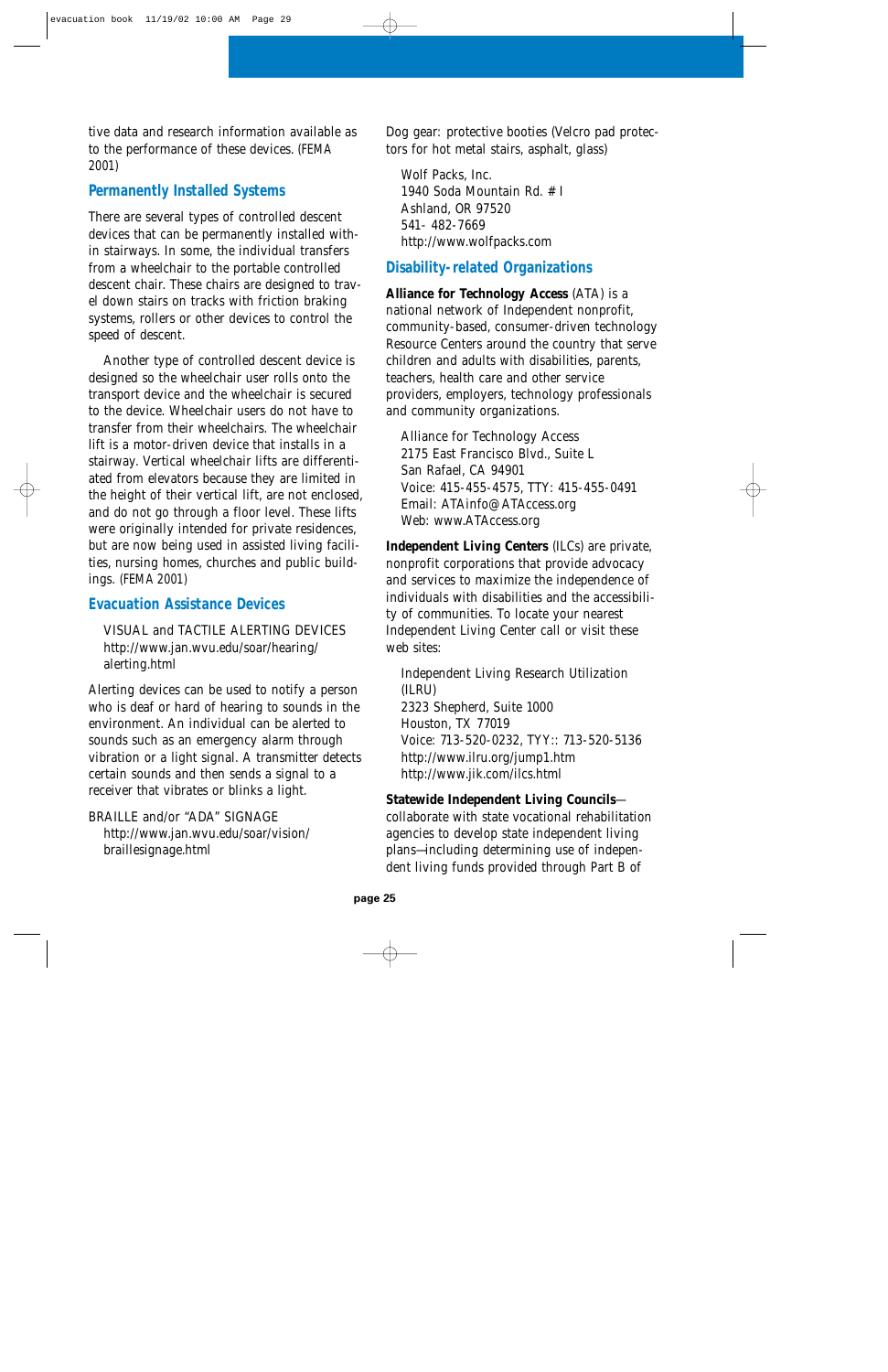the Rehab Act and monitoring, reviewing, and evaluating implementation of the state plan.

http://www.ilru.org/silc/silcdir/index.html

#### **National Parent Network on Disabilities**

1727 King Street, Suite 305 Alexandria VA 22314 Phone: 703-684-6763 Fax: 703-836-1232 http://www.npnd.org npnd@cs.com

**National Organization on Disability** promotes the full and equal participation and contribution of America's 54 million men, women and children with disabilities in all aspects of life.

National Organization on Disability 910 Sixteenth Street, N.W., Suite 600 Washington, DC 20006 (202) 293-5960 http://www.nod.org/

**Office of Disability Employment Policy** (ODEP) —US Department of Labor, programs and staff of the former President's Committee on Employment of People with Disabilities has been integrated in this new office. The ODEP goal is to increase employment of people with disabilities through policy analysis, technical assistance, development of best practices, and outreach, education, constituent services, and promoting ODEP's mission among employers.

http://www.dol.gov/dol/odep/

**American Association of People with Disabilities**—nonprofit, nonpartisan, crossdisability organization whose goals are unity, leadership and impact.

http://www.aapd-dc.org/index.html

### **Other Resources**

#### **Adapted Fire Extinguisher**

A trigger mechanism eliminates the pull pin from the unit and instead has a spring device that locks the trigger in place. Some people with limited strength and mobility can manipulate it more easily. The gauge is enlarged and has a tactile feature for easy viewing by people with low vision.

http://www.helpusafety.org/extinguisher.html

#### **Home Safety**

Family Disaster Preparedness—describes four steps to disaster safety—finding out what can happen, planning, preparing, and practicing. These versions are available on-line: Chinese, English, Korean, Spanish, and Tagalog. http://www.redcross.org/services/disaster/beprepared/familyplan.html

**Ideas for What to Include in a Plan** United States Access Board, Evacuation Planning, http://www.access-board.gov /news/evacplanning.htm, 2002.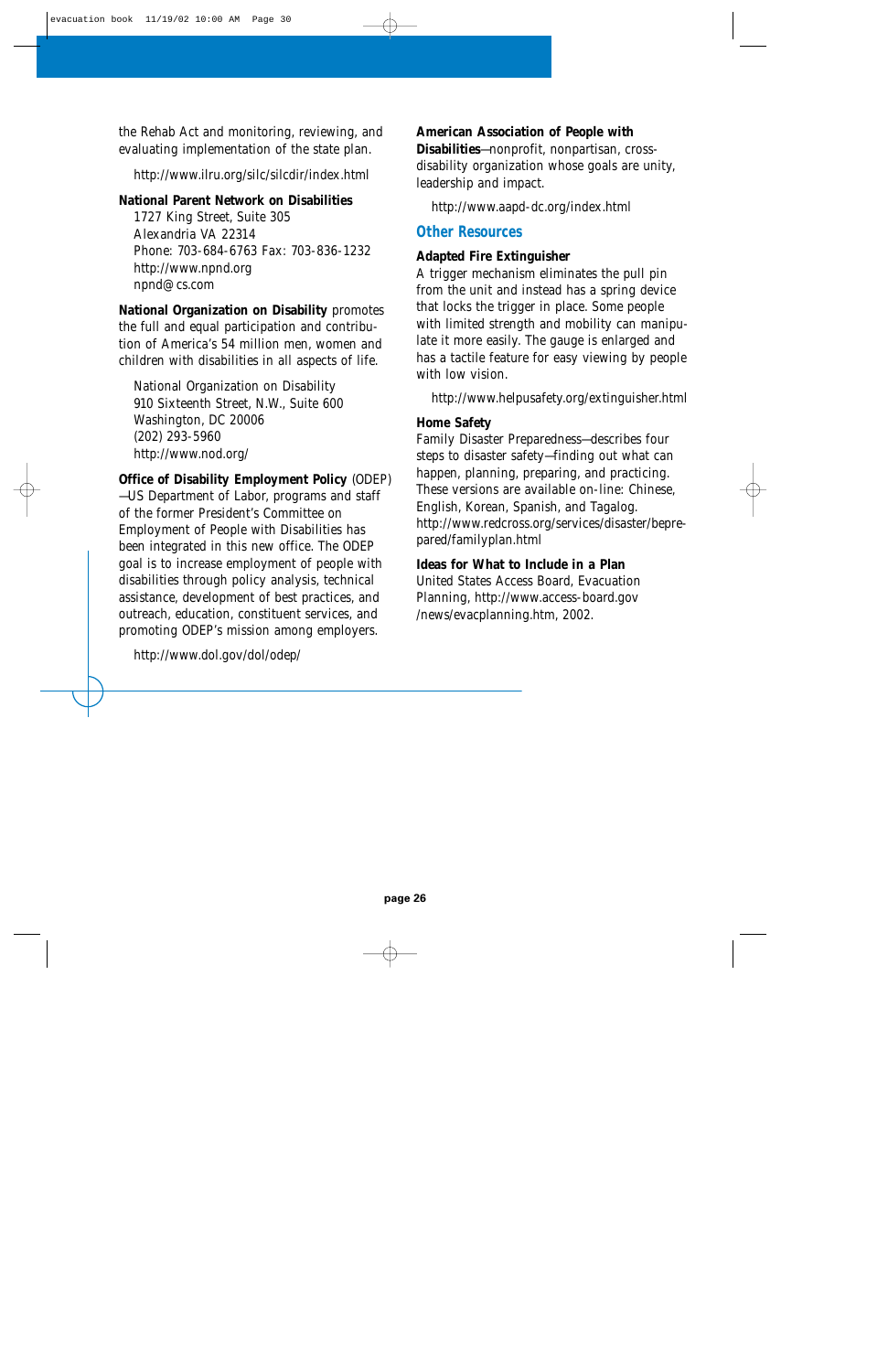## **About the Guide's Sponsor**

### **Center for Disability Issues and the Health Professions**

The Center for Disability Issues and the Health Professions (CDIHP) at Western University of Health Sciences, in Pomona, California, works to enhance health professions education, and to improve access for people with disabilities to health, health education and health care services.

Western University established CDIHP in 1998 in response to the concerns of the disability community, which is one of the nation's fastest growing and least understood minority groups. The Center focuses on:

- Improving the capabilities of health care providers to meet the needs of people with disabilities.
- Increasing the number of qualified individuals with disabilities who pursue careers in the health professions.
- Supporting people with disabilities in becoming more vocal and active participants in their health care.

• Conducting and disseminating research on community

hp **Center for Disability Issues and the Health Professions** 

based health education, prevention and health care services for people with disabilities.

• CDIHP sponsors educational activities and curriculum development for health professionals serving people with disabilities. The Center also conducts applied research to develop continuing education programs for current health care providers. These activities are designed to improve patient care delivery through advocating basic changes in social and policy issues affecting the health of people with disabilities. To learn more visit http://www.westernu.edu/cdihp.html

Center for Disability Issues and the Health **Professions** Western University of Health Sciences 309 E. Second Street/College Plaza, Pomona, California 91766-1854 909.469.5380 E-mail evac@westernu.edu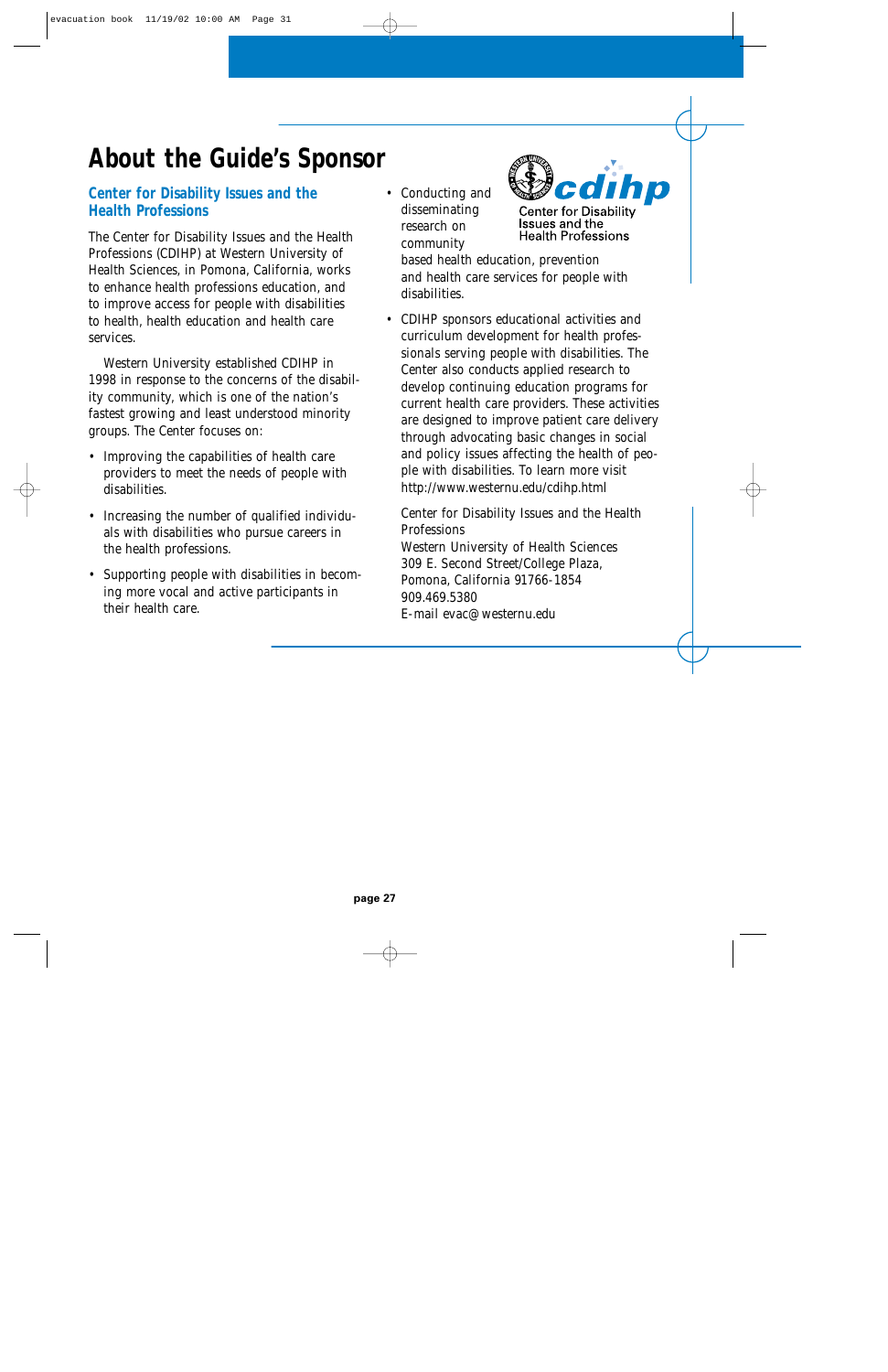## **About the Guide's Author**



June Isaacson Kailes has operated a full-time consulting practice since 1989. She consults, writes and trains on: ADA implementation, advocacy training and skills building; health, wellness and aging with disability; developing

and analyzing disability-related public policy; planning barrier free meetings, disability diversity training, reaching the disability market; customer service and product design, accessible telecommunication, disaster preparedness for people with disabilities and incorporating universal design and usability principles into existing and new environments. She has received many awards and written over 80 publications including: A Guide to Planning Accessible Meetings, Be a Savvy Health Care ConsumerYour Life May Depend on It! and Health, Wellness, and Aging with Disability.

June is also well known for her national and international work in disaster preparedness for people with disabilities. Her publications Living and Lasting on Shaky Ground: An Earthquake Preparedness Guide for People with Disabilities, is distributed by California Office of Emergency Safety and Creating a Disaster-Resistant Infrastructure for People at Risk Including People with Disabilities is used and published in several countries.

She held many offices on the boards of the National Council of Independent Living and the California Foundation of Independent Living Centers and served as the Executive Director of the Westside Center for Independent Living in Los Angeles. June has a presidential appointment to the United States Access Board and has served as both its Vice Chair and Chair. To learn more about June, visit www.jik.com.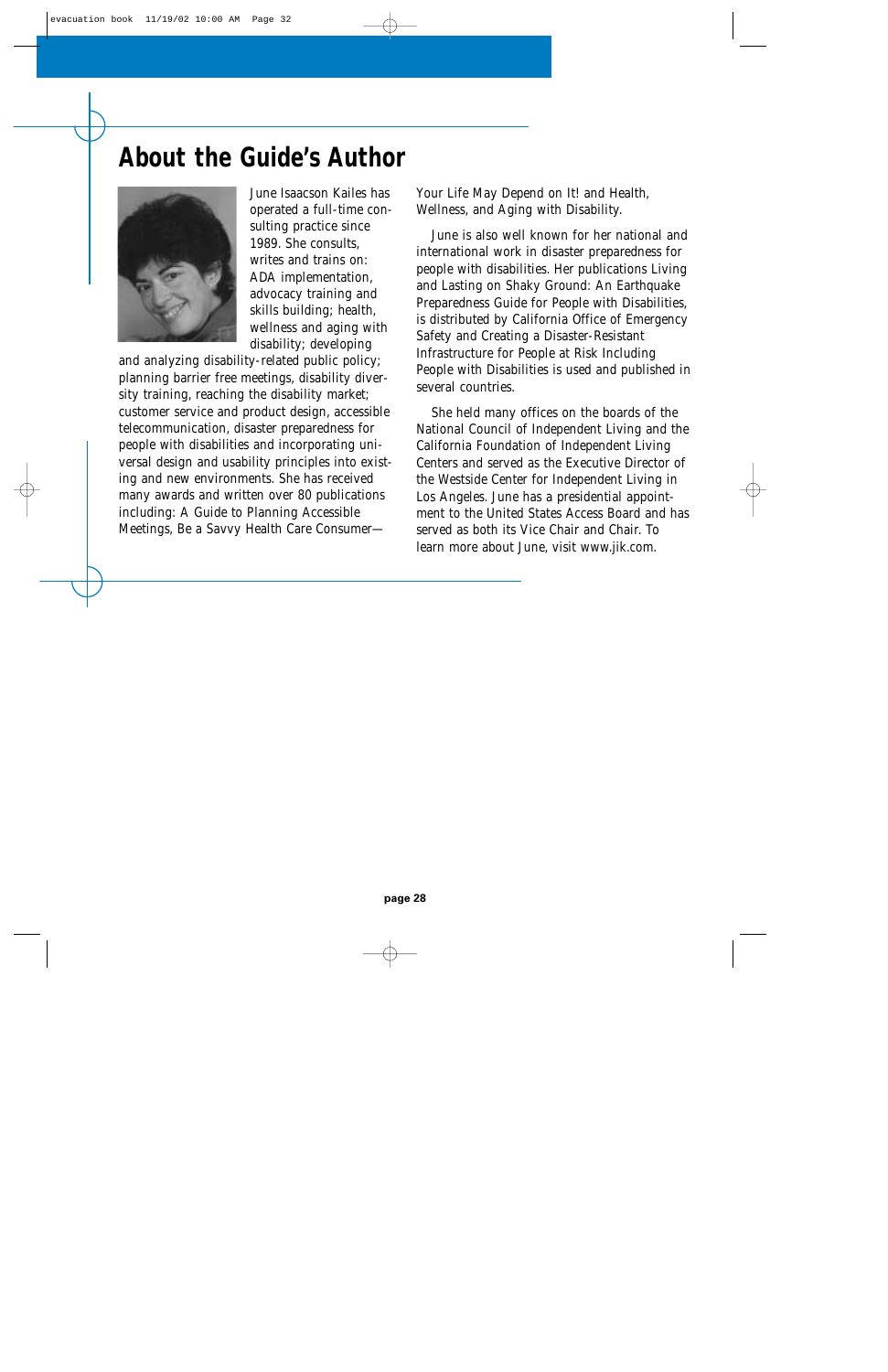## **Acknowledgements**

CDIHP is grateful to the Bank of America Foundation for recognizing the importance of these life safety issues.

This Guide is enriched by the work of a diverse group of talented reviewers. Their contributions are reflected on every page. For their generous giving of time, attention to details, and thorough content reviews of various sections. The author gratefully acknowledges and thanks:

Jacquelyn Brand, President, Independent Living Network, San Rafael, California.

Lane Braver, PA-C, Master of Science in Health Professions Education, Department Chair, Medical Services, Mt. San Antonio College, Walnut, California.

Michael Collins, Executive Director, California's Statewide Independent Living Council, Sacramento, California.

Paula Dunn, RID Certified Sign Language Interpreter, Garden Grove, California.

Alexandra Enders, OTR, Senior Research Associate, RTC Rural: Research and Training Center on Rural Rehabilitation, University of Montana, Missoula.

Pam Holmes, Director, Consumer & Regulatory Affairs, Ultratec, Inc., Madison, Wisconsin.

Edwina Juillet, Consultant, Fire and Life Safety for People with Disabilities, Luray, Virginia.

Kenneth Gerhart, PT, MS, Craig Hospital, Englewood, Colorado.

Robert L. Kailes, Certified Public Accountant and Certified Financial Planner, Playa del Rey, California.

Mary Lester, Executive Director, Alliance for Technology Access, San Rafael, California.

Tina M. Meyer, LPTA, PA-C, Clinical Consultant, Faculty, CDIHP, Western University of Health Sciences, Pomona, California.

Susan Molloy, M.A., Disability Policy Consultant, Snowflake, Arizona.

Brenda Premo, MBA, Director, Center for Disability Issues and the Health Professions at Western University of Health Sciences, Pomona, California

Donna Rankin, Writing & Editing Services, Mission Viejo, California.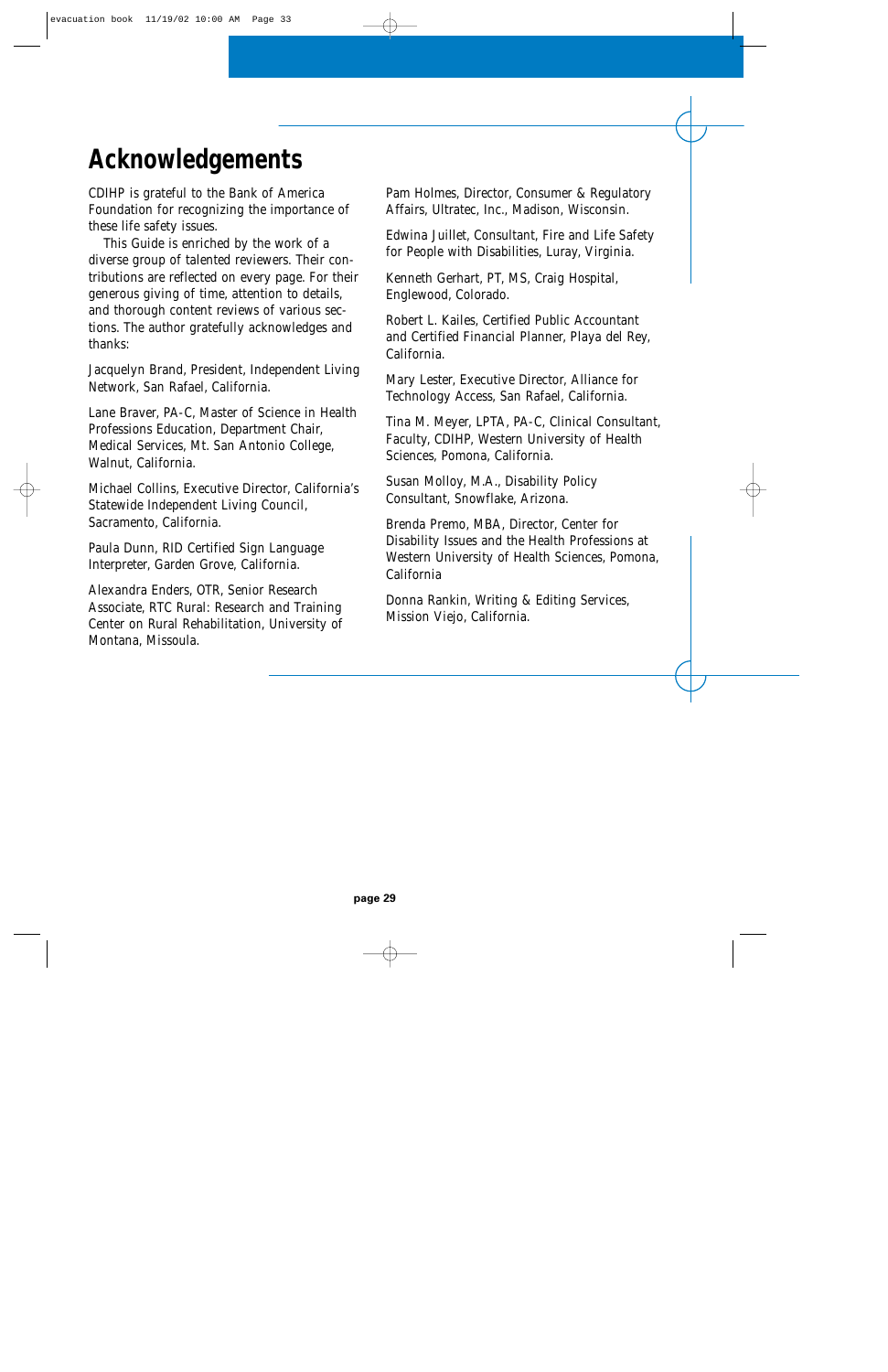## **Attachment A: Disability-Related Issues for Emergency Plan Coordinators**

(Give a copy of this checklist to personnel who are responsible for creating, reviewing, maintaining, practicing and revising emergency plans.)

|                | DISABILITY-RELATED ISSUES FOR EMERGENCY PLAN COORDINATORS                                                                                                                                                     |
|----------------|---------------------------------------------------------------------------------------------------------------------------------------------------------------------------------------------------------------|
| Date Completed | Activity                                                                                                                                                                                                      |
|                | Make sure a relationship is established with your local fire department that includes:                                                                                                                        |
|                | ◆ Fire Department reviewing the plan at least once a year,                                                                                                                                                    |
|                | ◆ Fire Department receiving a copy of a current log containing names and location of<br>all people needing assistance,                                                                                        |
|                | ◆ The plan being coordinated and practiced with fire department.                                                                                                                                              |
|                | Practice plans through regular drills.                                                                                                                                                                        |
|                | Know how to get to all the exits and practice this as part of regular drills.                                                                                                                                 |
|                | Practice using evacuation devices.                                                                                                                                                                            |
|                | Practice dealing with different circumstances and unforeseen situations, such as<br>blocked paths or exits.                                                                                                   |
|                | Ensure that shift workers and others who are at the site after typical hours, (cleaning<br>crews, evening meeting coordinators, etc.) are included in drills.                                                 |
|                | Plans should include:                                                                                                                                                                                         |
|                | $\blacklozenge$ people who are at the site on a regular basis;                                                                                                                                                |
|                | $\blacklozenge$ people who are at the site outside of the typical working hours;                                                                                                                              |
|                | ◆ how visitors, guests and customers with small children who require extra time to<br>evacuate will be assisted;                                                                                              |
|                | ◆ specific dates for revisions and updates.                                                                                                                                                                   |
|                | Orient all people to the plan.                                                                                                                                                                                |
|                | <b>Plan Dissemination</b>                                                                                                                                                                                     |
|                | ◆ Have people read the plan?                                                                                                                                                                                  |
|                | ◆ Have people been oriented to the plan? Placing plans in a drawer or even a prominent<br>place on a bookshelf is as good as burying them.                                                                    |
|                | ♦ Is the plan distributed and reviewed with all people at the site?                                                                                                                                           |
|                | ◆ Do people get a copy of the plan in a usable format (Braille, large print, text file, and<br>cassette tape, or in appropriate formats for non-English speakers and people who<br>have poor reading skills)? |
|                | ◆ Are these formats always updated when the plan is revised?                                                                                                                                                  |
|                | Make sure that people know how to report safety hazards (i.e. fire extinguishers that<br>need servicing, exits which are not kept clear, furniture and other items that block<br>barrier-free passages).      |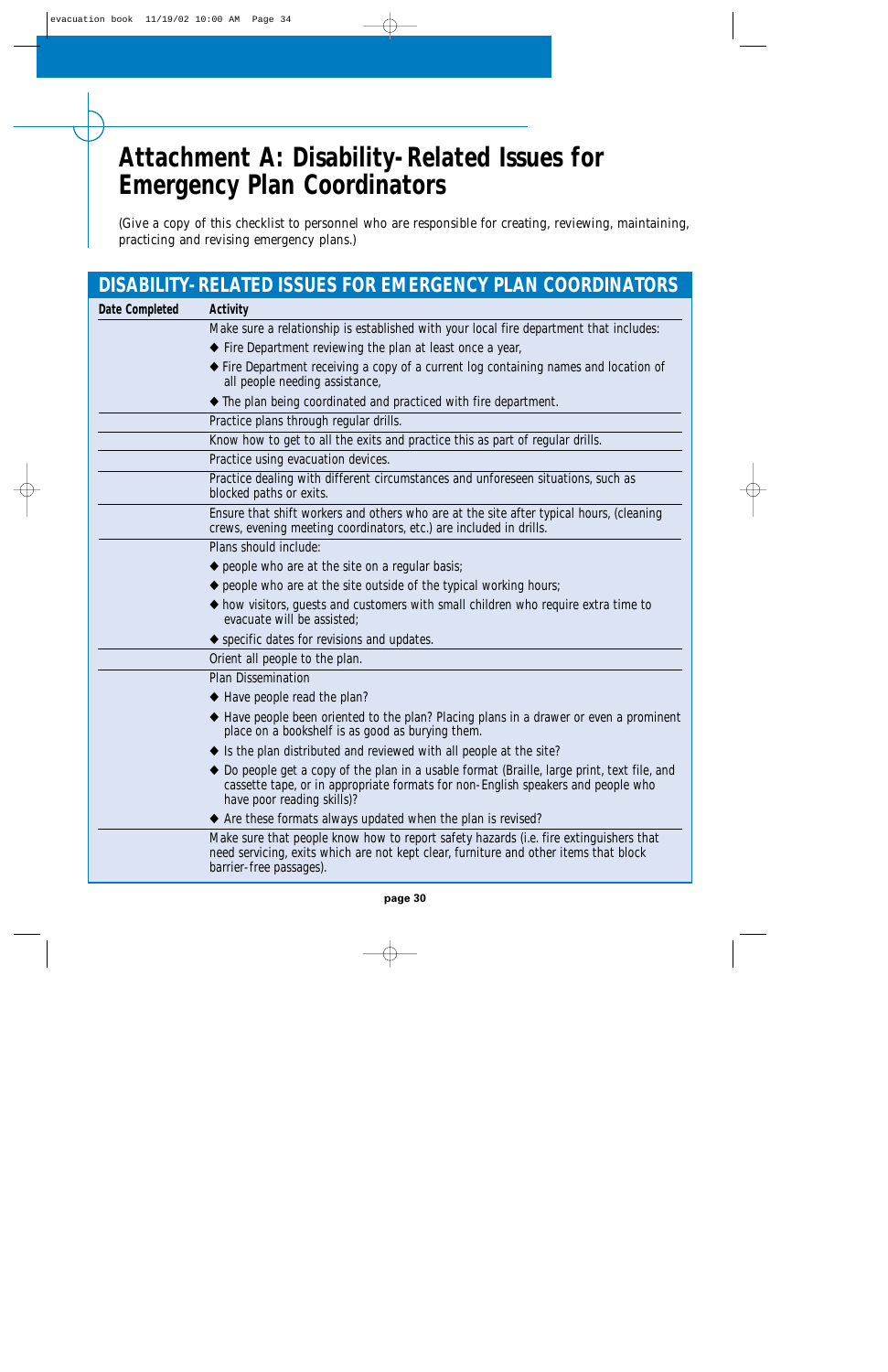### **Fire Department Coordination**

It is important that a relationship with the local fire department be established and renewed at least once a year. It is also important that your plan be coordinated and practiced with the local fire and rescue services.

The plan should insure that the fire department knows that people with disabilities and others with activity limitations are at the site and will need specific assistance in an emergency.

Have you asked the local fire department to:

• Keep a copy of a current log containing the names of all people needing assistance. Let fire personnel know that you will send them updated copies. Also let them know where the most current copies will be kept (i.e. command or control center for your building security stations, etc.)

- Walk through your facility and offer advice to increase building safety.
- Review the plan.
- Observe a surprise drill and make comments.
- Review evacuation procedures for people with disabilities and other activity limitations. (If you will be using evacuation devices, make them aware of this fact).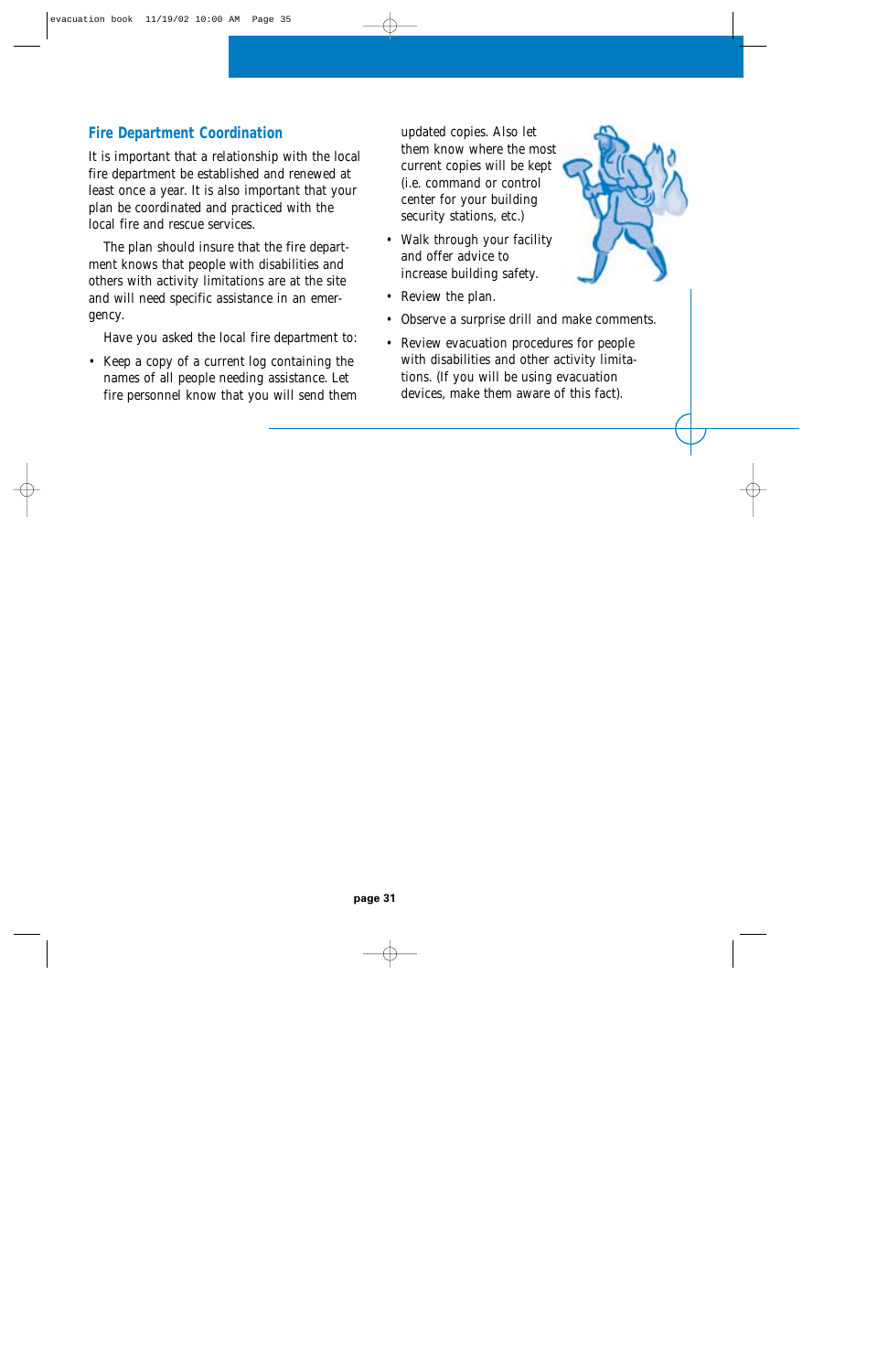## **Attachment B: Emergency Health Information1**

It is good practice to carry on you at all times emergency health information containing your critical health information and emergency contacts. An alternative would be to wear a Medic Alert tag or bracelet (see Resources). These bracelets can be engraved with the type of disability or any medical condition of importance.



An 800 number keeps your current medication, diagnosis, etc., on file. You can order these from your local pharmacy.

Emergency health information communicates to emergency and rescue personnel what they need to know about you if they find you unconscious, confused, in shock, or just unable to provide informa-

tion. Make multiple copies of this information to keep in your: emergency supply kits, car, work, wallet (behind driver's license or official identification card), wheelchair pack, etc. (Kailes 1996)

### **Why You Should Carry Emergency Health Information**

The care you receive in emergency situations depends on how much information physicians have at the time of the emergency. In emergency rooms you may be unable to give a full medical history and may not have someone with you to provide it. (Lollar 1994 p. 72-73) Sometimes emergency personnel only have seconds to make decisions about your care.

Make multiple copies of your emergency

health information to keep at work, in your wallet or purse with your driver's license or



primary identification card, in your wheelchair pack, etc. Review and update this information whenever your medications or other information changes, but no less than twice a year.

### **Tips on Completing Emergency Health Information**

When completing your emergency health information (forms included at back of chapter) be sure and include:

• **Disability/Conditions** emergency personnel might need to know about (if you are not sure, list it):

Examples:

- Epilepsy, heart condition, high blood pressure, respiratory problem, HIV positive.
- My disability, due to a head injury, sometimes makes me appear confused or drunk. I have a psychiatric disability. In an emergency, I may become confused or overwhelmed. Help me find a quiet corner and I should be fine in about 10 minutes. If this does not happen, give me one pill of (name of medication) located in my (purse, wallet, pocket, etc.).
- I have diabetes. If I lose consciousness or my behavior appears peculiar, I may be having a reaction associated with my diabetes. If I can swallow, give me sugar in

<sup>1</sup> EMERGENCY HEALTH INFORMATION reprinted from Be a Savvy Health Care Consumer, Your Life May Depend on it! ©2002 June Isaacson Kailes, Disability Policy Consultant, Playa del Rey, California and The Center for Disability Issues and the Health Professions, Western University of Health Sciences, Pomona, California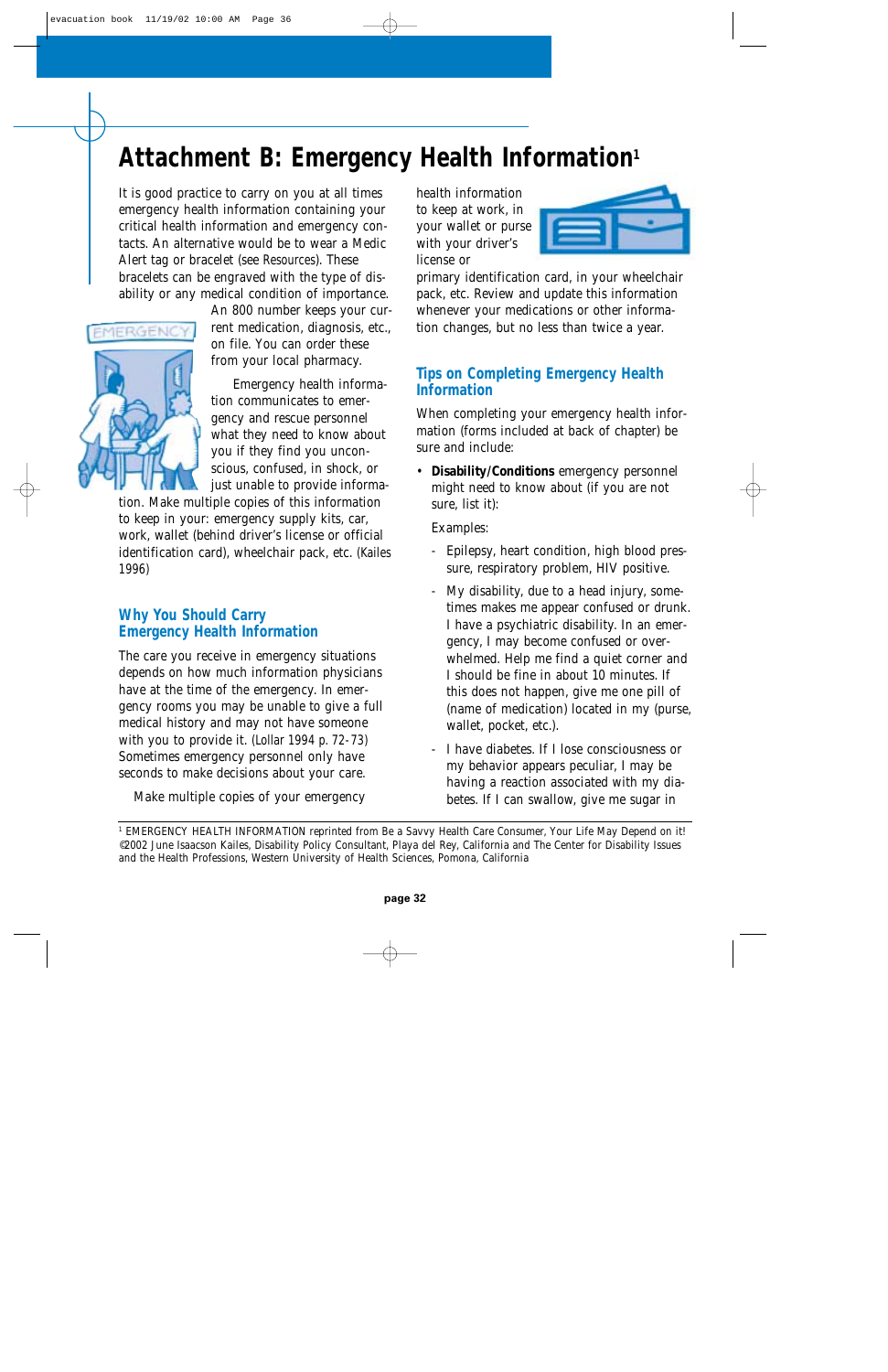some form such as candy, syrup, cola or a beverage that contains sugar like orange juice. If my breath smells fruity, don't give me anything to eat and make sure I get medical help.

- Multiple Chemical sensitivities: I react to......., my reaction is......., do this......... (these conditions may not be commonly understood by emergency personnel and therefore explanations should be detailed and specific.)
- **Medications**: if you take medication that cannot be interrupted without serious consequences, make sure this is stated clearly and include:
	- Prescriptions,
	- Dosage,
	- Times taken,
	- When first prescribed and how long you have been on the drug,
	- Other details regarding specifications of administration/regimen, i.e., insulin.

#### Example:

- I take Lithium and my blood level needs to be checked every\_\_\_\_\_\_.

### **Allergies (sensitivities):**

- Penicillin or other antibiotics
- Adhesive tape
- Morphine, Codeine, Demerol or other narcotics
- Latex
- Novocain or other anesthetics
- Iodine or Methiolate
- Aspirin, Emperin or other pain remedies
- Sun exposure
- Detergents, fabric softeners
- Sulfa drugs
- Tetanus, antitoxin or other serums
- Pesticides
- Eggs, milk, chocolate or other foods
- Insect bites, bee stings
- Environmental sensitivities
- Other:

### Examples:

- Diesel exhaust can kill me. Do not put me in or near idling emergency vehicles.
- I can speak when provided with clean air and low electromagnetic fields. Take me to fresh air and turn off electrical equipment.

### **Immunization and Dates** (shots) **examples:**

- $\bullet$  Flu.
- Pneumonia/Pneumococcal,
- Tetanus/diphtheria,
- Polio (IPV or OPV),
- Measles-mumps-rubella (MMR),
- H. influenzae type b (HIB),
- (Chicken Pox) Vericella,
- Hepatitis A,
- Hepatitis B,
- Measles-Mumps-Rubella,
- Rubella 9.

### **Communication/Devices/Equipment/Other**

### **Communication (or a speech-related disability) examples:**

- With a communication or speech-related disability, list specific communication needs:
	- I speak using an artificial larynx, if it is not available, I can write notes to communicate.
	- If (under stress after a seizure), I may not make sense for a while. Leave me alone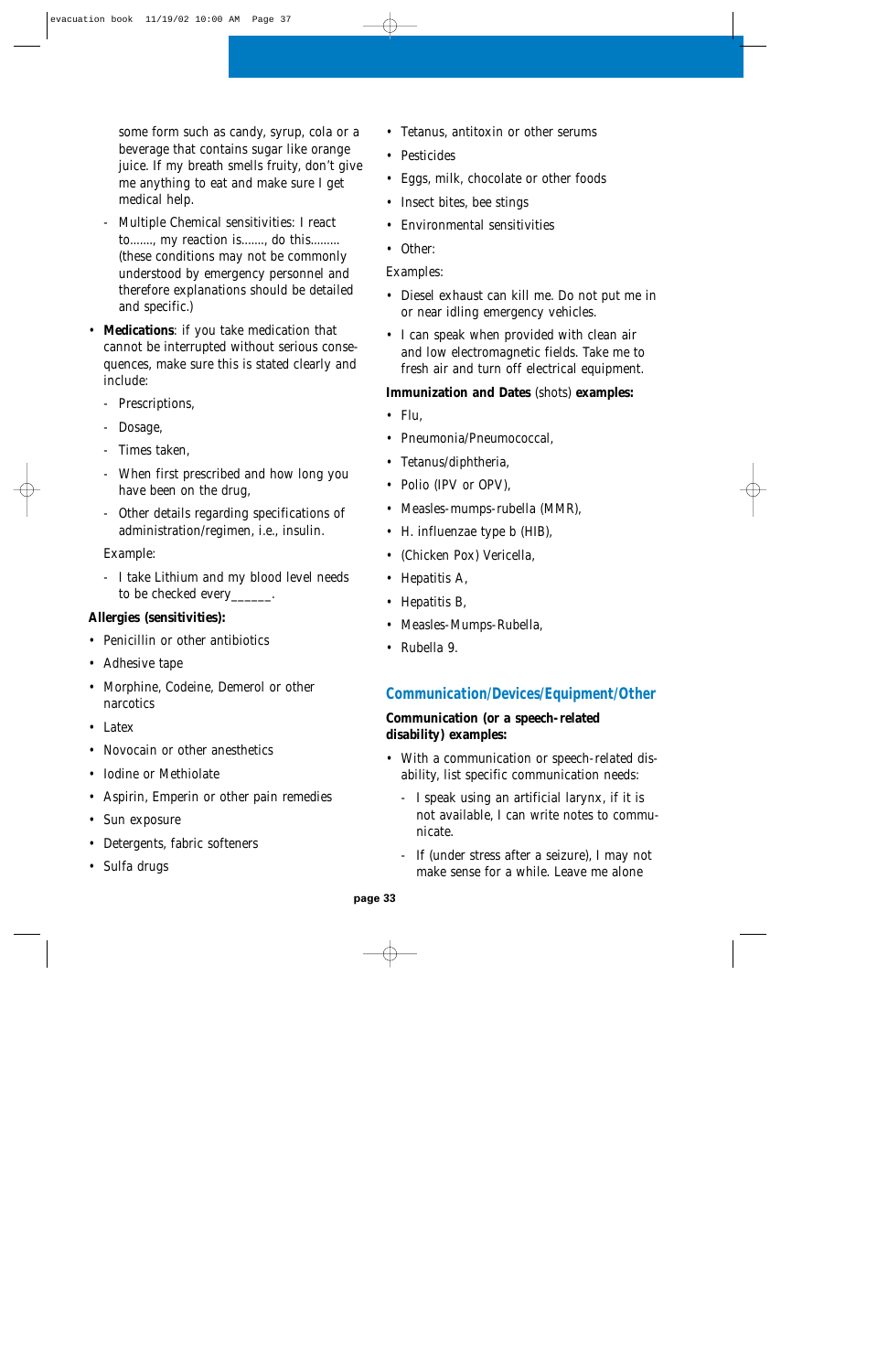for 10-15 minutes and my mind should clear.

- I speak slowly, softly and my speech is not



clear. Find a quiet place for us to communicate. Be patient! Ask me to repeat or spell out what I am saying if you cannot understand me!

- I use a (word board, augmentative communication device, etc.) to communicate. In an emergency, I can point to words and letters.
- I cannot read. I communicate using an augmentative communication device. I can point to simple pictures or key words on a sheet which you will find in my wallet or emergency supply kit.
- I may have some difficulty understanding what you are telling me, please speak slowly and use simple language.
- My primary language is ASL (American Sign Language). I am deaf and not fluent in English, I will need an ASL interpreter. I read only very simple English. Try using gestures.
- I am hard of hearing. Get my attention before speaking to me. Look at me when you speak so I can speechread.

### **Equipment examples:**

- Motorized wheelchair,
- Suction machine,
- Home dialysis,
- Respirator,
- Cochlear implant,
- Indwelling catheter.

### **Other examples:**

- I need specific help with: walking, eating, standing, dressing, transferring, etc.
- I need assistance with walking. The best way to assist is to allow me to hang onto your arm for balance.
- I am blind, please tell me what you are doing before doing it. I read Braille and I need paper work read to me.
- I have a panic condition. If I panic and appear very anxious, speak to me calmly and slowly. Be patient. Ask me if I need my medication and I will direct you. You may need to ask me more than once. Please stay with me until I calm down.
- I use a respirator full time, but I can breath without it for up to 15 minutes.

### **References**

Kailes, J. (1996). Living and Lasting on Shaky Ground: An Earthquake Preparedness Guide for People with Disabilities, Governor's Office of Emergency Services, P.O. Box 419047, Rancho Cordova, CA 95741-9047, http://www.oes.ca.gov (earthquakes -> resources).

Lollar, D., ed. (1994). A Preventing Secondary Conditions Associated with Spina Bifida or Cerebral Palsy: Proceedings and Recommendations of a Symposium, Spina Bifida Association of America., Spina Bifida Association of America, 4590 MacArthur Blvd., N.W., Suite 250, Washington, DC 20007-4226.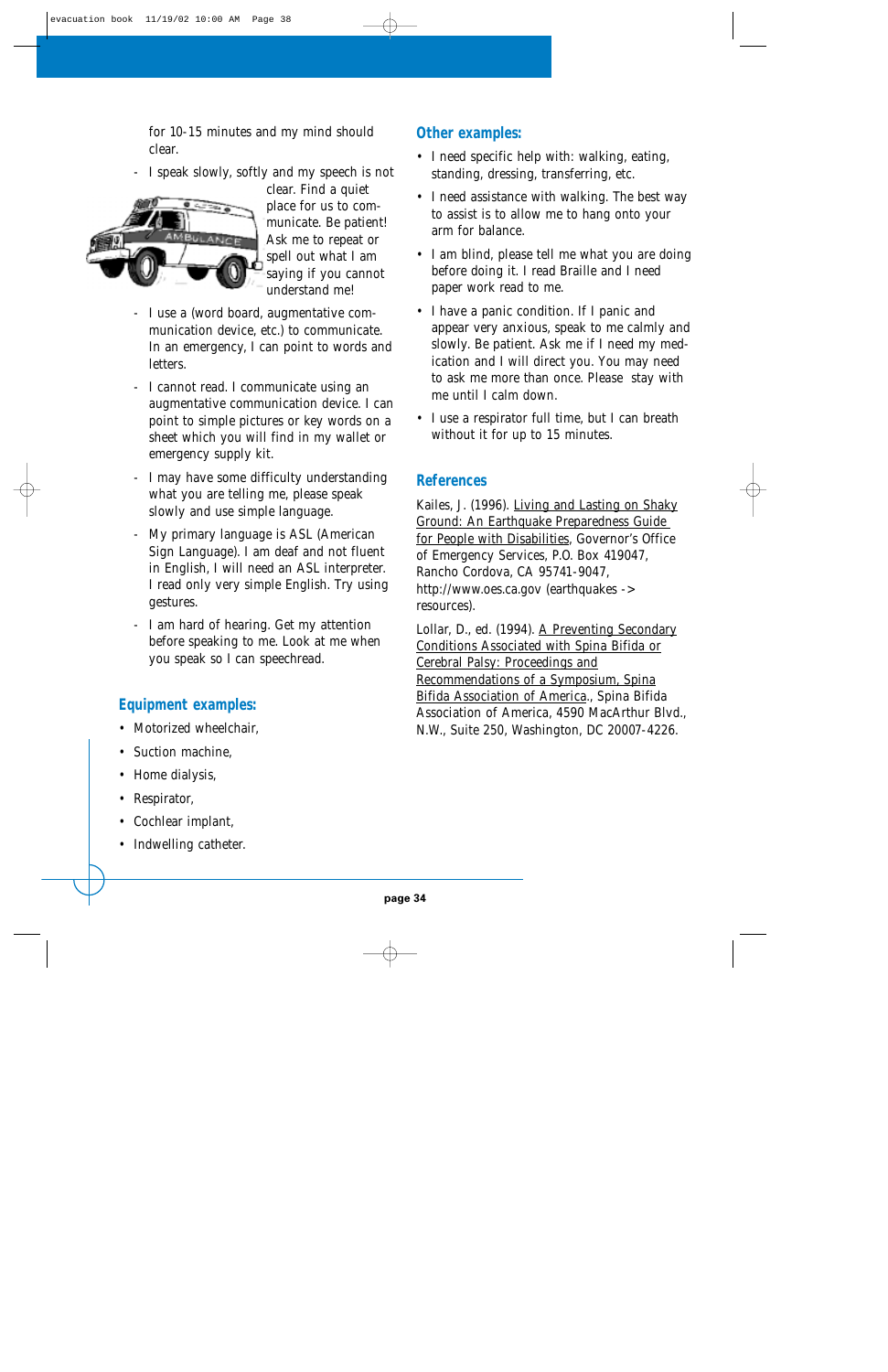### **Sample Emergency Health Information**

| Date:<br><b>Emergency Health</b><br>Information                                                                                                                                                                                                                                                                                                                     |                            | Updated:                       | 10/1/02                      |                                |               |  |
|---------------------------------------------------------------------------------------------------------------------------------------------------------------------------------------------------------------------------------------------------------------------------------------------------------------------------------------------------------------------|----------------------------|--------------------------------|------------------------------|--------------------------------|---------------|--|
| Name<br><b>Jane Ready</b>                                                                                                                                                                                                                                                                                                                                           |                            |                                |                              |                                |               |  |
| Address<br><b>11 Prepared Place</b>                                                                                                                                                                                                                                                                                                                                 | City                       | Savvy                          | State                        | Zip<br>CA                      | 90001         |  |
| CONTACT METHOD                                                                                                                                                                                                                                                                                                                                                      | <b>HOME</b>                |                                |                              | <b>WORK</b>                    |               |  |
| Phone:                                                                                                                                                                                                                                                                                                                                                              | 310-555-9999               |                                | 909-555-6666                 |                                |               |  |
| Cell:                                                                                                                                                                                                                                                                                                                                                               | 310-555-9998               |                                |                              |                                |               |  |
| Fax:                                                                                                                                                                                                                                                                                                                                                                | 310-555-9996               |                                | 909-555-6668                 |                                |               |  |
| E-mail:                                                                                                                                                                                                                                                                                                                                                             | Jr@beready.org             |                                | Healthcall@one-of-a-kind.com |                                |               |  |
| <b>Birth Date</b><br>7/7/77                                                                                                                                                                                                                                                                                                                                         | <b>Blood Type</b><br>$B+$  | Social Security No.            |                              | 555-55-5555                    |               |  |
| Health Plan<br><b>Blue Cross</b>                                                                                                                                                                                                                                                                                                                                    | Individual #: 010101-09009 | Group #:                       | 010203-00006                 |                                |               |  |
| <b>Emergency Contact:</b><br>Husband - Bob                                                                                                                                                                                                                                                                                                                          |                            |                                |                              |                                |               |  |
| Address<br>Same as above                                                                                                                                                                                                                                                                                                                                            | City                       |                                | <b>State</b>                 |                                | Zip           |  |
| CONTACT METHOD                                                                                                                                                                                                                                                                                                                                                      | <b>HOME</b>                |                                |                              | <b>WORK</b>                    |               |  |
| Phone:                                                                                                                                                                                                                                                                                                                                                              | Same as above              |                                | 818-777-5555                 |                                |               |  |
| Cell:                                                                                                                                                                                                                                                                                                                                                               | 310-555-9993               |                                |                              |                                |               |  |
| Fax:                                                                                                                                                                                                                                                                                                                                                                | Same as above              |                                | 818-777-5553                 |                                |               |  |
| E-mail:                                                                                                                                                                                                                                                                                                                                                             | b.r@beready.org            |                                | <b>Bob.ready@safety.com</b>  |                                |               |  |
| Primary Care Provider:                                                                                                                                                                                                                                                                                                                                              | Henrietta Housecall        |                                |                              |                                |               |  |
| <b>Address</b>                                                                                                                                                                                                                                                                                                                                                      | 12th Primary Care Place    |                                |                              |                                |               |  |
| City<br>Healthville                                                                                                                                                                                                                                                                                                                                                 | State California           | Zip                            | 90001                        |                                |               |  |
| Phone:<br>310-555-2345                                                                                                                                                                                                                                                                                                                                              | Fax:                       | 310-555-2346                   |                              | E-mail<br>HH@telecompetent.net |               |  |
| Disability/Conditions: Cerebral palsy, Diabetes, Low vision, Epilepsy                                                                                                                                                                                                                                                                                               |                            |                                |                              |                                |               |  |
| Medication: <i>Dilantin 300 mg, Lantus - insulin</i>                                                                                                                                                                                                                                                                                                                |                            |                                |                              |                                |               |  |
| Allergies:<br>penicillin; sensitive to antibiotic "e-mycin" (stomach upset, headache, diarrhea)                                                                                                                                                                                                                                                                     |                            |                                |                              |                                |               |  |
| <b>Immunizations</b>                                                                                                                                                                                                                                                                                                                                                | Dates                      | Immunizations                  |                              |                                | Dates         |  |
| Tetanus/Diphtheria                                                                                                                                                                                                                                                                                                                                                  | 5/5/95                     | Inact. Havrix 5/5 with booster |                              |                                | 5/5/95, 11/95 |  |
| Polio virus                                                                                                                                                                                                                                                                                                                                                         | 5/5/95                     |                                |                              |                                |               |  |
| Communication / Devices / Equipment / Other: Motorized scooter, I need assistance with walking. The best way to assist<br>is to allow me to hang onto your arm for balance. I speak slowly, softly and my speech is not clear. Find a quiet place<br>for us to communicate. Be patient! Ask me to repeat or spell out what I am saying if you cannot understand me. |                            |                                |                              |                                |               |  |

Excerpted from **Be a Savvy Health Care Consumer, Your Life May Depend on It!** © 2002 by June Isaacson Kailes, For more information about this guide, contact jik@pacbell.net or visit http://www.jik.com/resource.html.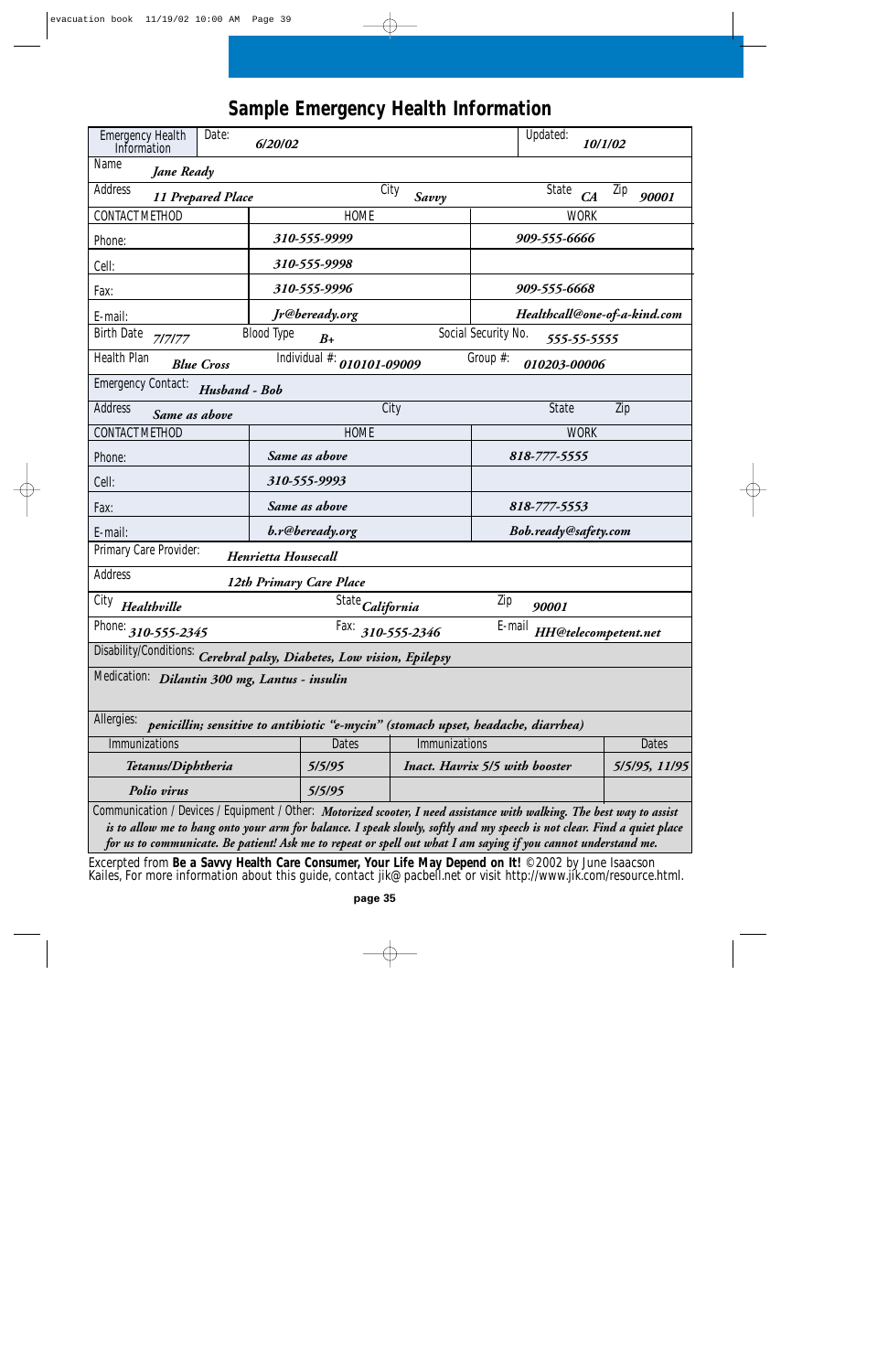### **Emergency Health Information**

| Emergency Health<br>Information<br>Date:     |                           | Updated:               |  |  |  |
|----------------------------------------------|---------------------------|------------------------|--|--|--|
| <b>Name</b>                                  |                           |                        |  |  |  |
| <b>Address</b>                               | City                      | <b>State</b><br>Zip    |  |  |  |
| CONTACT METHOD                               | HOME                      | <b>WORK</b>            |  |  |  |
| Phone:                                       |                           |                        |  |  |  |
| Cell:                                        |                           |                        |  |  |  |
| Fax:                                         |                           |                        |  |  |  |
| E-mail:                                      |                           |                        |  |  |  |
| <b>Birth Date</b>                            | <b>Blood Type</b>         | Social Security No.    |  |  |  |
| <b>Health Plan</b>                           | Individual #:<br>Group #: |                        |  |  |  |
| Emergency Contact:                           |                           |                        |  |  |  |
| Address                                      | City                      | State<br>Zip           |  |  |  |
| CONTACT METHOD                               | <b>HOME</b>               | <b>WORK</b>            |  |  |  |
| Phone:                                       |                           |                        |  |  |  |
| Cell:                                        |                           |                        |  |  |  |
| Fax:                                         |                           |                        |  |  |  |
| E-mail:                                      |                           |                        |  |  |  |
| Primary Care Provider:                       |                           |                        |  |  |  |
| <b>Address</b>                               |                           |                        |  |  |  |
| City                                         | State                     | Zip                    |  |  |  |
| Phone:                                       | Fax:                      | E-mail                 |  |  |  |
| Disability/Conditions:                       |                           |                        |  |  |  |
| Medication:                                  |                           |                        |  |  |  |
|                                              |                           |                        |  |  |  |
| Allergies:                                   |                           |                        |  |  |  |
| Immunizations                                | Dates                     | Immunizations<br>Dates |  |  |  |
|                                              |                           |                        |  |  |  |
|                                              |                           |                        |  |  |  |
| Communication / Devices / Equipment / Other: |                           |                        |  |  |  |

Excerpted from **Be a Savvy Health Care Consumer, Your Life May Depend on It!** © 2002 by June Isaacson Kailes, For more information about this guide, contact jik@pacbell.net or visit http://www.jik.com/resource.html.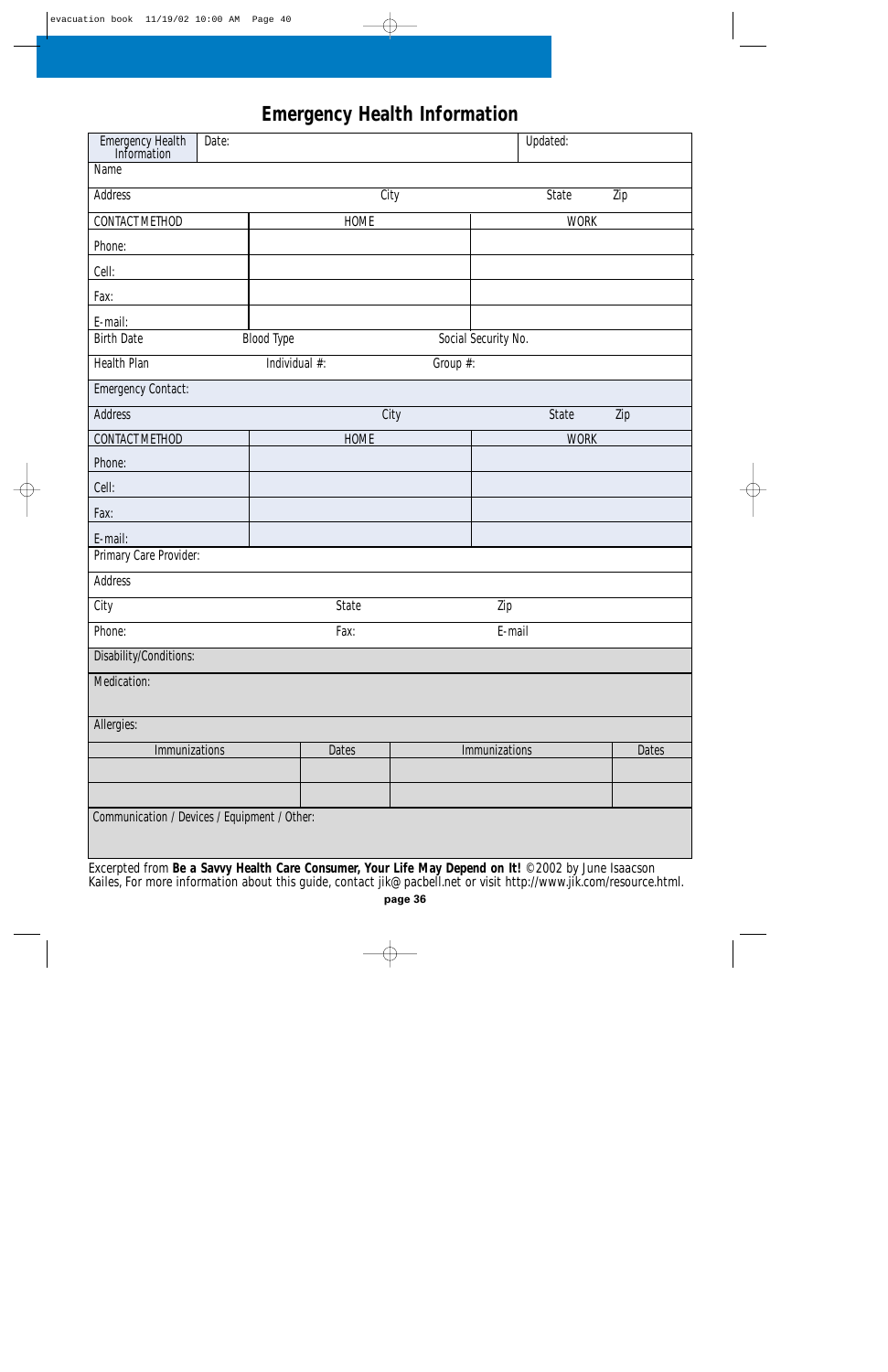|                                                                                                                                                                  | Please Tell Us What You Think                                                                                                                                                                                                  |  |
|------------------------------------------------------------------------------------------------------------------------------------------------------------------|--------------------------------------------------------------------------------------------------------------------------------------------------------------------------------------------------------------------------------|--|
| Please tell us what you think about this guide.                                                                                                                  |                                                                                                                                                                                                                                |  |
| The guide was: $\Box$ Easy to understand                                                                                                                         | Hard to understand<br>$\Box$                                                                                                                                                                                                   |  |
| The information was: $\Box$ Too much                                                                                                                             | Too little<br>Just the right amount<br>$\Box$                                                                                                                                                                                  |  |
| More information should have been given about:                                                                                                                   |                                                                                                                                                                                                                                |  |
| Less information should have been given about:                                                                                                                   |                                                                                                                                                                                                                                |  |
|                                                                                                                                                                  | I would recommend this guide to another person: $\Box$ Yes<br>No                                                                                                                                                               |  |
| I received this guide from:<br>$\Box$ A family member or friend                                                                                                  | $\Box$ A disability-related organization $\Box$ Center for Disability Issues and the Health Professions<br>$\Box$ Other (please explain): $\Box$                                                                               |  |
| I am a (check all that apply):<br>$\Box$ Person with a disability or activity limitation<br>$\Box$ Service professional<br>$\Box$ Service or Emergency Volunteer | $\Box$ Emergency professional                                                                                                                                                                                                  |  |
| How far did you go in school?<br>$\Box$ 8th grade or less<br>$\Box$ High school graduate<br>College graduate                                                     | Some high school<br>$\Box$<br>Some college<br>$\Box$<br>Graduate school                                                                                                                                                        |  |
|                                                                                                                                                                  | How did you or how do you plan to use this guide?                                                                                                                                                                              |  |
| Other comments:                                                                                                                                                  |                                                                                                                                                                                                                                |  |
| Optional:                                                                                                                                                        |                                                                                                                                                                                                                                |  |
|                                                                                                                                                                  |                                                                                                                                                                                                                                |  |
|                                                                                                                                                                  | Phone Fax E-mail E-mail E-mail E-mail E-mail E-mail E-mail E-mail E-mail E-mail E-mail E-mail E-mail E-mail E-mail E-mail E-mail E-mail E-mail E-mail E-mail E-mail E-mail E-mail E-mail E-mail E-mail E-mail E-mail E-mail E- |  |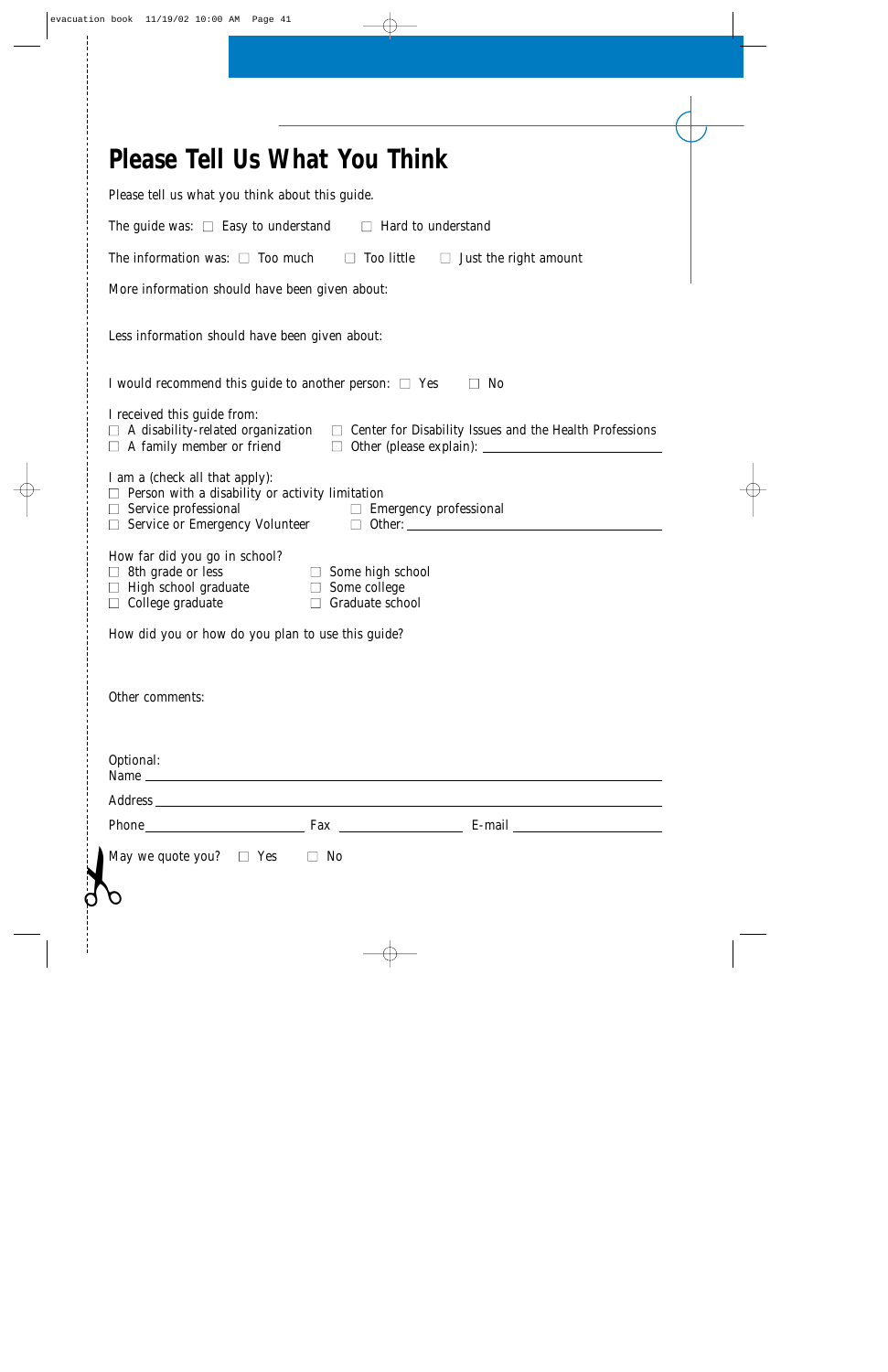$\lambda$ 

**FOLD**

**Tape here to seal**

**FOLD**



**POMONA CA 91766-1854** 309 E. SECOND STREET POMONA, CA 91766-1854

Halanallhah Haallah lah lah di lah dilad